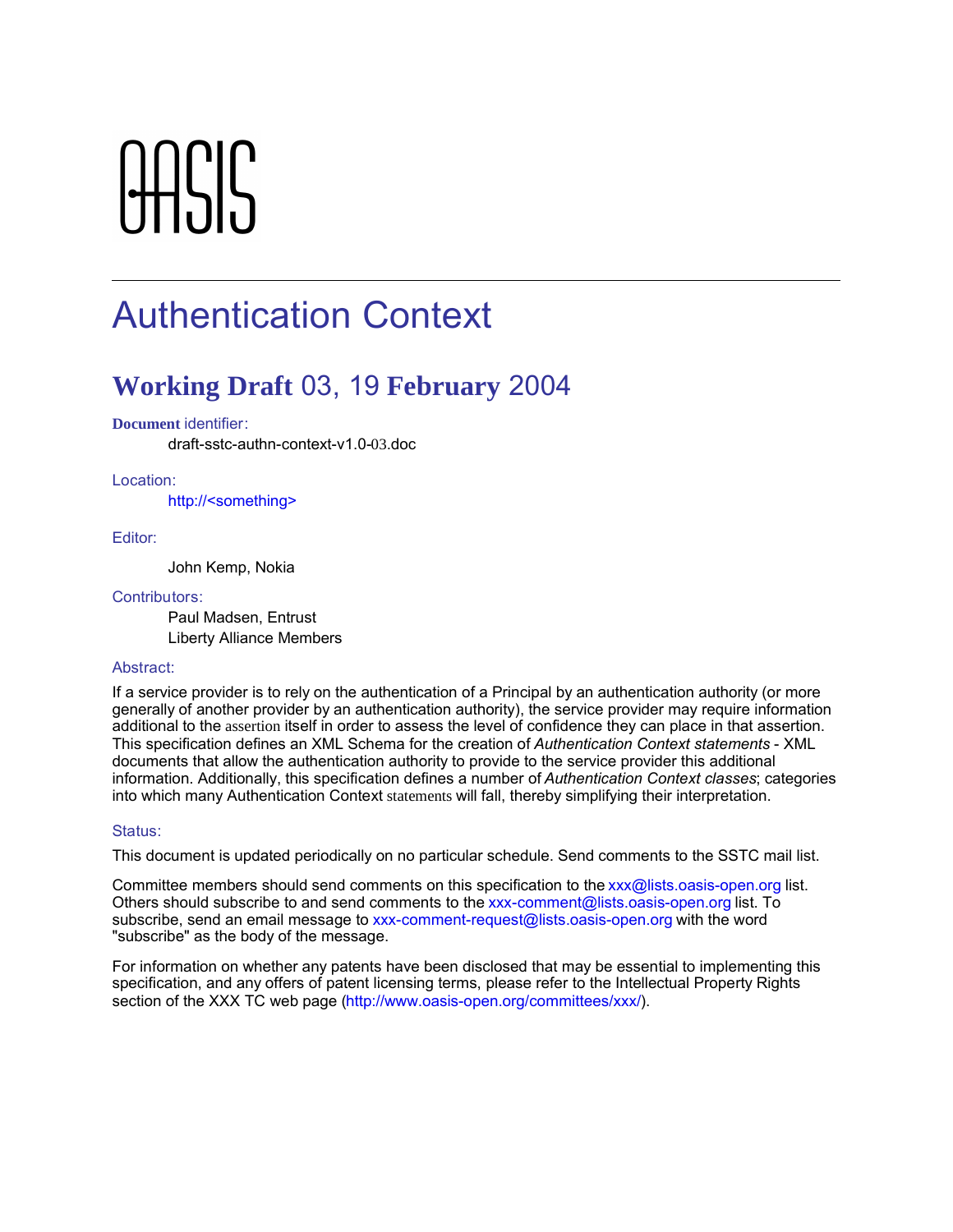## **Table of Contents**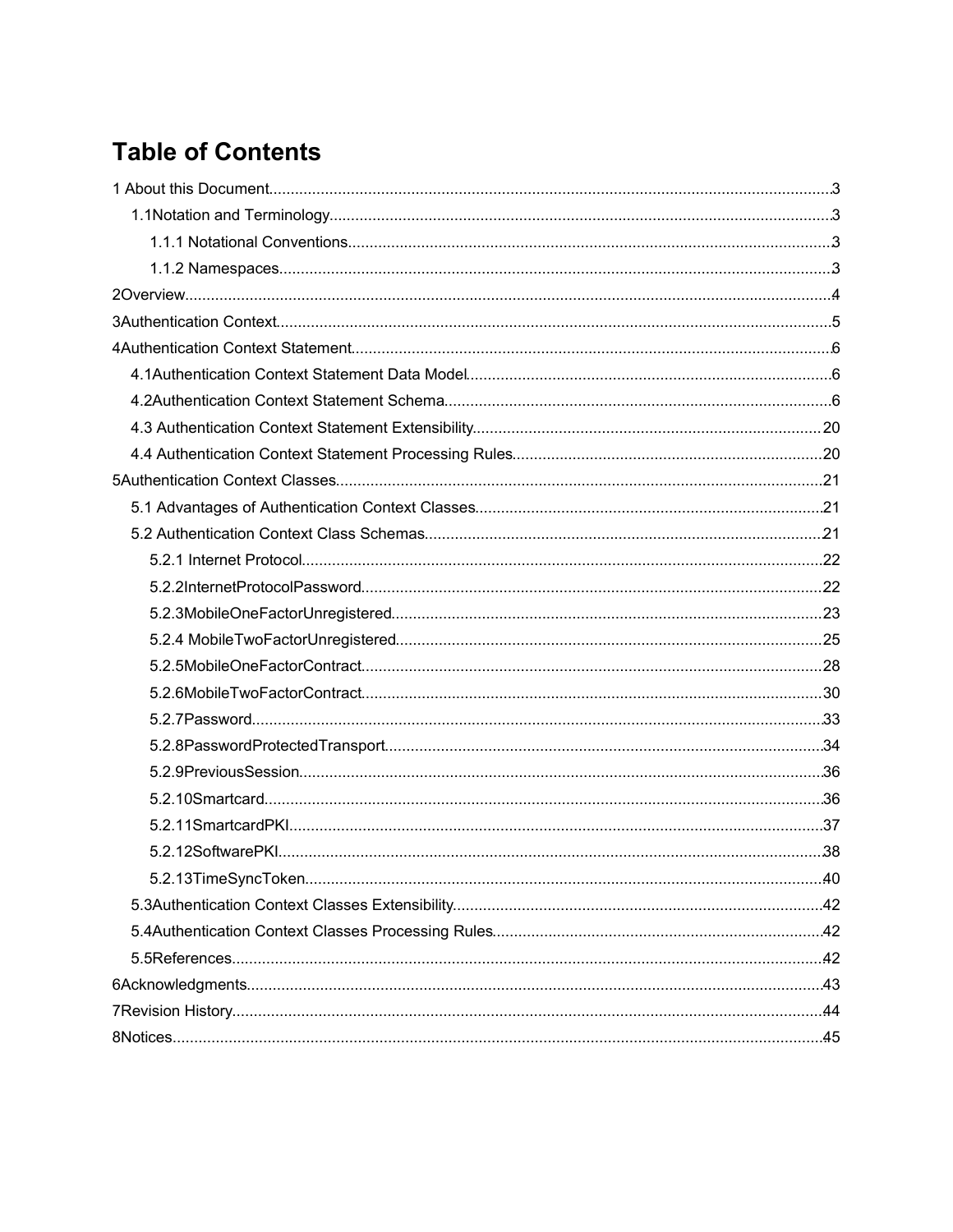## **1 About this Document**

This specification defines a syntax for the definition of authentication context statements and an initial list of OASIS SSTC authentication context classes.

#### **1.1 Notation and Terminology**

This section specifies the notations, namespaces and and terminology used throughout this specification. This specification uses schema documents conforming to W3C XML Schema (see [Schema1]) and normative text to describe the syntax and semantics of XML-encoded messages.

#### **1.1.1 Notational Conventions**

Note: Phrases and numbers in brackets [ ] refer to other documents; details of these references can be found in Section 3(at the end of this document).

The key words "MUST", "MUST NOT", "REQUIRED", "SHALL", "SHALL NOT", "SHOULD", "SHOULD NOT", "RECOMMENDED", "MAY", and "OPTIONAL" in this document are to be interpreted as described in RFC 2119.

These keywords are thus capitalized when used to unambiguously specify requirements over protocol and application features and behavior that affect the interoperability and security of implementations. When these words are not capitalized, they are meant in their natural-language sense.

Listings of XML schemas appear like this.

#### **1.1.2 Namespaces**

The following namespaces are referred to in this document:

#### **1.1.2.1 Table 1. Namespaces**

|           | <b>Prefix Namespace</b>                   |
|-----------|-------------------------------------------|
| <b>ac</b> | urn:oasis:names:tc:SAML:2.0:ac            |
| <b>XS</b> | http://www.w3.org/2001/XMLSchema          |
| xsi       | http://www.w3.org/2001/XMLSchema-instance |

This specification uses the following typographical conventions in text:  $\langle$ Element>, <ns:ForeignElement>, Attribute, Datatype, OtherCode.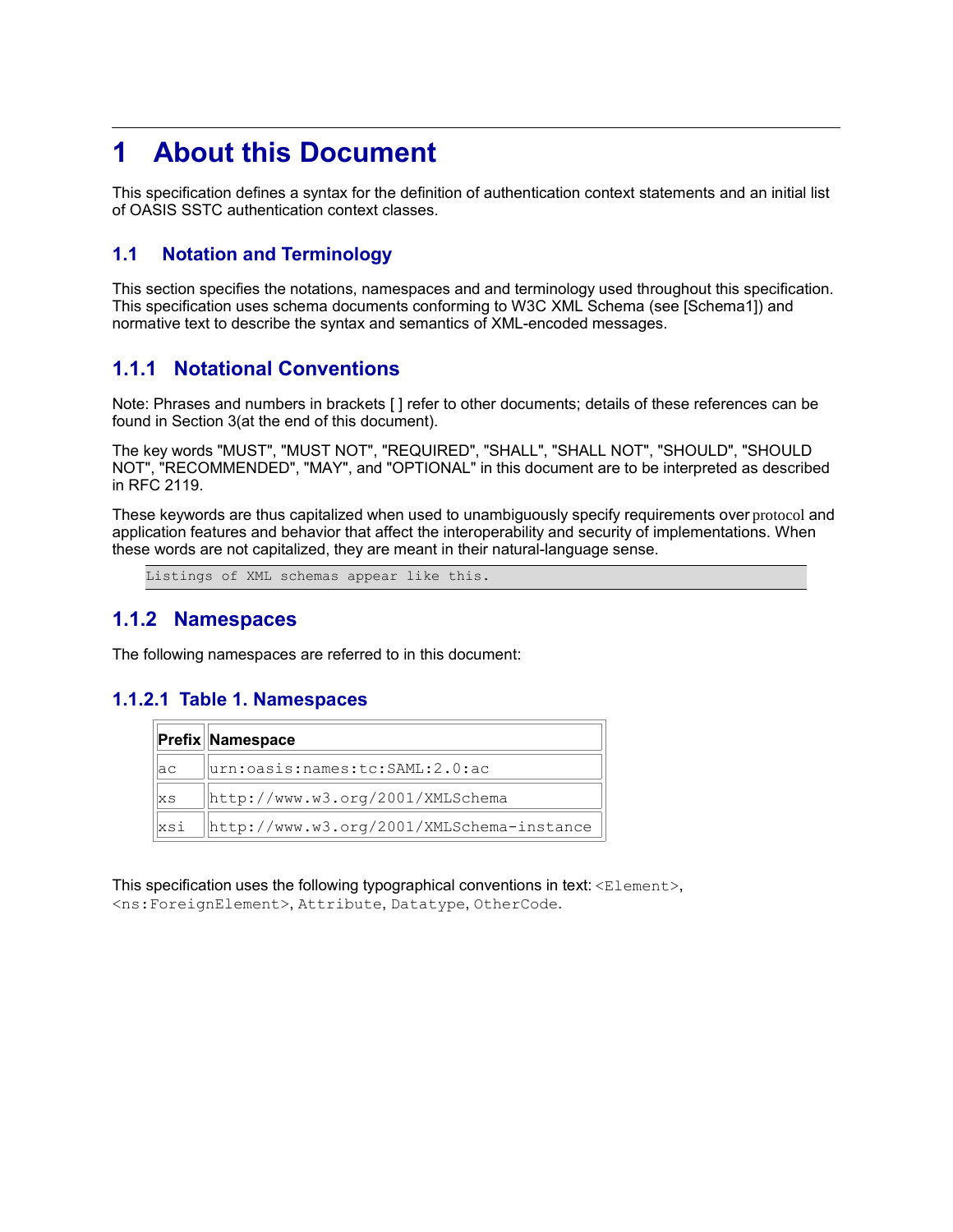#### **2 Overview**

The OASIS Security Assertion Markup Language does not prescribe a single technology, protocol, or policy for the processes by which authentication authorities issue identities to Principals and by which those Principals subsequently authenticate themselves to the authentication authority. Different authentication authorities will choose different technologies, follow different processes, and be bound by different legal obligations with respect to how they authenticate Principals.

The choices that an authentication authority makes here will be driven in large part by the requirements of the service providers with which the authentication authority has affiliated into a circle of trust. These requirements themselves will be determined by the nature of the service (that is, the sensitivity of any information exchanged, the associated financial value, the service providers' risk tolerance, etc.) that the service provider will be providing to the Principal.

Consequently, for anything other than trivial services, if the service provider is to place sufficient confidence in the authentication assertions it receives from an authentication authority, it will be necessary for the service provider to know which technologies, protocols, and processes were used or followed for the original authentication mechanism on which the authentication assertion is based. Armed with this information and trusting the origin of the actual assertion, the service provider will be better able to make an informed entitlements decision regarding what services the subject of the authentication assertion should be allowed to access.

*Authentication context* is defined as the information, additional to the authentication assertion itself, that the service provider may require before it makes an entitlements decision with respect to an authentication assertion. Such context may include, *but is not limited to*, the actual authentication method used (see [SAMLCore]).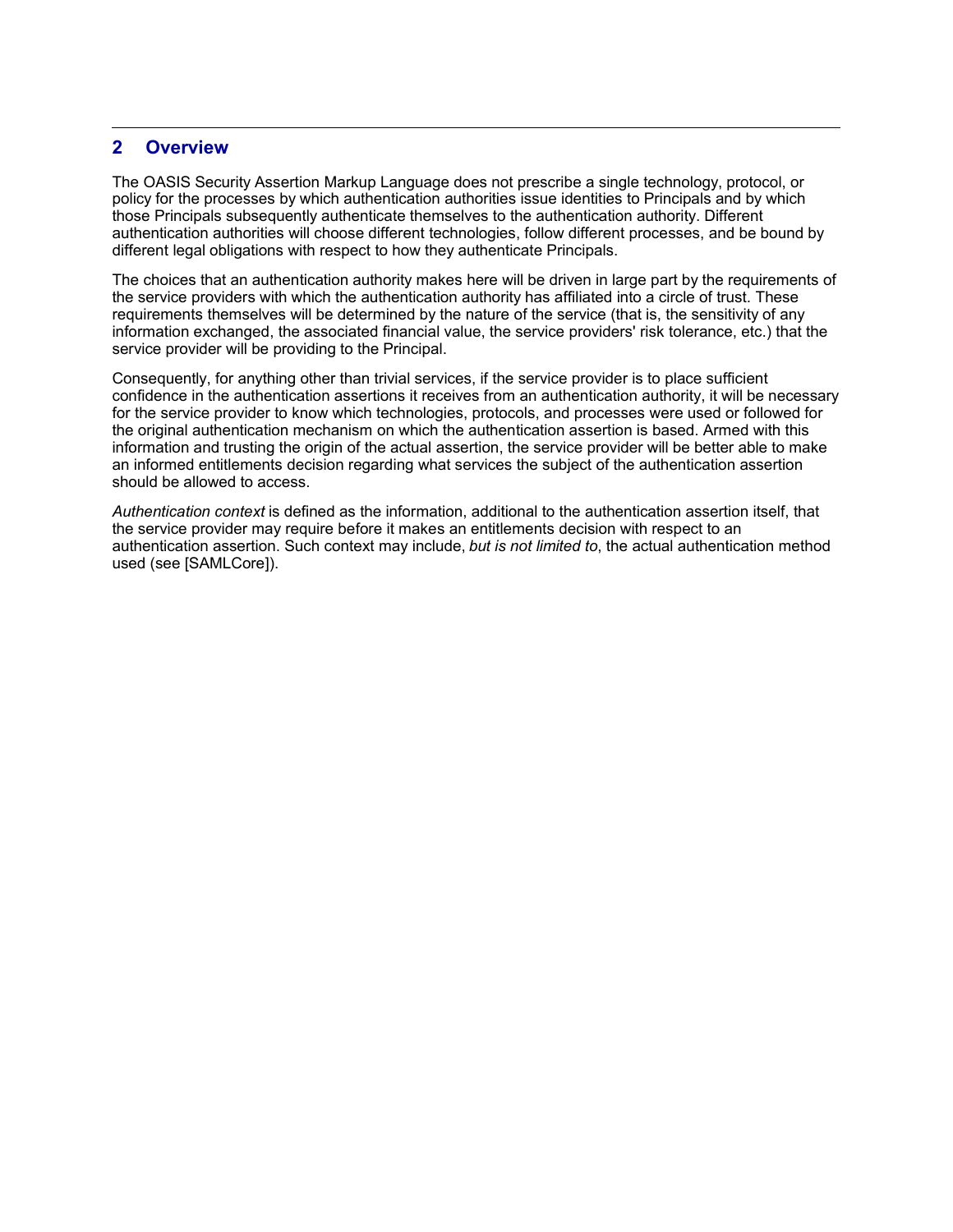#### **3 Authentication Context**

If a relying party is to rely on the authentication of another entity by an authentication authority, the relying party may require information additional to the authentication itself to allow it to put the authentication into a risk-management context. This information could include:

- What were the initial user identification mechanisms (for example, face-to-face, online, shared secret.
- What are the mechanisms for minimizing compromise of credentials (for example, credential renewal frequency, client-side key generation).
- What are the mechanisms for storing and protecting credentials (for example, smartcard, password rules).
- What was the authentication mechanism or method (for example, password, certificate-based SSL).

The variations and permutations in the characteristics listed above guarantee that not all authentication assertions will be the same with respect to the confidence that a relying party can place in it; a particular authentication assertion will be characterized by the values for each of these (and other) variables.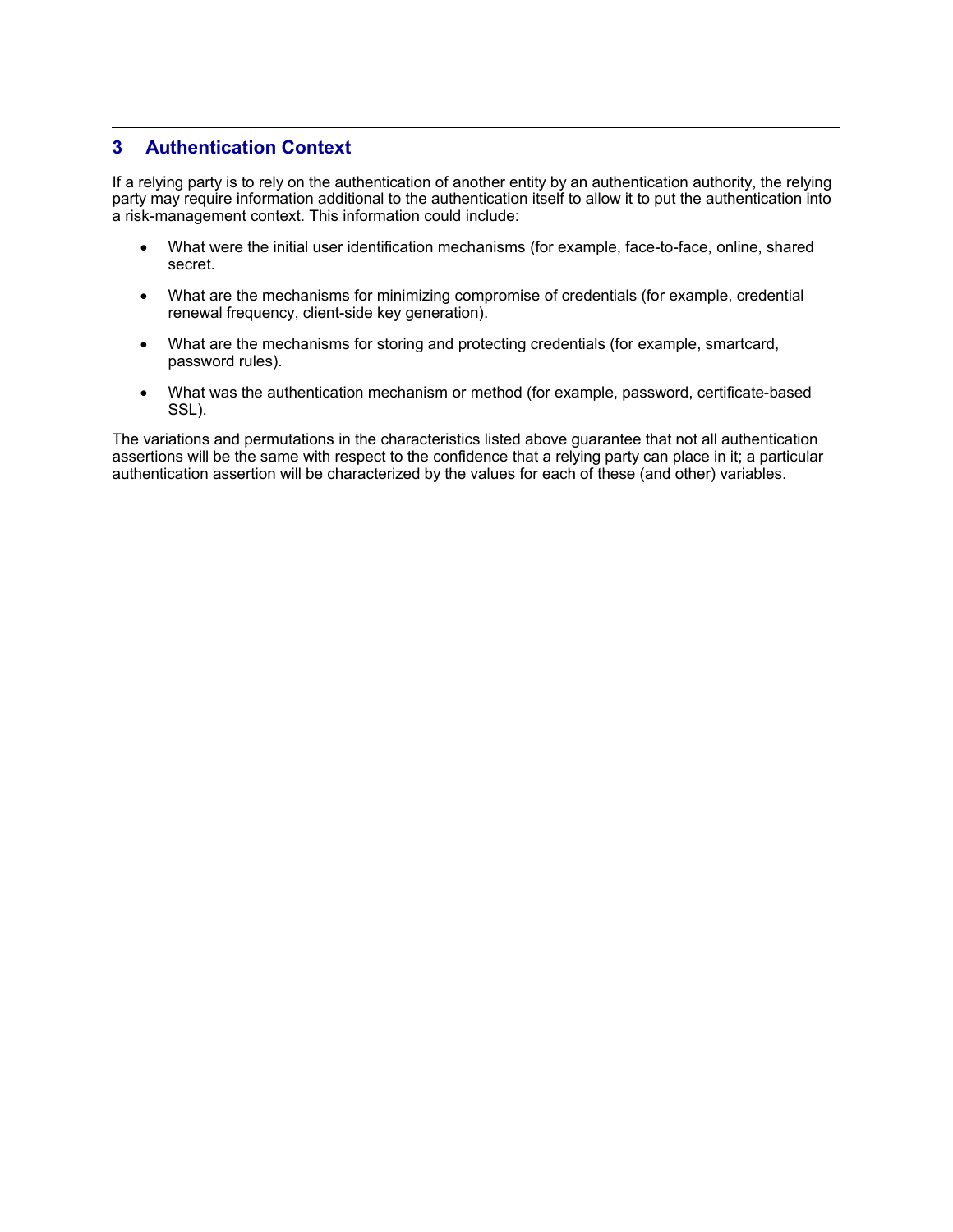#### **4 Authentication Context Statement**

A SAML authentication authority will deliver to a relying party the additional authentication context information in the form of an Authentication Context Statement, an XML document either inserted directly or referenced within the <AuthnResponse> message that the authentication authority returns to the relying party.

#### **4.1 Authentication Context Statement Data Model**

A particular SSTC authentication context statement will capture the characteristics of the processes, procedures, and mechanisms by which the authentication verified the subject before issuing an identity, protects the secrets on which subsequent authentications are based, and the mechanisms used for this authentication. These characteristics are categorized in the Authentication Context schema as follows:

- Identification Characteristics that describe the processes and mechanism the authentication authority uses to initially create an association between a subject and the identity (or name) by which the subject will be known.
- Technical Protection Characteristics that describe how the "secret" (the knowledge or possession of which allows the subject to authenticate to the authentication authority) is kept secure.
- Operational Protection Characteristics that describe procedural security controls employed by the authentication authority (for example, security audits, records archival).
- Authentication Method Characteristics that define the mechanisms by which the subject of the issued assertion authenticates to the authentication authority (for example, a password versus a smartcard).
- Governing Agreements Characteristics that describe the legal framework (e.g. liability constraints and contractual obligations) underlying the authentication event and/or its associated technical authentication infrastructure.

#### **4.2 Authentication Context Statement Schema**

This section lists the complete Authentication Context XML Schema.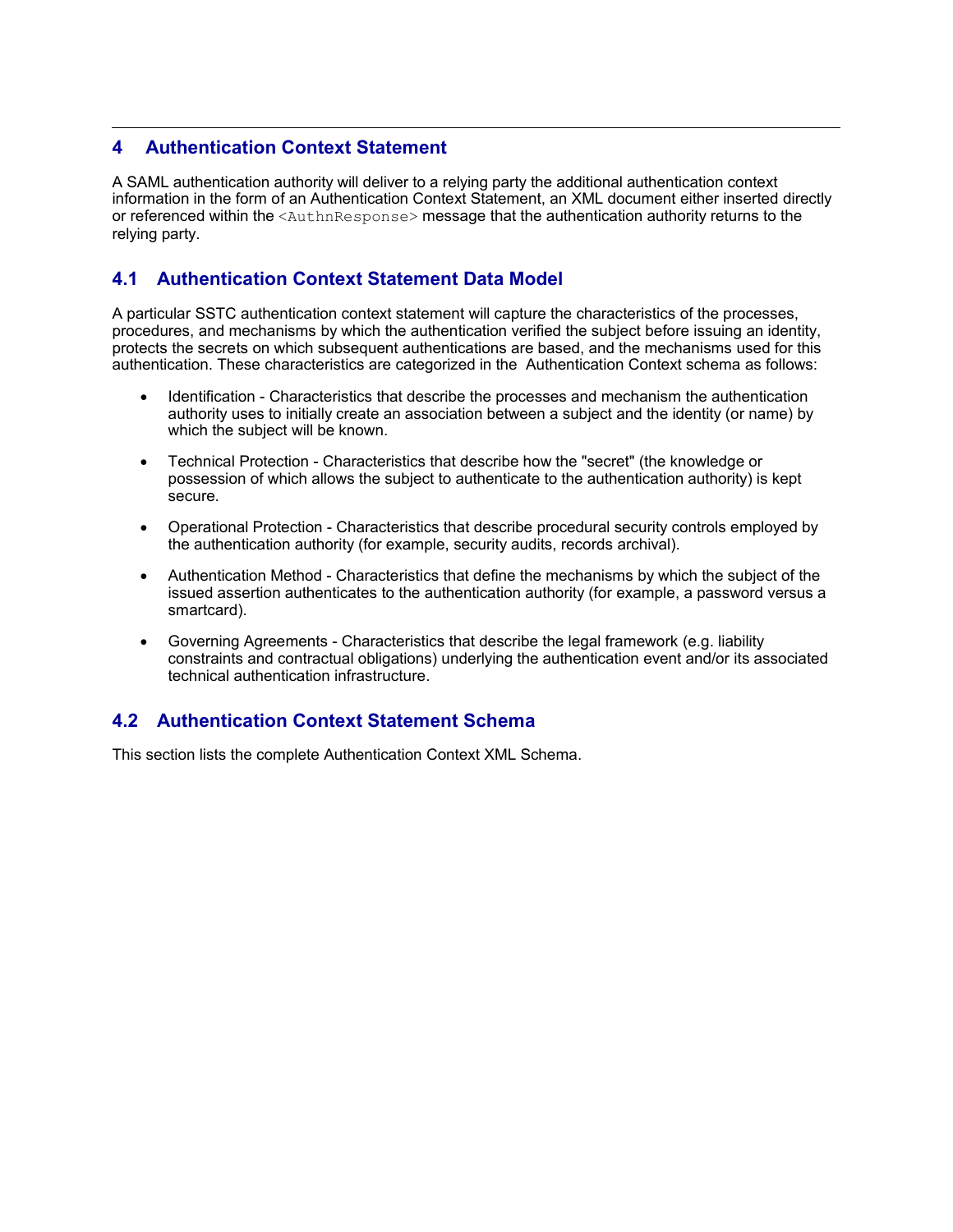```
<?xml version="1.0" encoding="UTF-8"?>
<xs:schema targetNamespace="urn:oasis:names:tc:SAML:2.0:ac" 
     xmlns:xs="http://www.w3.org/2001/XMLSchema" 
     xmlns="urn:oasis:names:tc:SAML:2.0:ac">
    \langle -- added to get the Extension element -->
     <xs:include schemaLocation="sstc-saml-schema-utility-1.0.xsd"/>
     <xs:element name="AuthenticationContextStatement"
type="AuthenticationContextStatementType">
         <xs:annotation>
             <xs:documentation>
                 A particular assertion on an identity
                 provider's part with respect to the authentication
                 context associated with an authentication assertion. 
             </xs:documentation>
         </xs:annotation>
     </xs:element>
     <xs:element name="Identification" type="IdentificationType">
         <xs:annotation>
             <xs:documentation>
                 Refers to those characteristics that describe the
processes and mechanisms 
                 the Authentication Authority uses to initially create
an association between a Principal 
                 and the identity (or name) by which the Principal will
be known
             </xs:documentation>
         </xs:annotation>
     </xs:element>
     <xs:element name="PhysicalVerification">
         <xs:annotation>
             <xs:documentation>
                 This element indicates that identification has been
performed in a physical 
                 face-to-face meeting with the principal and not in an
online manner. 
             </xs:documentation>
         </xs:annotation>
         <xs:complexType>
             <xs:attribute name="credentialLevel">
                 <xs:simpleType>
                      <xs:restriction base="xs:NMTOKEN">
                          <xs:enumeration value="primary"/>
                          <xs:enumeration value="secondary"/>
                      </xs:restriction>
                 </xs:simpleType>
             </xs:attribute>
         </xs:complexType>
     </xs:element>
     <xs:element name="WrittenConsent">
         <xs:complexType>
             <xs:sequence>
                 <xs:element ref="Extension" minOccurs="0"
maxOccurs="unbounded"/>
            \langle xs:sequence \rangle </xs:complexType>
     </xs:element>
     <xs:element name="TechnicalProtection"
type="TechnicalProtectionType">
         <xs:annotation>
             <xs:documentation>
                 Refers to those characterstics that describe how the
```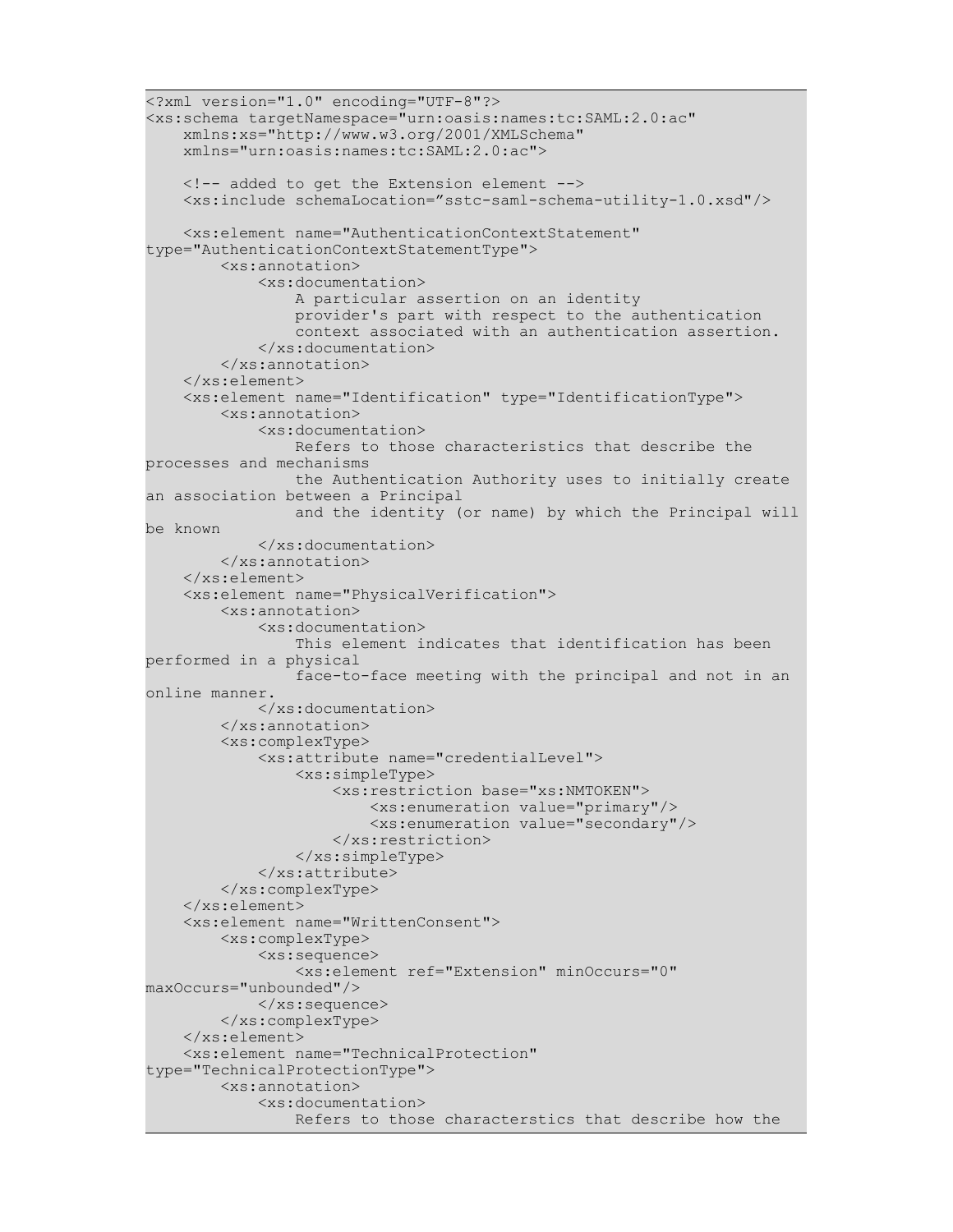```
'secret' (the knowledge or possession 
                 of which allows the Principal to authenticate to the
Authentication Authority) is kept secure
             </xs:documentation>
         </xs:annotation>
     </xs:element>
     <xs:element name="SecretKeyProtection"
type="SecretKeyProtectionType">
         <xs:annotation>
             <xs:documentation>
                 This element indicates the types and strengths of
facilities 
                 of a UA used to protect a shared secret key from
unauthorized access and/or use.
             </xs:documentation>
         </xs:annotation>
     </xs:element>
     <xs:element name="PrivateKeyProtection"
type="PrivateKeyProtectionType">
         <xs:annotation>
             <xs:documentation>
                 This element indicates the types and strengths of
facilities 
                 of a UA used to protect a private key from
unauthorized access and/or use.
             </xs:documentation>
         </xs:annotation>
     </xs:element>
     <xs:element name="KeyActivation" type="KeyActivationType">
         <xs:annotation>
             <xs:documentation>The actions that must be performed
before the private key can be used. \langle x, y \rangle is: documentation>
         </xs:annotation>
     </xs:element>
    <xs:element name="KeySharing" type="KeySharingType">
         <xs:annotation>
             <xs:documentation>Whether or not the private key is shared
with the certificate authority.</xs:documentation>
         </xs:annotation>
     </xs:element>
     <xs:element name="KeyStorage" type="KeyStorageType">
         <xs:annotation>
             <xs:documentation>
                 In which medium is the key stored.
                 memory - the key is stored in memory. 
                 smartcard - the key is stored in a smartcard.
                 token - the key is stored in a hardware token. 
                 MobileDevice - the key is stored in a mobile device.
                 MobileAuthCard - the key is stored in a mobile
authentication card. 
             </xs:documentation>
         </xs:annotation>
     </xs:element>
     <xs:element name="Password" type="PasswordType">
         <xs:annotation>
             <xs:documentation>
                 This element indicates that a password (or passphrase)
has been used to 
                 authenticate the Principal to a remote system.
             </xs:documentation>
         </xs:annotation>
     </xs:element>
     <xs:element name="ActivationPin" type="ActivationPinType">
```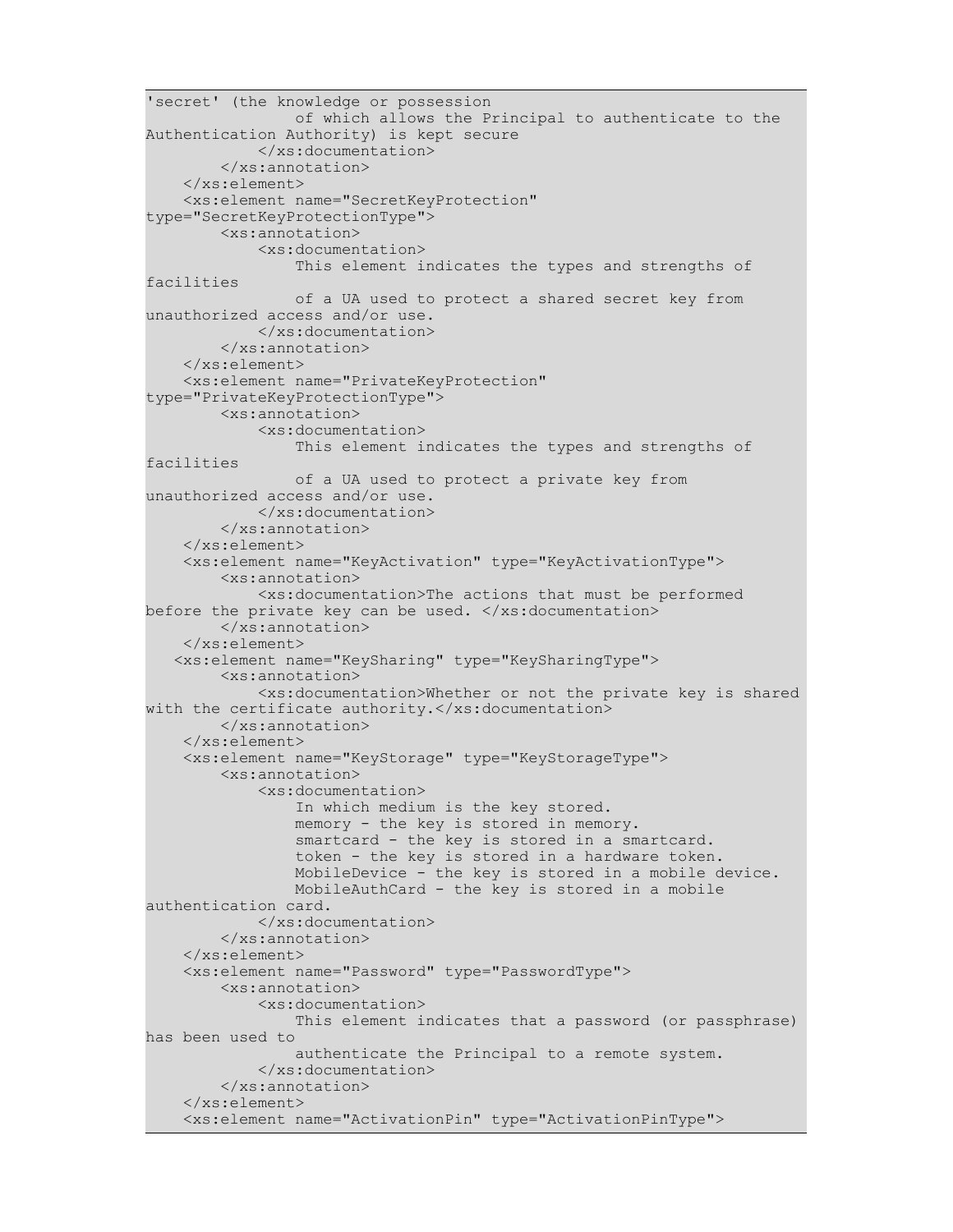```
 <xs:annotation>
             <xs:documentation>
                 This element indicates that a Pin (Personal
Identification Number) has been used to authenticate the Principal to
some local system in order to activate a key. 
             </xs:documentation>
         </xs:annotation>
     </xs:element>
     <xs:element name="Token" type="TokenType">
         <xs:annotation>
             <xs:documentation>
                 This element indicates that a hardware or software
token is used 
                 as a method of identifying the Principal.
             </xs:documentation>
         </xs:annotation>
     </xs:element>
     <xs:element name="TimeSyncToken" type="TimeSyncTokenType">
         <xs:annotation>
             <xs:documentation>
                 This element indicates that a time synchronization 
                 token is used to identify the Principal. hardware -
the time synchonization 
                 token has been implemented in hardware. software - the
time synchronization 
                 token has been implemented in software. SeedLength -
the length, in bits, of the 
                 random seed used in the time synchronization token. 
             </xs:documentation>
         </xs:annotation>
     </xs:element>
     <xs:element name="Smartcard">
         <xs:annotation>
             <xs:documentation>
                 This element indicates that a smartcard is used to
identity the Principal.
             </xs:documentation>
         </xs:annotation>
         <xs:complexType>
             <xs:sequence>
                 <xs:element ref="Extension" minOccurs="0"
maxOccurs="unbounded"/>
            \langle xs:sequence \rangle </xs:complexType>
     </xs:element>
     <xs:element name="Length" type="LengthType">
         <xs:annotation>
             <xs:documentation>
                 This element indicates the minimum and/or maximum
ASCII length of the password which is enforced (by the UA or the
IdP). In other words, this is the minimum and/or maximum number of
ASCII characters required to represent a valid password.
                 min - the minimum number of ASCII characters required
in a valid password, as enforced by the UA or the IdP.
                 max - the maximum number of ASCII characters required
in a valid password, as enforced by the UA or the IdP.
             </xs:documentation>
         </xs:annotation>
     </xs:element>
     <xs:element name="ActivationLimit" type="ActivationLimitType">
         <xs:annotation>
```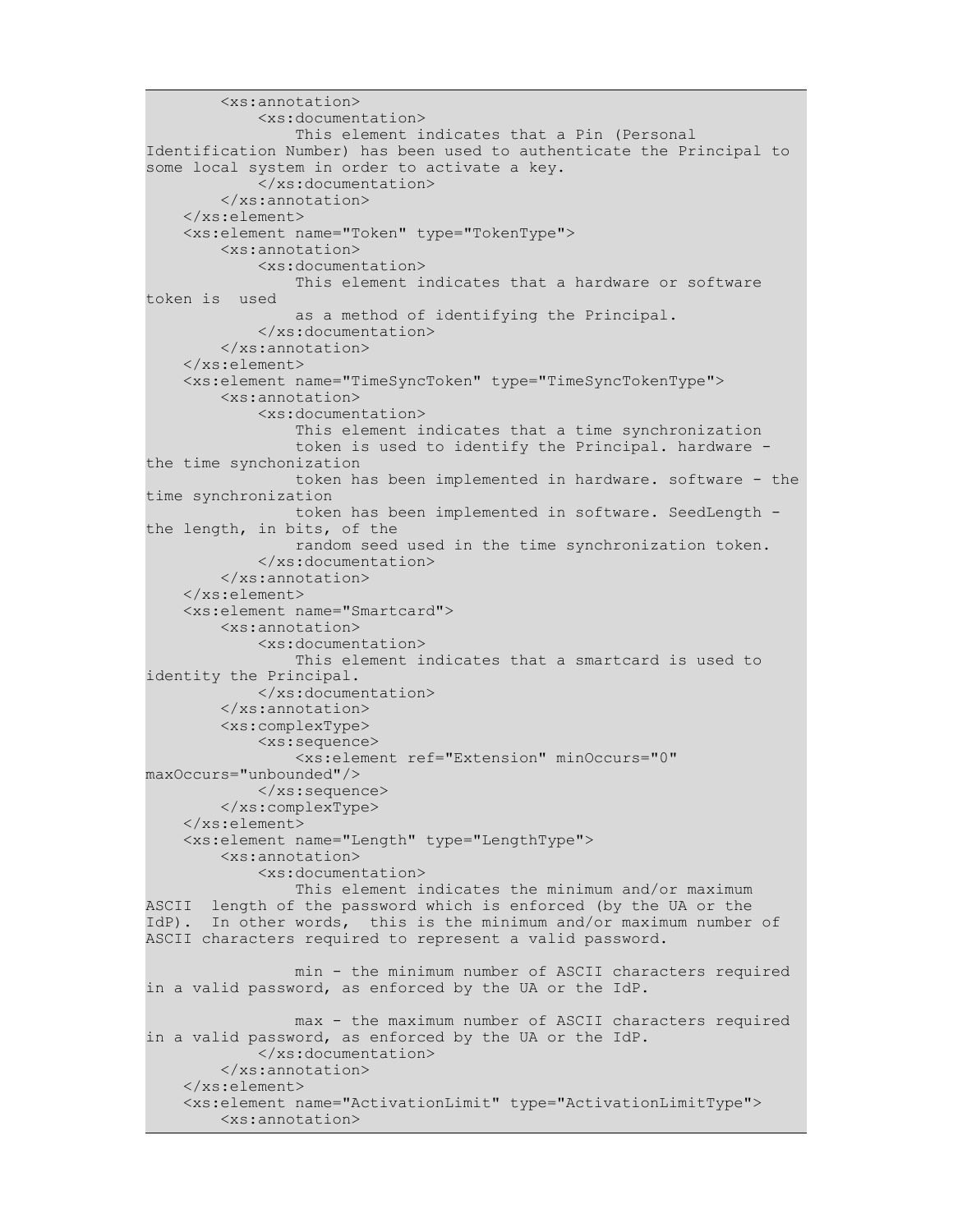```
 <xs:documentation>
                 This element indicates the length of time for which an
PIN-based authentication is valid. 
             </xs:documentation>
         </xs:annotation>
     </xs:element>
     <xs:element name="Generation">
         <xs:annotation>
             <xs:documentation>
                 Indicates whether the password was chosen by the
Principal or auto-supplied by the Authentication Authority.
                 principalchosen - the Principal is allowed to choose
the value of the password. This is true even if 
                 the initial password is chosen at random by the UA or
the IdP and the Principal is then free to change 
                 the password. 
                 automatic - the password is chosen by the UA or the
IdP to be cryptographically strong in some sense, 
                 or to satisfy certain password rules, and that the
Principal is not free to change it or to choose a new password. 
             </xs:documentation>
         </xs:annotation>
         <xs:complexType>
             <xs:attribute name="mechanism" use="required">
                 <xs:simpleType>
                     <xs:restriction base="xs:NMTOKEN">
                          <xs:enumeration value="principalchosen"/>
                          <xs:enumeration value="automatic"/>
                     </xs:restriction>
                 </xs:simpleType>
             </xs:attribute>
         </xs:complexType>
     </xs:element>
     <xs:element name="AuthenticationMethod"
type="AuthenticationMethodType">
         <xs:annotation>
             <xs:documentation>
                 Refers to those characteristics that define the
mechanisms by which the Principal authenticates to the Authentication
Authority.
             </xs:documentation>
         </xs:annotation>
     </xs:element>
     <xs:element name="PrincipalAuthenticationMechanism"
type="PrincipalAuthenticationMechanismType">
         <xs:annotation>
             <xs:documentation>
                 The method that a Principal employs to perform
authentication to local system components.
             </xs:documentation>
         </xs:annotation>
     </xs:element>
     <xs:element name="Authenticator" type="AuthenticatorType">
         <xs:annotation>
             <xs:documentation>
                 The method applied to validate a principal's
authentication across a network 
             </xs:documentation>
         </xs:annotation>
     </xs:element>
     <xs:element name="PreviousSession">
         <xs:annotation>
             <xs:documentation>
```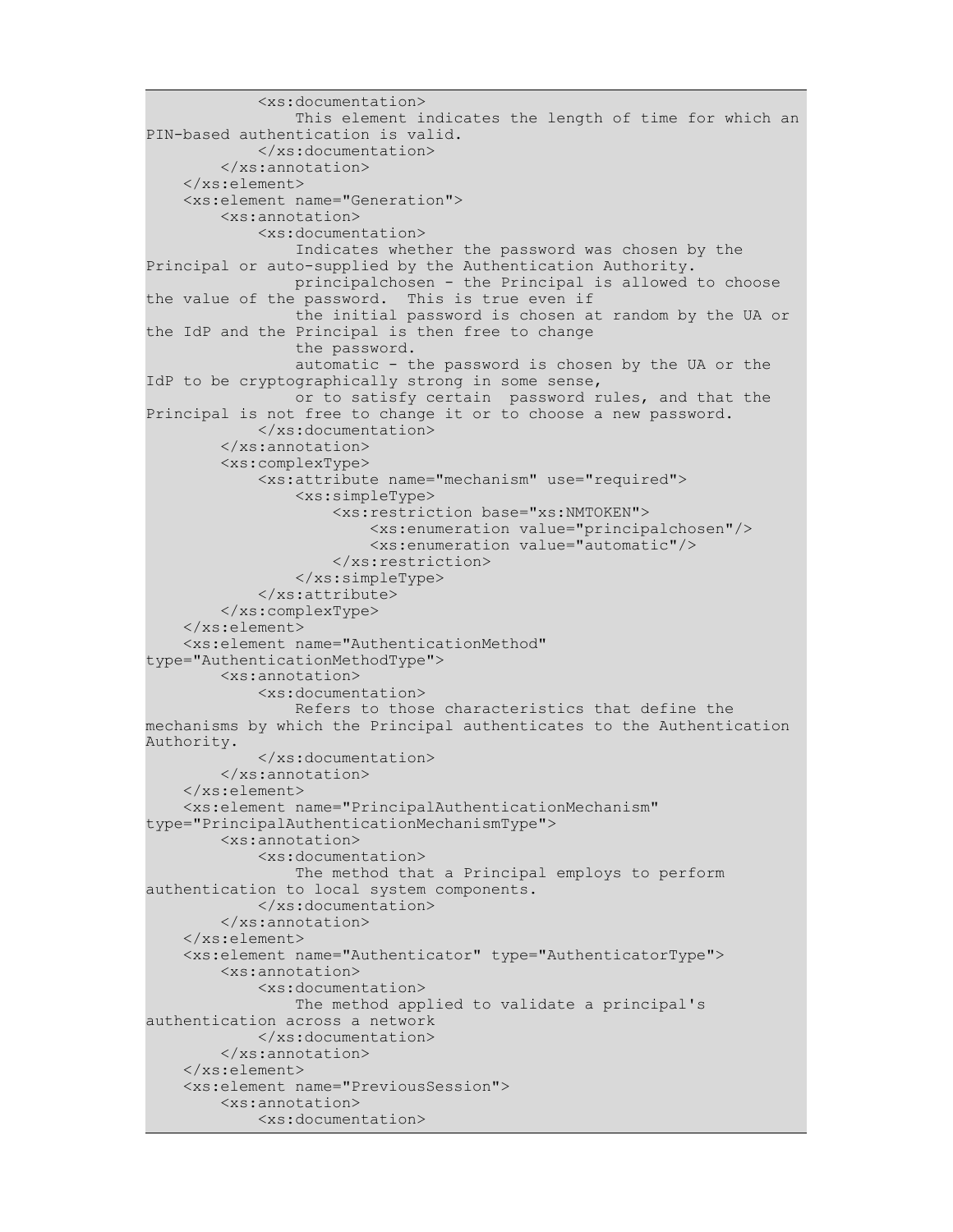```
 Indicates that the Principal has been strongly
authenticated in a previous session during which the IdP has set a
cookie in the UA. During the present session the Principal has only
been authenticated by the UA returning the cookie to the IdP.
             </xs:documentation>
         </xs:annotation>
         <xs:complexType>
             <xs:sequence>
                 <xs:element ref="Extension" minOccurs="0"
maxOccurs="unbounded"/>
             </xs:sequence>
         </xs:complexType>
     </xs:element>
     <xs:element name="ResumeSession">
         <xs:annotation>
             <xs:documentation>
                 Rather like PreviousSession but using stronger
security. A secret that was established in a previous session with
the Authentication Authority has been cached by the local system and
is now re-used (e.g. a Master Secret is used to derive new session
keys in TLS, SSL, WTLS).
             </xs:documentation>
         </xs:annotation>
         <xs:complexType>
             <xs:sequence>
                 <xs:element ref="Extension" minOccurs="0"
maxOccurs="unbounded"/>
            \langle xs:sequence \rangle </xs:complexType>
     </xs:element>
     <xs:element name="ZeroKnowledge">
         <xs:annotation>
             <xs:documentation>
                 This element indicates that the Principal has been
authenticated by a zero knowledge technique as specified in ISO/IEC
9798-5.
             </xs:documentation>
         </xs:annotation>
         <xs:complexType>
             <xs:sequence>
                 <xs:element ref="Extension" minOccurs="0"
maxOccurs="unbounded"/>
             </xs:sequence>
         </xs:complexType>
     </xs:element>
     <xs:element name="SharedSecretChallengeResponse">
         <xs:annotation>
             <xs:documentation>
                 This element indicates that the Principal has been
authenticated by a challenge-response protocol utilizing shared secret
keys and symmetric cryptography.
             </xs:documentation>
         </xs:annotation>
         <xs:complexType>
             <xs:sequence>
                 <xs:element ref="Extension" minOccurs="0"
maxOccurs="unbounded"/>
             </xs:sequence>
         </xs:complexType>
     </xs:element>
     <xs:element name="DigSig">
```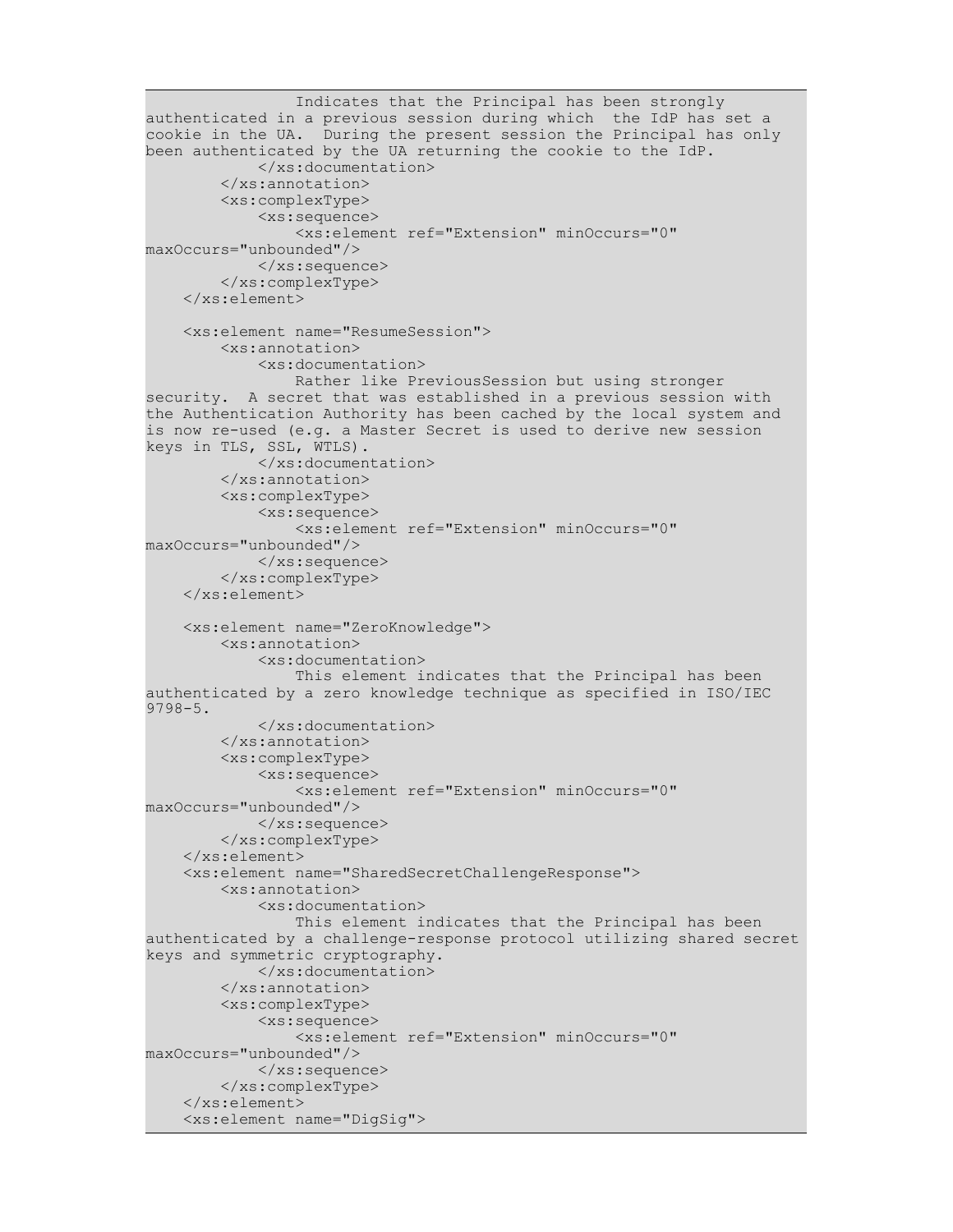```
 <xs:annotation>
             <xs:documentation>
                 This element indicates that the Principal has been
authenticated by a mechanism which involves the Principal computing a
digital signature over at least challenge data provided by the IdP.
             </xs:documentation>
         </xs:annotation>
         <xs:complexType>
             <xs:sequence>
                 <xs:element ref="Extension" minOccurs="0"
maxOccurs="unbounded"/>
            \langle xs:sequence \rangle </xs:complexType>
     </xs:element>
     <xs:element name="IPAddress">
         <xs:annotation>
             <xs:documentation>
                 This element indicates that the Principal has been
authenticated through connection from a particular IP address.
             </xs:documentation>
         </xs:annotation>
         <xs:complexType>
             <xs:sequence>
                 <xs:element ref="Extension" minOccurs="0"
maxOccurs="unbounded"/>
            \langle xs:sequence \rangle </xs:complexType>
     </xs:element>
     <xs:element name="AsymmetricDecryption">
         <xs:annotation>
             <xs:documentation>
                      The local system has a private key but it is used
in decryption mode, rather than signature mode. For example, the
Authentication Authority generates a secret and encrypts it using the
local system's public key: the local system then proves it has
decrypted the secret.
             </xs:documentation>
         </xs:annotation>
         <xs:complexType>
             <xs:sequence>
                 <xs:element ref="Extension" minOccurs="0"
maxOccurs="unbounded"/>
             </xs:sequence>
         </xs:complexType>
     </xs:element>
     <xs:element name="AsymmetricKeyAgreement">
         <xs:annotation>
             <xs:documentation>
                     The local system has a private key and uses it for
shared secret key agreement with the Authentication Authority (e.g.
via Diffie Helman).
             </xs:documentation>
         </xs:annotation>
         <xs:complexType>
             <xs:sequence>
                 <xs:element ref="Extension" minOccurs="0"
maxOccurs="unbounded"/>
             </xs:sequence>
         </xs:complexType>
```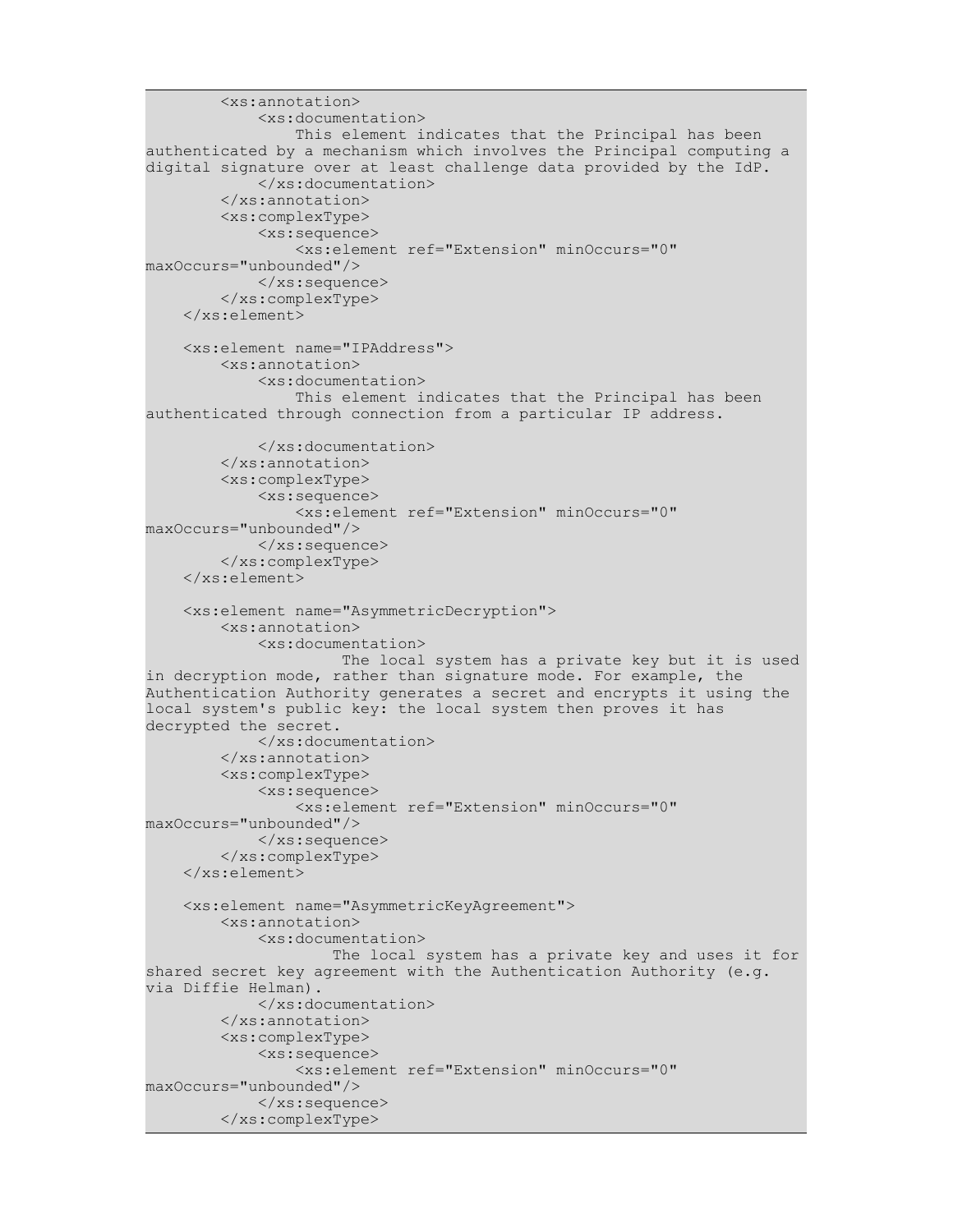```
 </xs:element>
     <xs:element name="SharedSecretDynamicPlaintext">
         <xs:annotation>
             <xs:documentation>
                      The local system and Authentication Authority
share a secret key. The local system uses this to encrypt a
randomised string to pass to the Authentication Authority. 
             </xs:documentation>
         </xs:annotation>
         <xs:complexType>
             <xs:sequence>
                  <xs:element ref="Extension" minOccurs="0"
maxOccurs="unbounded"/>
            \langle xs:sequence \rangle </xs:complexType>
     </xs:element>
     <xs:element name="AuthenticatorTransportProtocol"
type="AuthenticatorTransportProtocolType">
         <xs:annotation>
             <xs:documentation>
                  The protocol across which Authenticator information is
transferred to an Authentication Authority verifier.
             </xs:documentation>
         </xs:annotation>
     </xs:element>
     <xs:element name="HTTP">
         <xs:annotation>
             <xs:documentation>
                  This element indicates that the Authenticator has been
transmitted using bare HTTP utilizing no additional security
protocols.
             </xs:documentation>
         </xs:annotation>
         <xs:complexType>
             <xs:sequence>
                  <xs:element ref="Extension" minOccurs="0"
maxOccurs="unbounded"/>
            \langle xs:sequence \rangle </xs:complexType>
     </xs:element>
     <xs:element name="IPSec">
         <xs:annotation>
             <xs:documentation>
                  This element indicates that the Authenticator has been
transmitted using a transport mechanism protected by an IPSEC session.
             </xs:documentation>
         </xs:annotation>
         <xs:complexType>
             <xs:sequence>
                  <xs:element ref="Extension" minOccurs="0"
maxOccurs="unbounded"/>
            \langle xs:sequence \rangle </xs:complexType>
     </xs:element>
     <xs:element name="WTLS">
         <xs:annotation>
             <xs:documentation>
                  This element indicates that the Authenticator has been
transmitted using a transport mechanism protected by a WTLS session.
             </xs:documentation>
         </xs:annotation>
```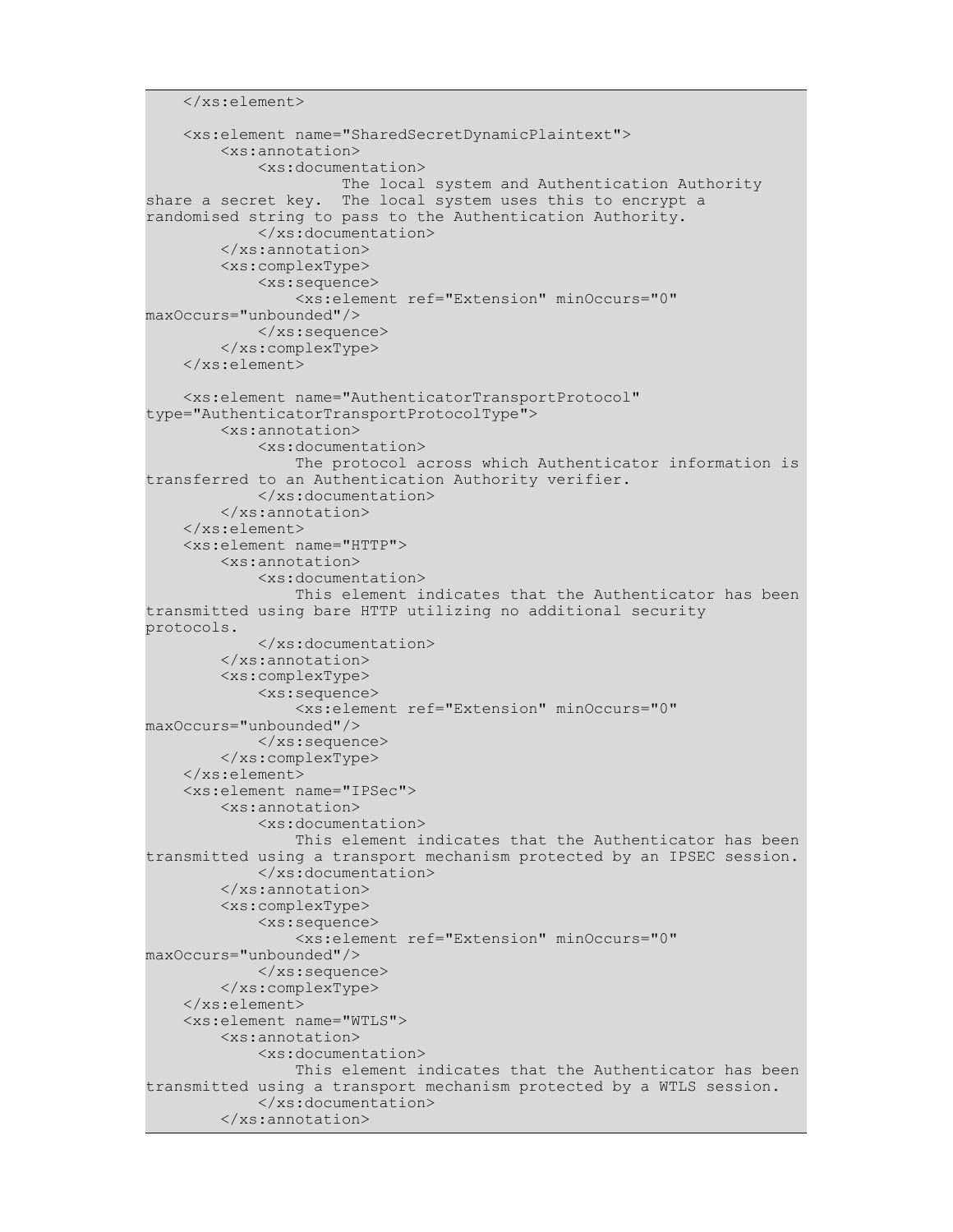```
 <xs:complexType>
              <xs:sequence>
                  <xs:element ref="Extension" minOccurs="0"
maxOccurs="unbounded"/>
            \langle xs:sequence \rangle </xs:complexType>
     </xs:element>
     <xs:element name="MobileNetworkNoEncryption">
         <xs:annotation>
             <xs:documentation>
                  This element indicates that the Authenticator has been
transmitted solely across a mobile network using no additional
security mechanism.
             </xs:documentation>
         </xs:annotation>
         <xs:complexType>
              <xs:sequence>
                  <xs:element ref="Extension" minOccurs="0"
maxOccurs="unbounded"/>
            \langle xs:sequence \rangle </xs:complexType>
     </xs:element>
   <xs:element name="MobileNetworkRadioEncryption">
         <xs:complexType>
              <xs:sequence>
                  <xs:element ref="Extension" minOccurs="0"
maxOccurs="unbounded"/>
            \langle xs:sequence \rangle </xs:complexType>
     </xs:element>
   <xs:element name="MobileNetworkEndToEndEncryption">
         <xs:complexType>
              <xs:sequence>
                  <xs:element ref="Extension" minOccurs="0"
maxOccurs="unbounded"/>
             </xs:sequence>
         </xs:complexType>
     </xs:element>
     <xs:element name="SSL">
         <xs:annotation>
             <xs:documentation>
                  This element indicates that the Authenticator has been
transmitted using a transport mechnanism protected by an SSL or TLS
session.
             </xs:documentation>
         </xs:annotation>
         <xs:complexType>
              <xs:sequence>
                  <xs:element ref="Extension" minOccurs="0"
maxOccurs="unbounded"/>
            \langle xs:sequence \rangle </xs:complexType>
     </xs:element>
     <xs:element name="OperationalProtection"
type="OperationalProtectionType">
         <xs:annotation>
             <xs:documentation>
                  Refers to those characteristics that describe
procedural security controls employed by the Authentication Authority.
             </xs:documentation>
         </xs:annotation>
     </xs:element>
```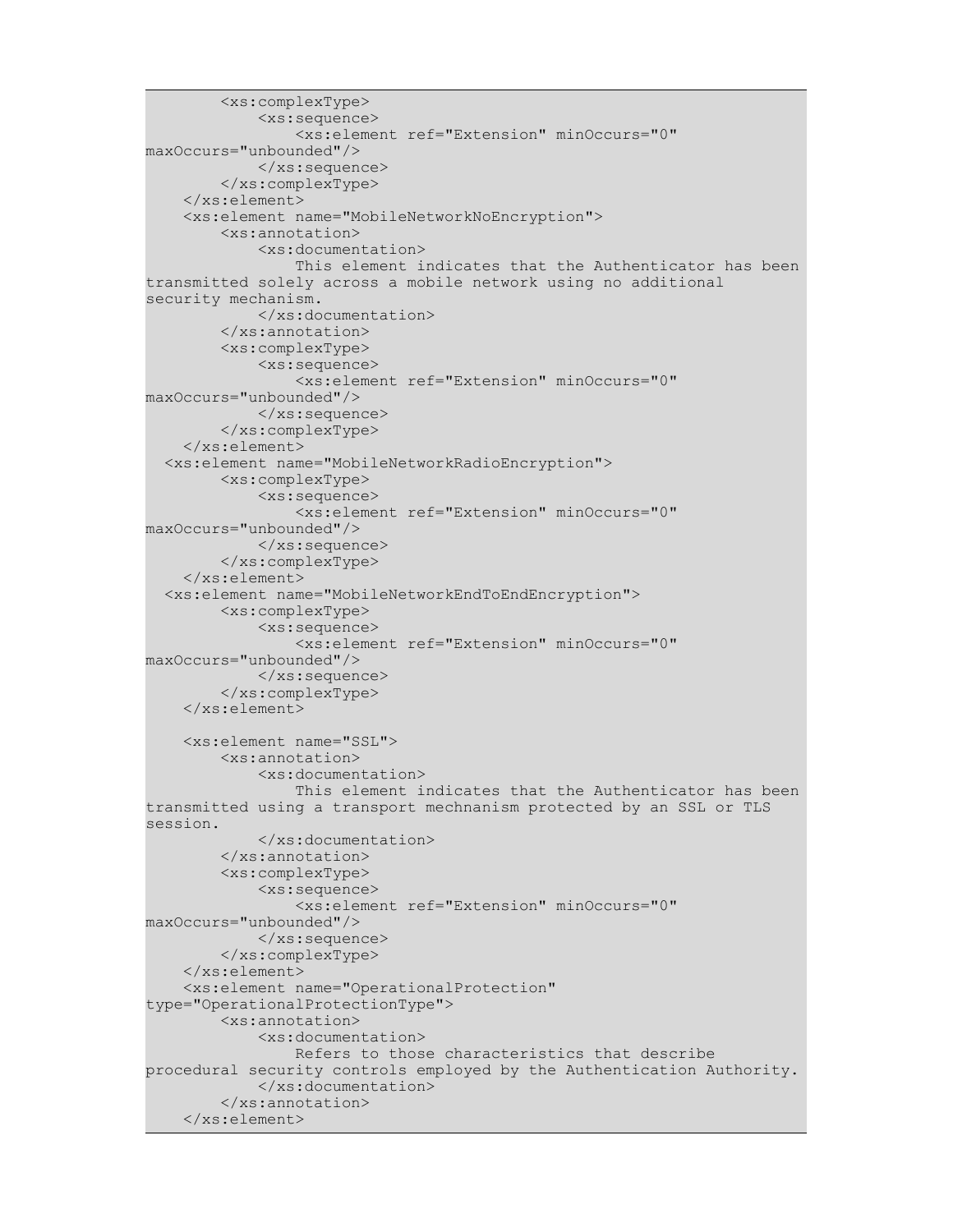```
 <xs:element name="SecurityAudit" type="SecurityAuditType"/>
     <xs:element name="SwitchAudit">
         <xs:complexType>
             <xs:sequence>
                 <xs:element ref="Extension" minOccurs="0"
maxOccurs="unbounded"/>
            \langle xs:sequence \rangle </xs:complexType>
     </xs:element>
     <xs:element name="DeactivationCallCenter">
         <xs:complexType>
             <xs:sequence>
                 <xs:element ref="Extension" minOccurs="0"
maxOccurs="unbounded"/>
             </xs:sequence>
         </xs:complexType>
     </xs:element>
     <xs:element name="GoverningAgreements"
type="GoverningAgreementsType">
         <xs:annotation>
             <xs:documentation>
                 Provides a mechanism for linking to external (likely
human readable) documents in which additional business agreements,
(e.g. liability constraints, obligations, etc) can be placed.
             </xs:documentation>
         </xs:annotation>
     </xs:element>
     <xs:element name="GoverningAgreementRef"
type="GoverningAgreementRefType"/>
     <xs:element name="AuthenticatingAuthority"
type="AuthenticatingAuthorityType">
         <xs:annotation>
             <xs:documentation>
                 The Authority that originally authenticated the
Principal.
             </xs:documentation>
         </xs:annotation>
     </xs:element>
     <xs:complexType name="IdentificationType">
         <xs:sequence>
             <xs:element ref="PhysicalVerification" minOccurs="0"/>
             <xs:element ref="WrittenConsent" minOccurs="0"/>
             <xs:element ref="Extension" minOccurs="0"
maxOccurs="unbounded"/>
         </xs:sequence>
         <xs:attribute name="nym">
             <xs:annotation>
                 <xs:documentation>
                     This attribute indicates whether or not the
Identification mechanisms allow the actions of the Principal to be
linked to an actual end user.
                 </xs:documentation>
             </xs:annotation>
             <xs:simpleType>
                 <xs:restriction base="xs:NMTOKEN">
                     <xs:enumeration value="anonymity"/>
                     <xs:enumeration value="verinymity"/>
                     <xs:enumeration value="pseudonymity"/>
                 </xs:restriction>
             </xs:simpleType>
         </xs:attribute>
     </xs:complexType>
     <xs:complexType name="GoverningAgreementsType">
```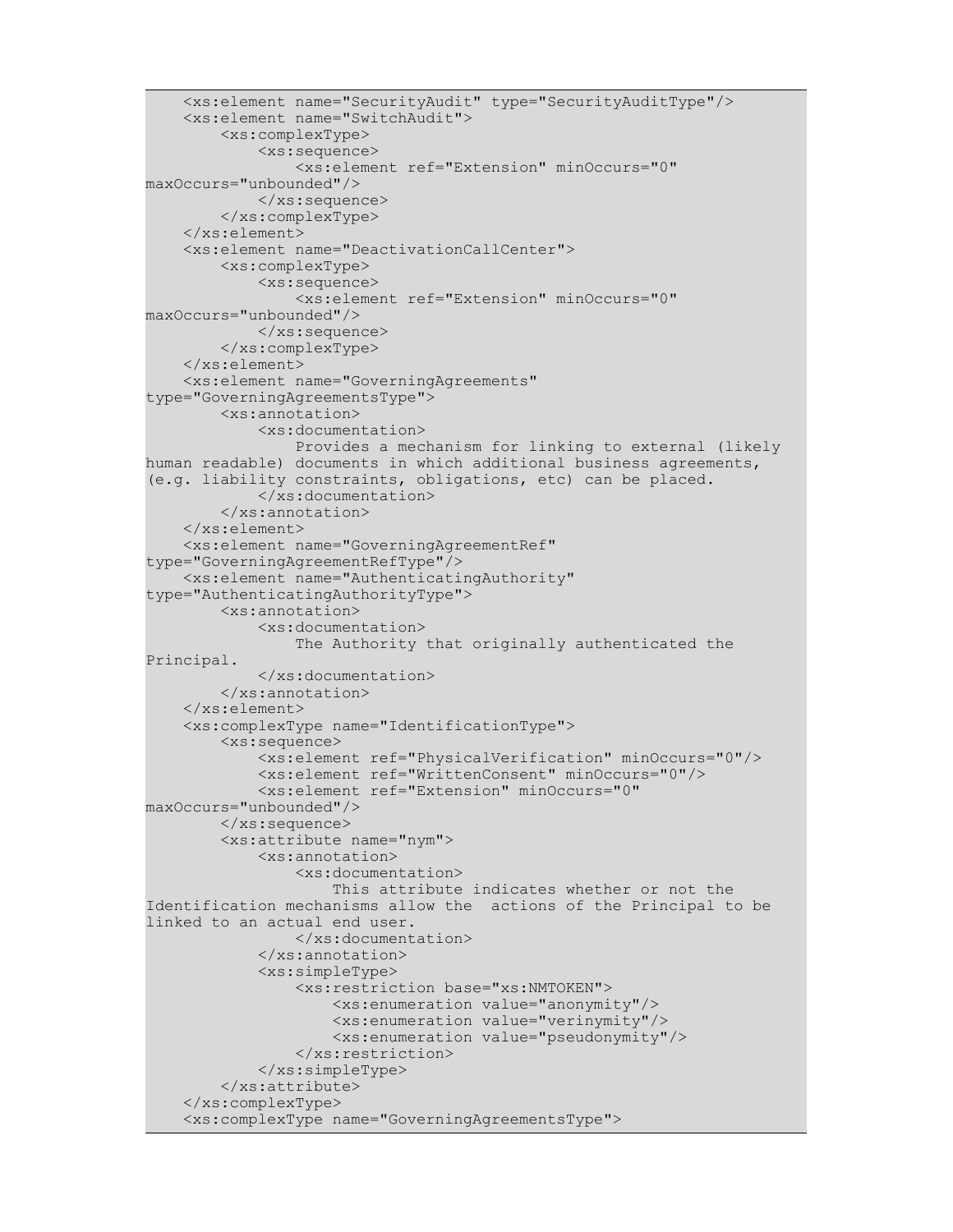```
 <xs:sequence>
             <xs:element ref="GoverningAgreementRef"
maxOccurs="unbounded"/>
         </xs:sequence>
     </xs:complexType>
     <xs:complexType name="GoverningAgreementRefType">
         <xs:attribute name="governingAgreementRef" type="xs:anyURI"
use="required"/>
     </xs:complexType>
     <xs:complexType name="AuthenticatingAuthorityType">
         <xs:sequence>
             <xs:element ref="GoverningAgreements"/>
        \langle xs:sequence \rangle <xs:attribute name="ID" type="xs:anyURI" use="required"/>
     </xs:complexType>
     <xs:complexType name="AuthenticatorTransportProtocolType">
         <xs:choice>
             <xs:element ref="HTTP"/>
             <xs:element ref="SSL"/>
             <xs:element ref="MobileNetworkNoEncryption"/>
             <xs:element ref="MobileNetworkRadioEncryption"/>
             <xs:element ref="MobileNetworkEndToEndEncryption"/>
             <xs:element ref="WTLS"/>
             <xs:element ref="IPSec"/>
             <xs:element ref="Extension" maxOccurs="unbounded"/>
         </xs:choice>
     </xs:complexType>
     <xs:complexType name="PrincipalAuthenticationMechanismType">
         <xs:choice>
             <xs:element ref="Password"/>
             <xs:element ref="Token"/>
             <xs:element ref="Smartcard"/>
             <xs:element ref="ActivationPin"/>
             <xs:element ref="Extension" maxOccurs="unbounded"/>
         </xs:choice>
     </xs:complexType>
     <xs:complexType name="AuthenticationMethodType">
         <xs:sequence>
             <xs:element ref="PrincipalAuthenticationMechanism"
minOccurs="0"/>
             <xs:element ref="Authenticator" minOccurs="0"/>
             <xs:element ref="AuthenticatorTransportProtocol"
minOccurs="0"/>
             <xs:element ref="Extension" minOccurs="0"
maxOccurs="unbounded"/>
         </xs:sequence>
     </xs:complexType>
     <xs:complexType name="AuthenticationContextStatementType">
         <xs:sequence>
             <xs:element ref="Identification" minOccurs="0"/>
             <xs:element ref="TechnicalProtection" minOccurs="0"/>
             <xs:element ref="OperationalProtection" minOccurs="0"/>
             <xs:element ref="AuthenticationMethod" minOccurs="0"/>
             <xs:element ref="GoverningAgreements" minOccurs="0"/>
             <xs:element ref="AuthenticatingAuthority" minOccurs="0"
maxOccurs="unbounded"/>
             <xs:element ref="Extension" minOccurs="0"
maxOccurs="unbounded"/>
         </xs:sequence>
         <xs:attribute name="ID" type="xs:ID"/>
     </xs:complexType>
     <xs:complexType name="TechnicalProtectionType">
         <xs:choice>
```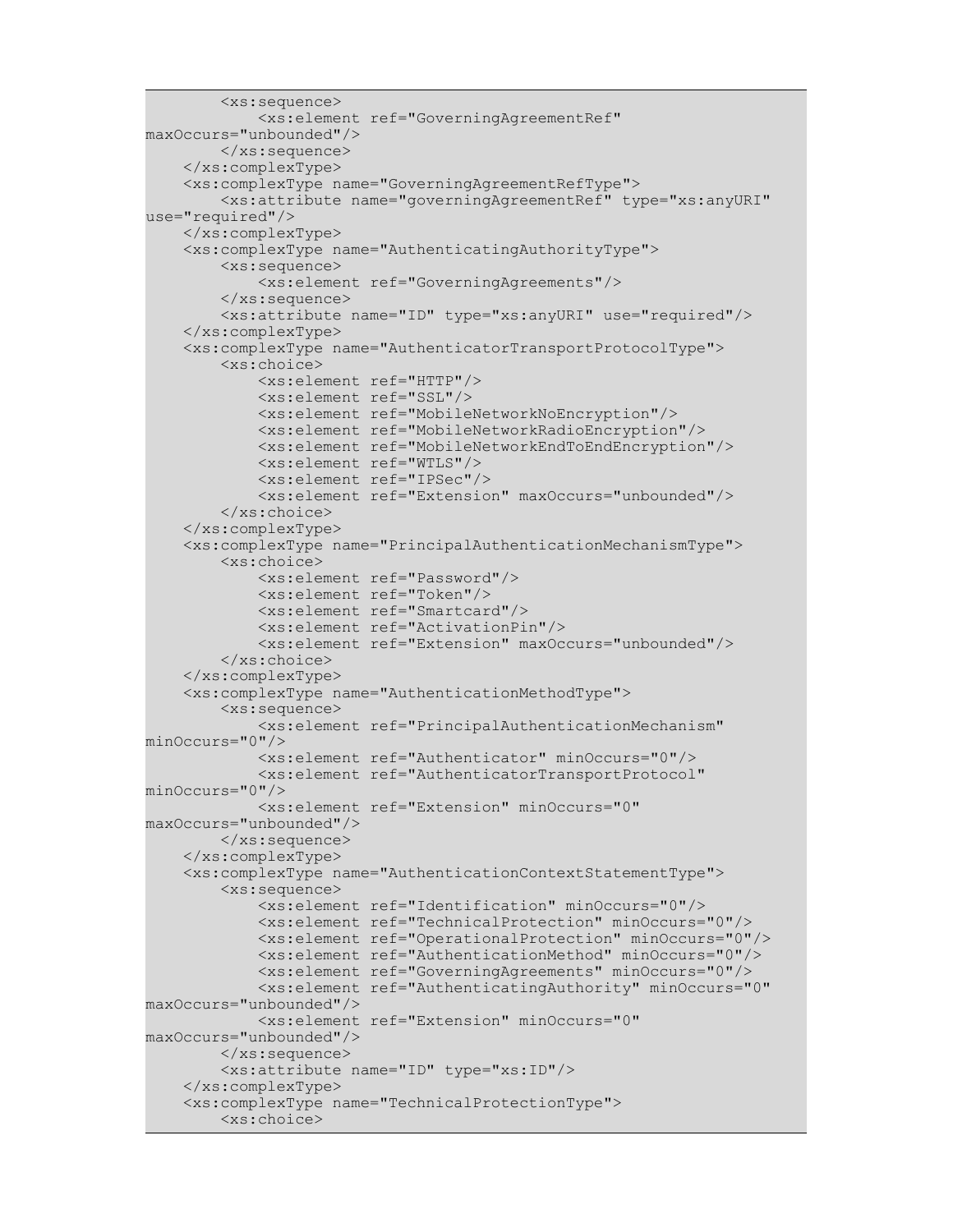```
 <xs:element ref="PrivateKeyProtection" minOccurs="0"/>
             <xs:element ref="SecretKeyProtection" minOccurs="0"/>
             <xs:element ref="Extension" minOccurs="0"
maxOccurs="unbounded"/>
        \langle xs:choice\rangle </xs:complexType>
     <xs:complexType name="OperationalProtectionType">
         <xs:sequence>
             <xs:element ref="SecurityAudit" minOccurs="0"/>
             <xs:element ref="DeactivationCallCenter" minOccurs="0"/>
             <xs:element ref="Extension" minOccurs="0"
maxOccurs="unbounded"/>
         </xs:sequence>
     </xs:complexType>
     <xs:complexType name="AuthenticatorType">
         <xs:choice>
             <xs:element ref="PreviousSession"/>
             <xs:element ref="ResumeSession"/>
             <xs:element ref="DigSig"/>
             <xs:element ref="Password"/>
             <xs:element ref="ZeroKnowledge"/>
             <xs:element ref="SharedSecretChallengeResponse"/>
             <xs:element ref="SharedSecretDynamicPlaintext"/>
             <xs:element ref="IPAddress"/>
         <xs:element ref="AsymmetricDecryption"/>
         <xs:element ref="AsymmetricKeyAgreement"/>
             <xs:element ref="Extension" maxOccurs="unbounded"/>
         </xs:choice>
     </xs:complexType>
     <xs:complexType name="KeyActivationType">
         <xs:choice>
             <xs:element ref="ActivationPin"/>
             <xs:element ref="Extension" maxOccurs="unbounded"/>
         </xs:choice>
     </xs:complexType>
     <xs:complexType name="KeySharingType">
         <xs:attribute name="sharing" type="xs:boolean"
use="required"/>
     </xs:complexType>
     <xs:complexType name="PrivateKeyProtectionType">
         <xs:sequence>
             <xs:element ref="KeyActivation" minOccurs="0"/>
             <xs:element ref="KeyStorage" minOccurs="0"/>
             <xs:element ref="KeySharing" minOccurs="0"/>
             <xs:element ref="Extension" minOccurs="0"
maxOccurs="unbounded"/>
         </xs:sequence>
     </xs:complexType>
     <xs:complexType name="PasswordType">
         <xs:sequence>
             <xs:element ref="Length" minOccurs="0"/>
             <xs:element ref="Alphabet" minOccurs="0"/>
             <xs:element ref="Generation" minOccurs="0"/>
             <xs:element ref="Extension" minOccurs="0"
maxOccurs="unbounded"/>
         </xs:sequence>
     </xs:complexType>
     <xs:complexType name="ActivationPinType">
         <xs:sequence>
             <xs:element ref="Length" minOccurs="0"/>
             <xs:element ref="Alphabet" minOccurs="0"/>
```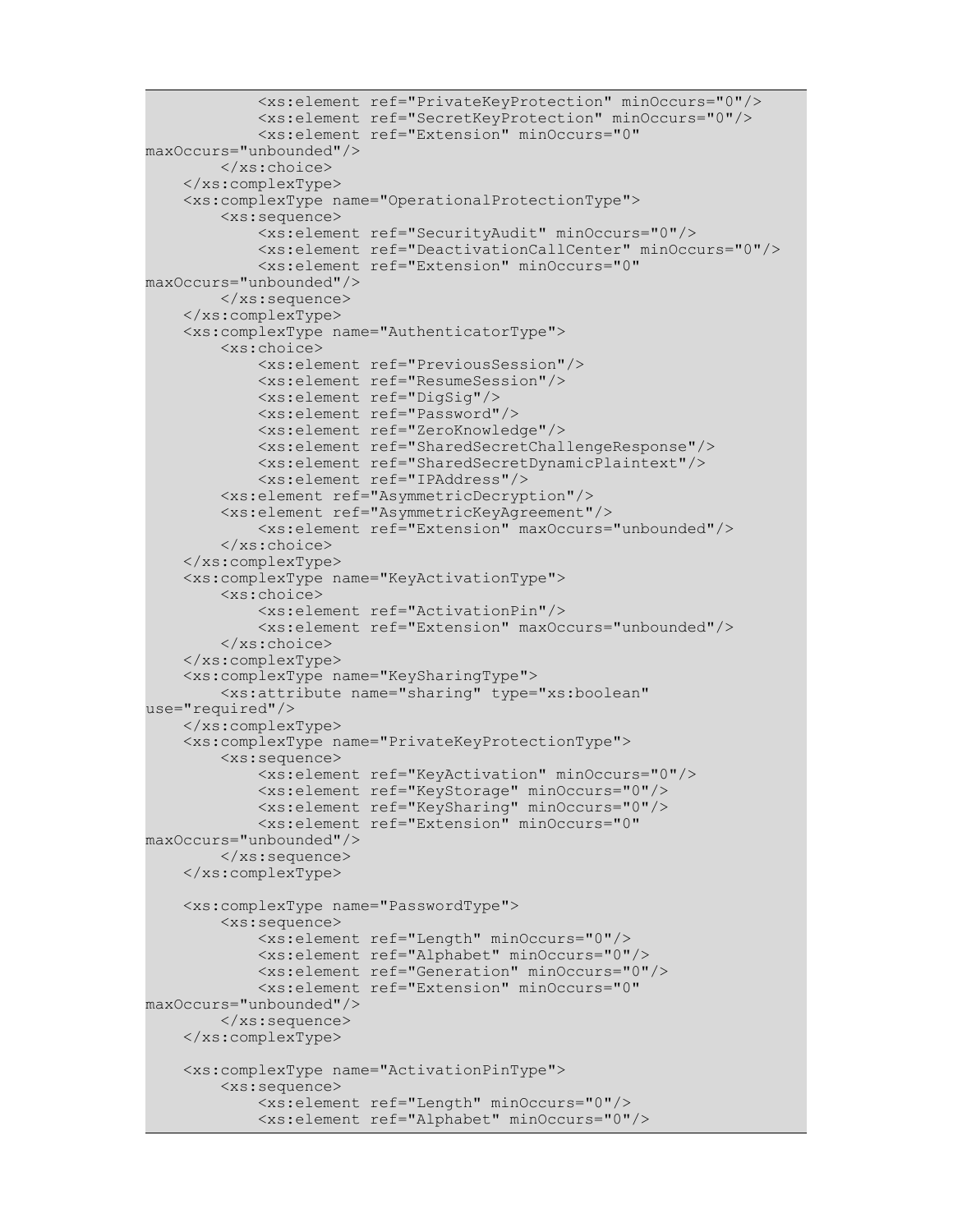```
 <xs:element ref="Generation" minOccurs="0"/>
             <xs:element ref="ActivationLimit" minOccurs="0"/>
             <xs:element ref="Extension" minOccurs="0"
maxOccurs="unbounded"/>
        \langle xs:sequence \rangle </xs:complexType>
     <xs:element name="Alphabet" type="AlphabetType"/>
     <xs:complexType name="AlphabetType">
         <xs:attribute name="requiredChars" type="xs:string"
use="required"/>
         <xs:attribute name="excludedChars" type="xs:string"
use="optional"/>
         <xs:attribute name="case" type="xs:string" use="optional"/>
     </xs:complexType>
     <xs:complexType name="TokenType">
         <xs:sequence>
             <xs:element ref="TimeSyncToken"/>
             <xs:element ref="Extension" minOccurs="0"
maxOccurs="unbounded"/>
         </xs:sequence>
     </xs:complexType>
     <xs:complexType name="TimeSyncTokenType">
         <xs:attribute name="DeviceType" use="required">
             <xs:simpleType>
                 <xs:restriction base="xs:NMTOKEN">
                     <xs:enumeration value="hardware"/>
                     <xs:enumeration value="software"/>
                 </xs:restriction>
             </xs:simpleType>
         </xs:attribute>
         <xs:attribute name="SeedLength" type="xs:integer"
use="required"/>
         <xs:attribute name="DeviceInHand" use="required">
             <xs:simpleType>
                 <xs:restriction base="xs:NMTOKEN">
                     <xs:enumeration value="true"/>
                     <xs:enumeration value="false"/>
                 </xs:restriction>
             </xs:simpleType>
         </xs:attribute>
     </xs:complexType>
     <xs:complexType name="ActivationLimitType">
         <xs:choice>
           <xs:element ref="ActivationLimitDuration"/>
           <xs:element ref="ActivationLimitUsages"/>
           <xs:element ref="ActivationLimitSession"/>
         </xs:choice>
     </xs:complexType>
       <xs:element name="ActivationLimitDuration"
type="ActivationLimitDurationType">
         <xs:annotation>
            <xs:documentation>
               This element indicates that the Key Activation Limit is
defined as a specific duration of time. 
            </xs:documentation>
         </xs:annotation>
       </xs:element>
       <xs:element name="ActivationLimitUsages"
```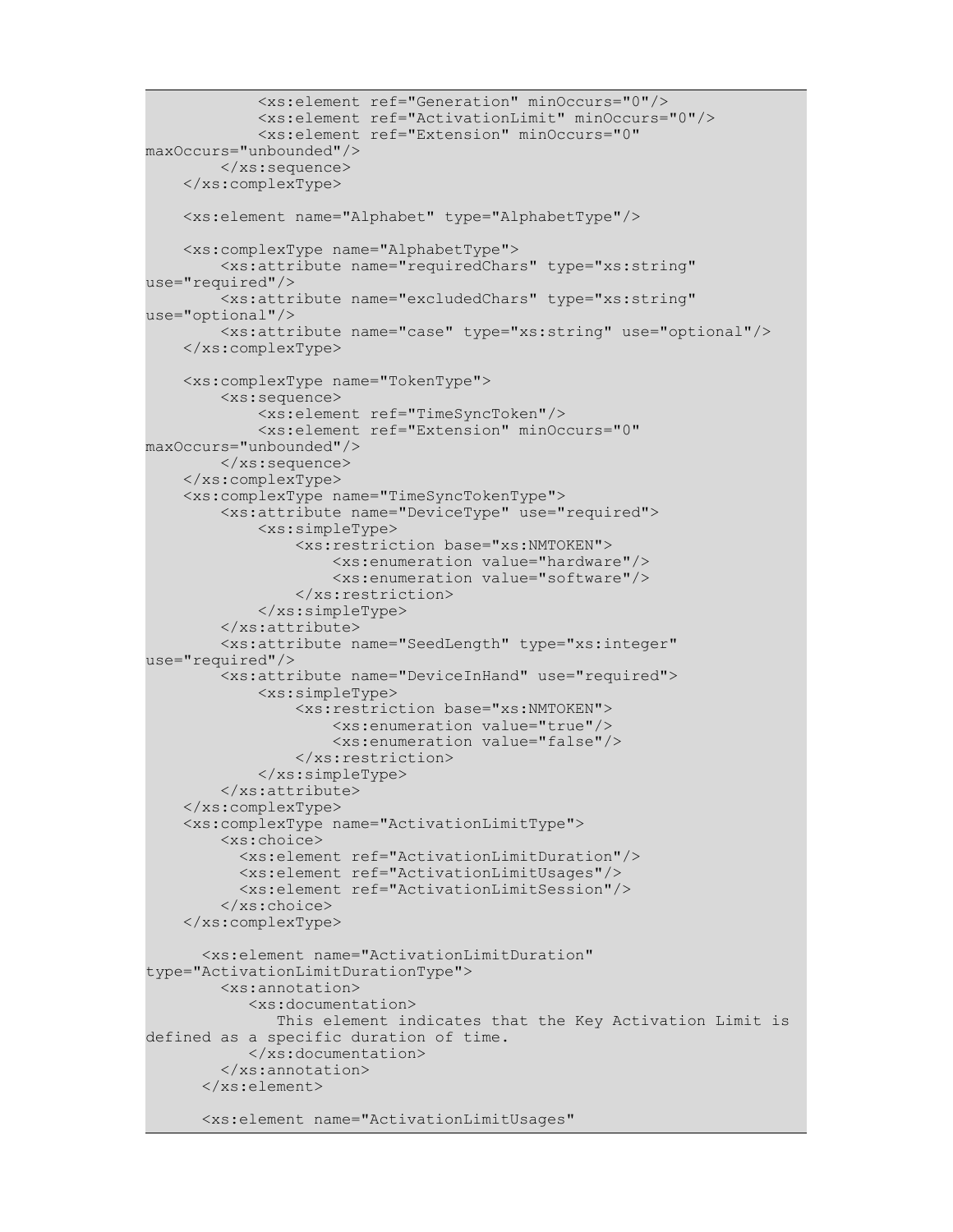```
type="ActivationLimitUsagesType">
         <xs:annotation>
            <xs:documentation>
               This element indicates that the Key Activation Limit is
defined as a number of usages. 
            </xs:documentation>
         </xs:annotation>
       </xs:element>
       <xs:element name="ActivationLimitSession"
type="ActivationLimitSessionType">
         <xs:annotation>
            <xs:documentation>
               This element indicates that the Key Activation Limit is
the session. 
            </xs:documentation>
         </xs:annotation>
       </xs:element>
        <xs:complexType name="ActivationLimitDurationType">
           <xs:attribute name="duration" type="xs:duration"
use="required"/>
        </xs:complexType>
        <xs:complexType name="ActivationLimitUsagesType">
           <xs:attribute name="number" type="xs:integer"
use="required"/>
        </xs:complexType>
        <xs:complexType name="ActivationLimitSessionType"/>
     <xs:complexType name="LengthType">
         <xs:attribute name="min" type="xs:integer" use="required"/>
         <xs:attribute name="max" type="xs:integer" use="optional"/>
     </xs:complexType>
     <xs:complexType name="KeyStorageType">
         <xs:attribute name="medium" use="required">
             <xs:simpleType>
                 <xs:restriction base="xs:NMTOKEN">
                     <xs:enumeration value="memory"/>
                     <xs:enumeration value="smartcard"/>
                     <xs:enumeration value="token"/>
                     <xs:enumeration value="MobileDevice"/>
                      <xs:enumeration value="MobileAuthCard"/>
                 </xs:restriction>
             </xs:simpleType>
         </xs:attribute>
     </xs:complexType>
     <xs:complexType name="SecretKeyProtectionType">
         <xs:sequence>
         <xs:element ref="KeyActivation" minOccurs="0"/>
             <xs:element ref="KeyStorage" minOccurs="0"/>
             <xs:element ref="Extension" maxOccurs="unbounded"/>
        \langle xs:sequence \rangle </xs:complexType>
     <xs:complexType name="SecurityAuditType">
         <xs:sequence>
             <xs:element ref="SwitchAudit" minOccurs="0"/>
             <xs:element ref="Extension" minOccurs="0"
maxOccurs="unbounded"/>
         </xs:sequence>
```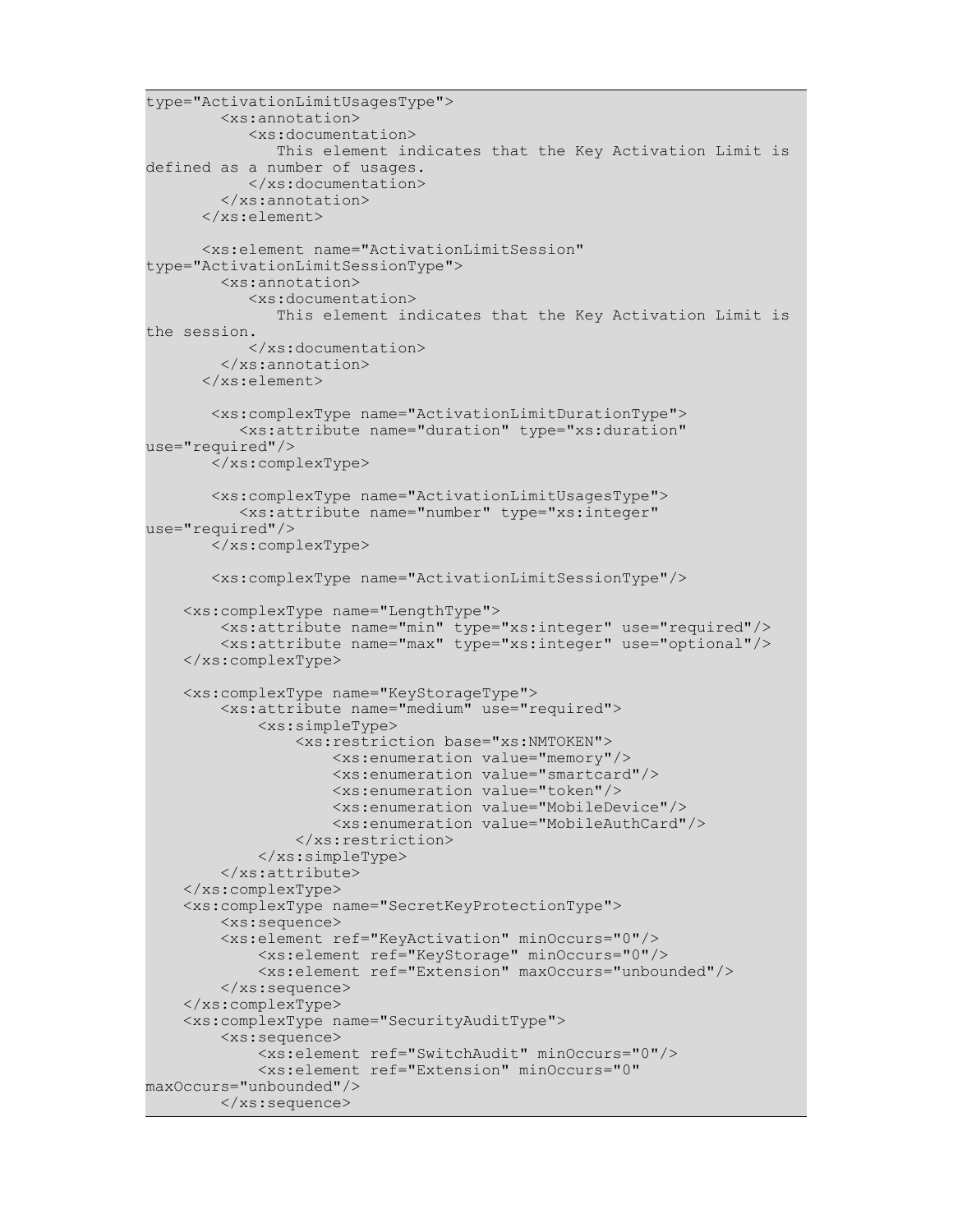```
 </xs:complexType>
</xs:schema>
```
#### **4.3 Authentication Context Statement Extensibility**

The Authentication Context Statement schema has well-defined extensibility points through the <Extension> element. Authentication authorities can use this element to insert additional authentication context details for the SAML assertions they issue (assuming that the consuming relying party will be able to understand these extensions). These additional elements MUST be in a separate XML Namespace to that of the base Authentication Context Statement schema.

#### **4.4 Authentication Context Statement Processing Rules**

The processing rules for Authentication Context Statements are specified in [SAMLCore]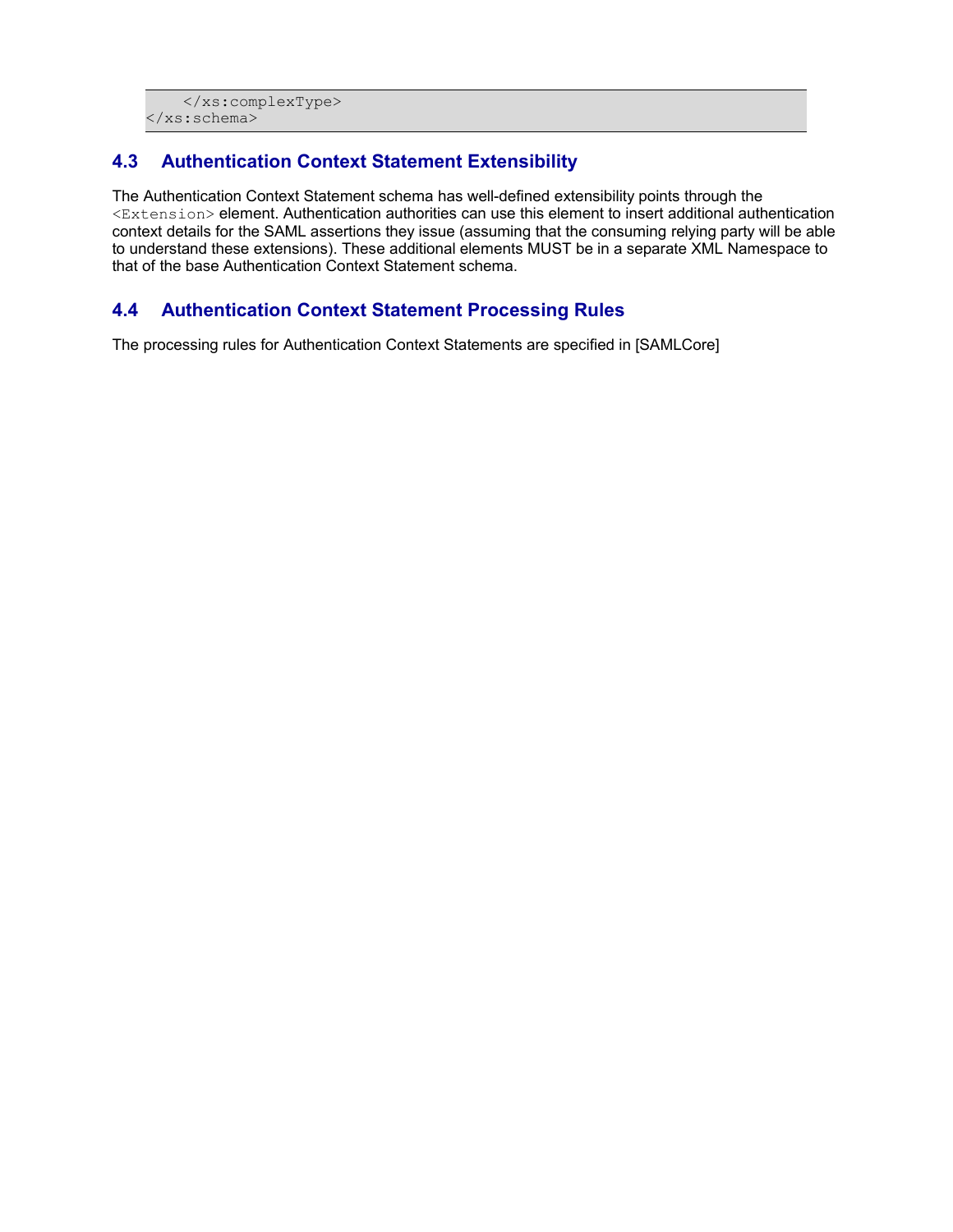#### **5 Authentication Context Classes**

The number of permutations of the different authentication context characteristics ensure that there are a theoretically infinite number of unique authentication contexts. The implication is that in theory any particular relying party would be expected to be able to parse arbitrary authentication context statements and, more importantly, to analyze the statement in order to assess the 'quality' of the associated authentication assertion. Making such an assessment is non-trivial.

Fortunately, an optimization is possible. While theoretically infinite, in practice many authentication contexts will fall into categories - these categories determined by industry practices and technology. For instance, many B2C Web browser authentication contexts will be (partially) defined by the Principal authenticating to the authentication authority through the presentation of a password over an SSL protected session. In the enterprise world, certificate-based authentication will be more common. Of course, the full authentication context is not limited to the specifics of how the Principal authenticated. Nevertheless, the authentication method is often the most *visible* characteristic and as such, can serve as a useful classifer for a class of related authentication contexts.

The OASIS SSTC normalizes this concept through the definition of a number of *Authentication Context Classes*. Each class will define a proper subset of the full set of authentication contexts. Classes have been chosen as representative of the current practices and technologies for authentication technologies. Classes will provide identity and service providers a convenient shorthand when referring to authentication context issues. For instance, an authentication authority, may include with the complete authentication context statement it provides to a service provider an assertion that the authentication context also belongs to one of the SSTC defined authentication classes. For some service providers, this assertion will be sufficient detail for it to be able to assign an appropriate level of confidence to the associated authentication assertion. Other service providers might prefer to examine the complete authentication context statement itself. Likewise, the ability to refer to an authentication context class rather than being required to list the complete details of a specific authentication content will simplify how the service provider expresses its desires and/or requirements to an authentication authority.

#### **5.1 Advantages of Authentication Context Classes**

The introduction of the additional layer of classes and the definition of an initial list of representative and flexible classes are expected to:

- Make it easier for the authentication authority and service provider to come to an agreement on what are acceptable authentication contexts by giving them a framework for discussion.
- Make it easier for service providers to indicate their preferences when requesting a step-up authentication assertion from an authentication authority.
- Simplify for service providers the burden of processing authentication context statements by giving them the option of being satisfied by the associated class.
- Protect service providers from impact of new authentication technologies.
- Make it easier for authentication authorities to publish their authentication capabilities, for example, through WSDL.

#### **5.2 Authentication Context Class Schemas**

The SSTC-defined authentication context classes are listed in the following sub-sections.

The classes are listed in alphabetical order; no other ranking is implied by the order of classes.

Classes are identified by URIs with the initial stem: urn:oasis:names:tc:SAML:2.0:ac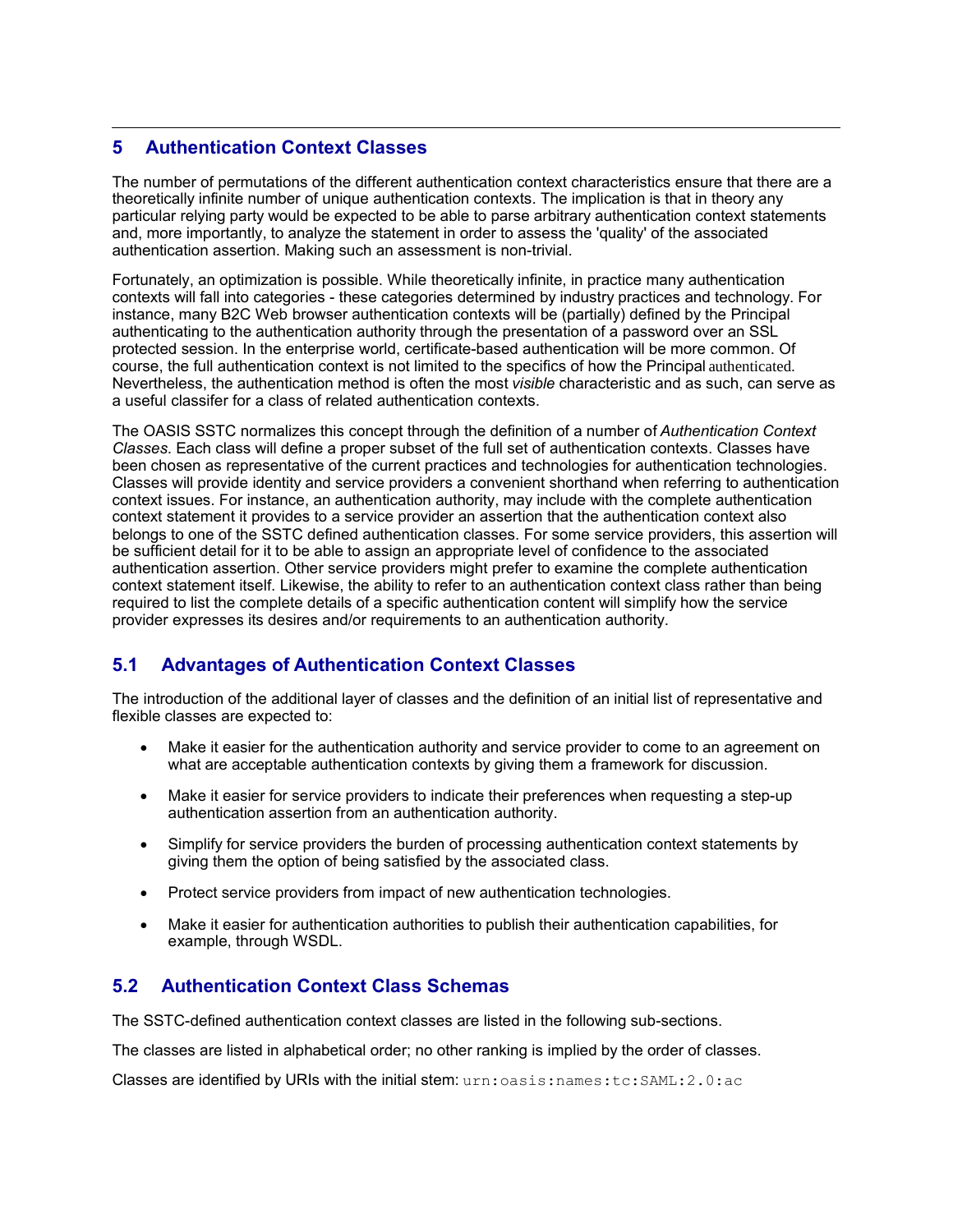The class schemas are defined as extension by restriction of the base Authentication Context schema. Consequently, any XML instances that satisfy the schema constraints of one of the class schemas will also conform to the base Authentication Context schema.

#### **5.2.1 Internet Protocol**

The Internet Protocol class is identified when a Principal is authenticated through the use of a provided IP address.

#### **5.2.1.1 Associated URI**

urn:oasis:names:tc:SAML:2.0:ac:classes:InternetProtocol

#### **5.2.1.2 Class Schema**

```
<?xml version="1.0" encoding="UTF-8"?>
<xs:schema targetNamespace="urn:oasis:names:tc:SAML:2.0:ac" 
    xmlns:xs="http://www.w3.org/2001/XMLSchema" 
    xmlns="urn:oasis:names:tc:SAML:2.0:ac" 
    version="1.2-06" finalDefault="extension">
     <xs:include schemaLocation="sstc-saml-authn-context-1.0.xsd"/>
     <xs:annotation>
         <xs:documentation> 
             urn:oasis:names:tc:SAML:2.0:ac:classes:InternetProtocol</xs:docume
ntation>
     </xs:annotation>
     <xs:complexType name="InternetProtocolAuthenticatorType">
         <xs:complexContent>
             <xs:restriction base="AuthenticatorType">
                 <xs:choice>
                     <xs:element ref="IPAddress"/>
                 </xs:choice>
             </xs:restriction>
         </xs:complexContent>
     </xs:complexType>
</xs:schema>
```
#### **5.2.2 InternetProtocolPassword**

The Internet Protocol Password class is identified when a Principal is authenticated through the use of a provided IP address, in addition to username/password.

#### **5.2.2.1 Associated URI**

urn:oasis:names:tc:SAML:2.0:ac:classes:InternetProtocolPassword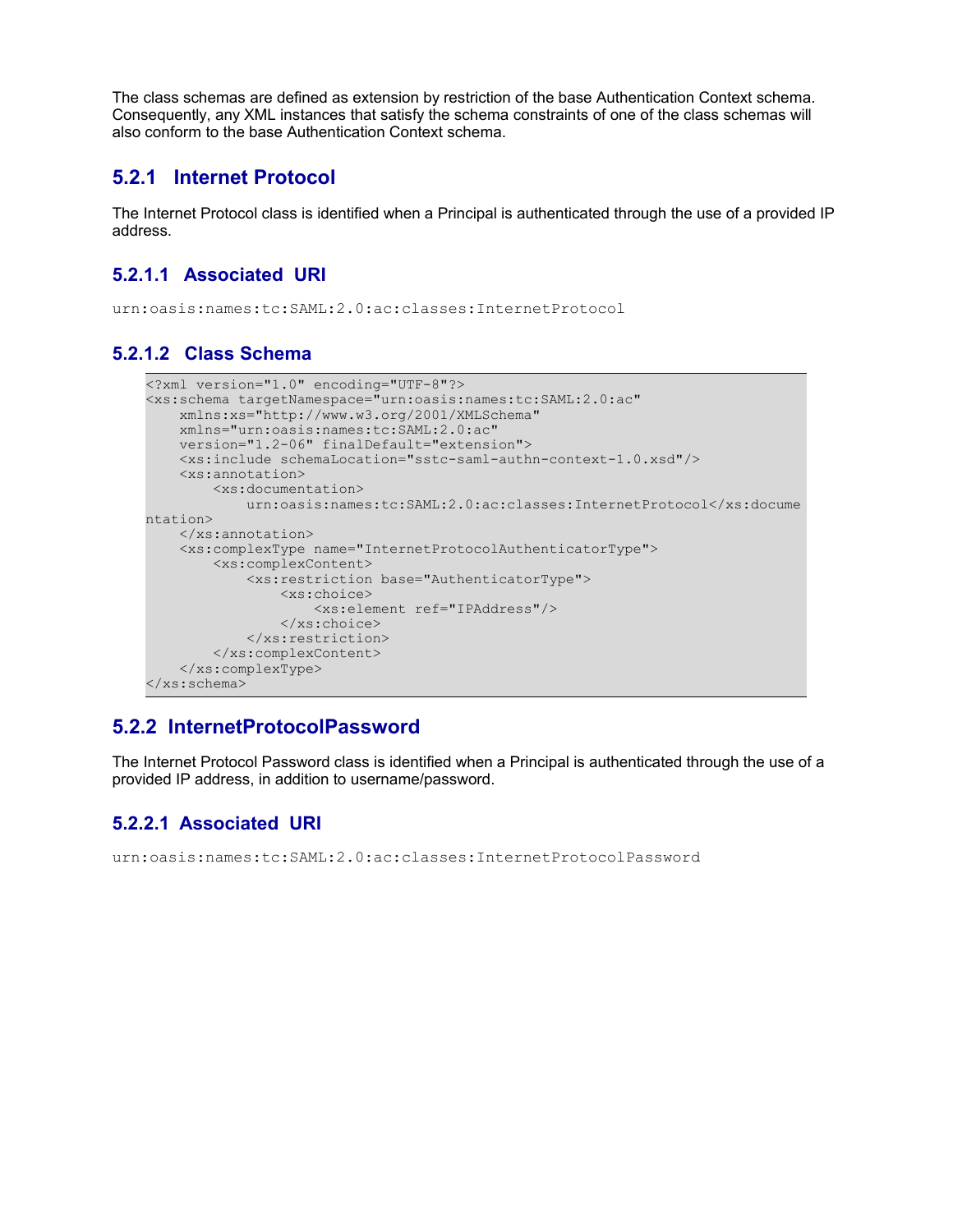#### **5.2.2.2 Class Schema**

```
<?xml version="1.0" encoding="UTF-8"?>
<xs:schema targetNamespace="urn:oasis:names:tc:SAML:2.0:ac" 
     xmlns="urn:oasis:names:tc:SAML:2.0:ac" 
     xmlns:xs="http://www.w3.org/2001/XMLSchema" 
     version="1.2-06" finalDefault="extension">
     <xs:include schemaLocation="sstc-saml-authn-context-1.0.xsd"/>
     <xs:annotation>
         <xs:documentation> 
             urn:oasis:names:tc:SAML:2.0:ac:classes:InternetProtocolPassword</x
s:documentation>
     </xs:annotation>
     <xs:complexType name="InternetProtocolPasswordType">
         <xs:complexContent>
             <xs:restriction base="PasswordType">
                 <xs:sequence>
                     <xs:element ref="Length"/>
                      <xs:element ref="Generation" minOccurs="0"/>
                      <xs:element ref="Extension" minOccurs="0"
maxOccurs="unbounded"/>
                \langle xs:sequence \rangle </xs:restriction>
         </xs:complexContent>
     </xs:complexType>
     <xs:complexType name="InternetProtocolPasswordLengthType">
         <xs:complexContent>
             <xs:restriction base="LengthType">
                 <xs:attribute name="min" use="required">
                      <xs:simpleType>
                          <xs:restriction base="xs:integer">
                              <xs:minInclusive value="3"/>
                          </xs:restriction>
                      </xs:simpleType>
                 </xs:attribute>
                  <xs:attribute name="max" type="xs:integer" use="optional"/>
             </xs:restriction>
         </xs:complexContent>
     </xs:complexType>
     <xs:complexType name="InternetProtocolPasswordAuthenticatorType">
         <xs:complexContent>
             <xs:restriction base="AuthenticatorType">
                 <xs:sequence>
                      <xs:element ref="IPAddress"/>
                     <xs:element ref="Password"/>
                      <xs:element ref="Extension" minOccurs="0"
maxOccurs="unbounded"/>
                 </xs:sequence>
             </xs:restriction>
         </xs:complexContent>
     </xs:complexType>
</xs:schema>
```
#### **5.2.3 MobileOneFactorUnregistered**

Reflects no mobile customer registration procedures and an authentication of the mobile device without requiring explict end-user interaction. Again, this context authenticates only the device and never the user, it is useful when services other than the mobile operator want to add a secure device authentication to their authentication process.

#### **5.2.3.1 Associated URI**

```
urn:oasis:names:tc:SAML:2.0:ac:classes:MobileOneFactorUnregistered
```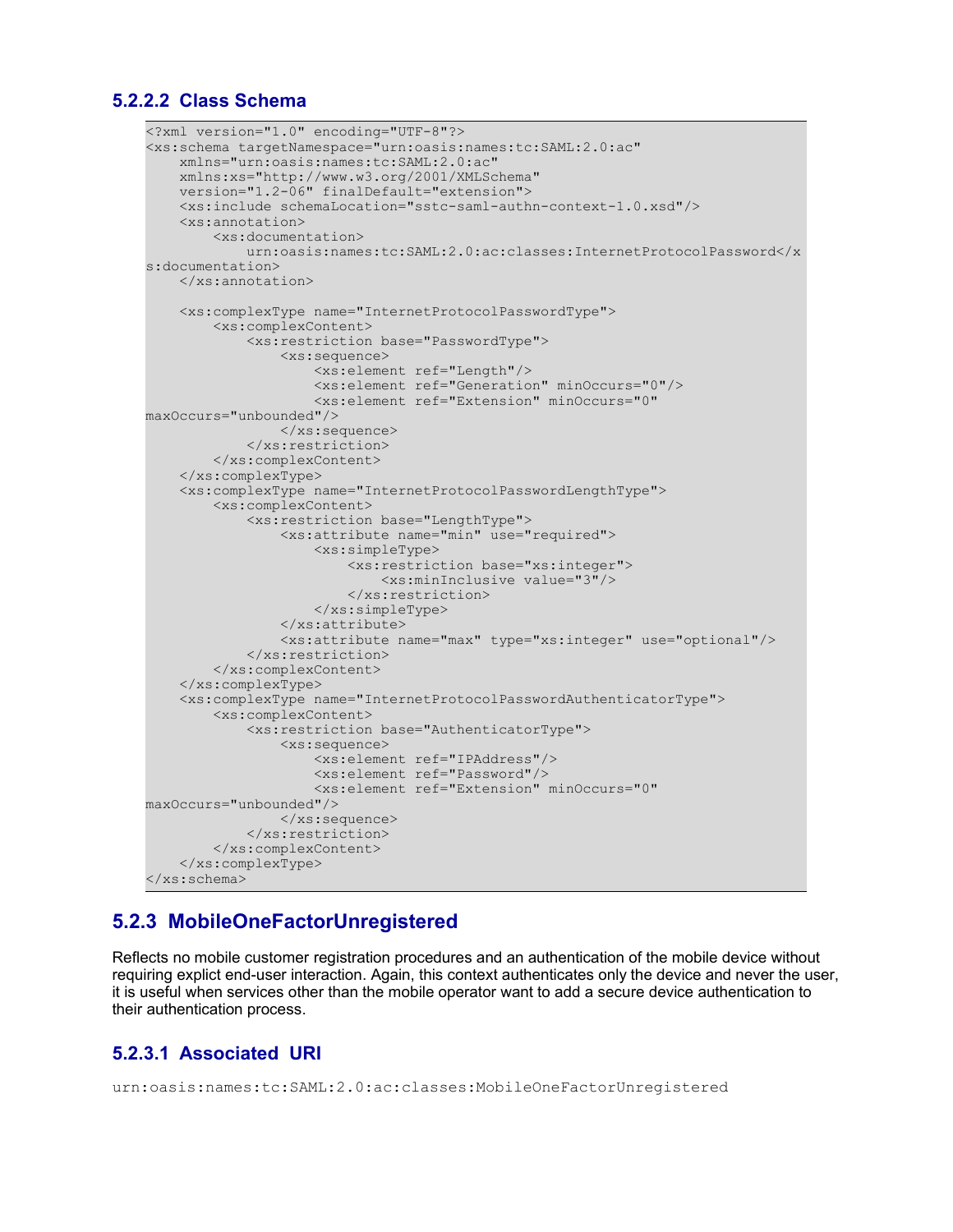#### **5.2.3.2 Class Schema**

```
<?xml version="1.0" encoding="UTF-8"?>
<xs:schema targetNamespace="urn:oasis:names:tc:SAML:2.0:ac" 
      xmlns="urn:oasis:names:tc:SAML:2.0:ac"
      xmlns:xs="http://www.w3.org/2001/XMLSchema"
      finalDefault="extension" version="1.2-08">
     <xs:include schemaLocation="sstc-saml-authn-context-1.0.xsd"/>
     <xs:annotation>
         <xs:documentation>urn:oasis:names:tc:SAML:2.0:ac:classes:MobileOneFact
orUnregistered</xs:documentation>
     </xs:annotation>
     <xs:complexType name="MobileOneFactorUnregisteredAuthenticatorType">
         <xs:complexContent>
             <xs:restriction base="AuthenticatorType">
                 <xs:choice>
                              <xs:element ref="DigSig"/>
                              <xs:element ref="ZeroKnowledge"/>
                              <xs:element ref="SharedSecretChallengeResponse"/>
                              <xs:element ref="AsymmetricDecryption"/>
                              <xs:element ref="AsymmetricKeyAgreement"/>
                              <xs:element ref="SharedSecretDynamicPlaintext"/>
                 </xs:choice>
             </xs:restriction>
         </xs:complexContent>
     </xs:complexType>
     <xs:complexType
name="MobileOneFactorUnregisteredAuthenticatorTransportProtocolType">
         <xs:complexContent>
             <xs:restriction base="AuthenticatorTransportProtocolType">
                 <xs:choice>
                              <xs:element ref="MobileNetworkNoEncryption"/>
                              <xs:element ref="MobileNetworkRadioEncryption"/>
                              <xs:element
ref="MobileNetworkEndToEndEncryption"/>
                              <xs:element ref="WTLS"/>
                 </xs:choice>
             </xs:restriction>
         </xs:complexContent>
     </xs:complexType>
     <xs:complexType
name="MobileOneFactorUnregisteredOperationalProtectionType">
         <xs:complexContent>
             <xs:restriction base="OperationalProtectionType">
                 <xs:sequence>
                     <xs:element ref="SecurityAudit"/>
                     <xs:element ref="DeactivationCallCenter"/>
                     <xs:element ref="Extension" minOccurs="0"
maxOccurs="unbounded"/>
                 </xs:sequence>
             </xs:restriction>
         </xs:complexContent>
     </xs:complexType>
     <xs:complexType name="MobileOneFactorUnregisteredTechnicalProtectionType">
         <xs:complexContent>
             <xs:restriction base="TechnicalProtectionType">
                 <xs:choice>
                     <xs:element ref="PrivateKeyProtection"/>
                     <xs:element ref="SecretKeyProtection"/>
                 </xs:choice>
             </xs:restriction>
         </xs:complexContent>
     </xs:complexType>
     <xs:complexType
name="MobileOneFactorUnregisteredPrivateKeyProtectionType">
         <xs:complexContent>
             <xs:restriction base="PrivateKeyProtectionType">
                 <xs:sequence>
                     <xs:element ref="KeyStorage"/>
```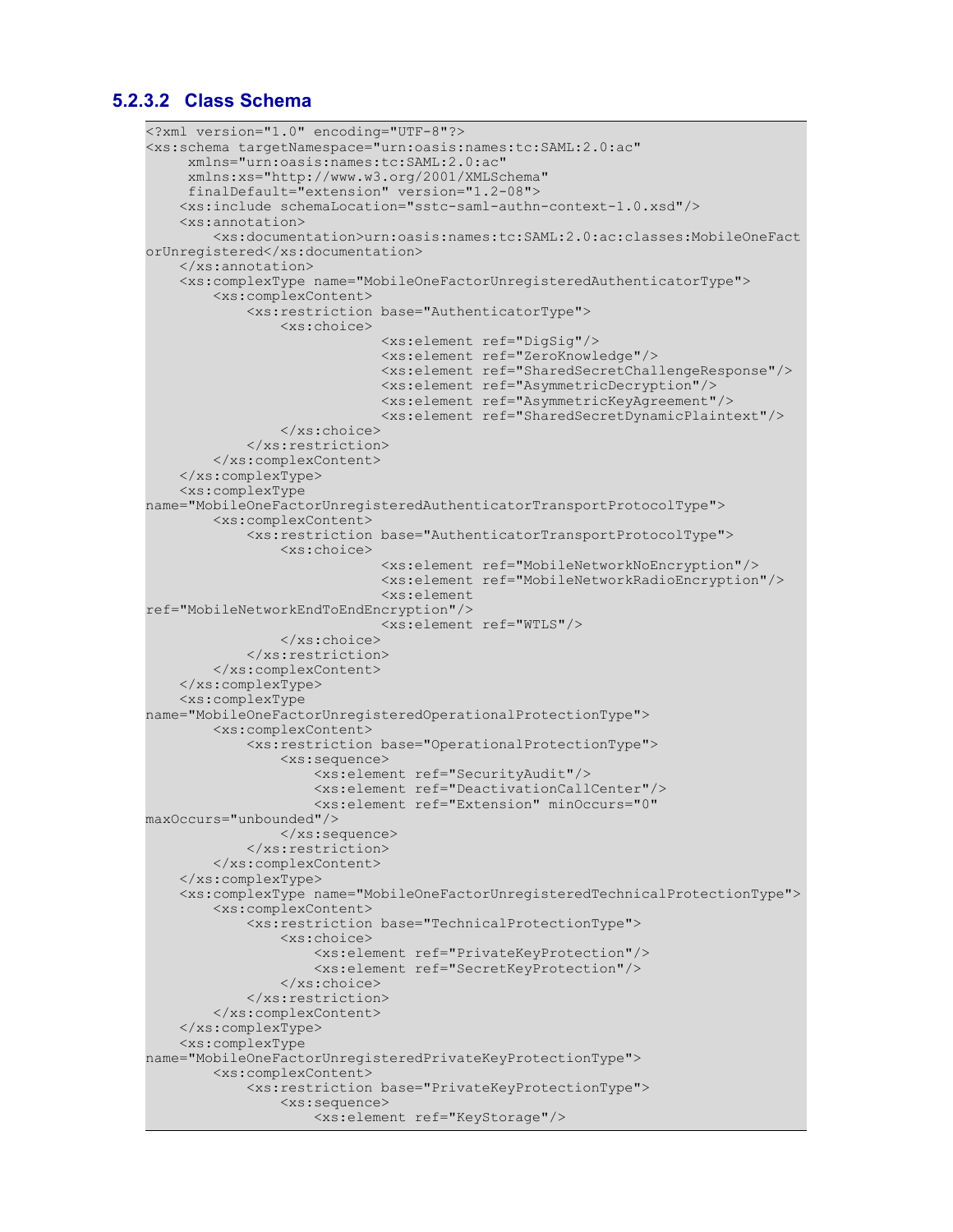```
 <xs:element ref="Extension" minOccurs="0"
maxOccurs="unbounded"/>
                 </xs:sequence>
             </xs:restriction>
         </xs:complexContent>
     </xs:complexType>
     <xs:complexType name="MobileOneFactorUnregisteredSecretKeyProtectionType">
         <xs:complexContent>
             <xs:restriction base="SecretKeyProtectionType">
                  <xs:sequence>
                      <xs:element ref="KeyStorage"/>
                      <xs:element ref="Extension" minOccurs="0"
maxOccurs="unbounded"/>
                 </xs:sequence>
             </xs:restriction>
         </xs:complexContent>
     </xs:complexType>
     <xs:complexType name="MobileOneFactorUnregisteredKeyStorageType">
         <xs:complexContent>
             <xs:restriction base="KeyStorageType">
                  <xs:attribute name="medium" use="required">
                      <xs:simpleType>
                          <xs:restriction base="xs:NMTOKEN">
                              <xs:enumeration value="MobileDevice"/>
                              <xs:enumeration value="MobileAuthCard"/>
                                             <xs:enumeration value="smartcard"/>
                          </xs:restriction>
                      </xs:simpleType>
                 </xs:attribute>
             </xs:restriction>
         </xs:complexContent>
     </xs:complexType>
     <xs:complexType name="MobileOneFactorUnregisteredSecurityAuditType">
         <xs:complexContent>
             <xs:restriction base="SecurityAuditType">
                  <xs:sequence>
                      <xs:element ref="SwitchAudit"/>
                      <xs:element ref="Extension" minOccurs="0"
maxOccurs="unbounded"/>
                 </xs:sequence>
             </xs:restriction>
         </xs:complexContent>
     </xs:complexType>
     <xs:complexType name="MobileOneFactorUnregisteredIdentificationType">
         <xs:complexContent>
             <xs:restriction base="IdentificationType">
                 <xs:attribute name="nym">
                      <xs:simpleType>
                          <xs:restriction base="xs:NMTOKEN">
                              <xs:enumeration value="anonymity"/>
                              <xs:enumeration value="pseudonymity"/>
                          </xs:restriction>
                      </xs:simpleType>
                 </xs:attribute>
             </xs:restriction>
         </xs:complexContent>
     </xs:complexType>
</xs:schema>
```
#### **5.2.4 MobileTwoFactorUnregistered**

Reflects no mobile customer registration procedures and a two-factor based authentication, such as secure device and user PIN. This context class is useful when a service other than the mobile operator wants to link their customer ID to a mobile supplied two-factor authentication service by capturing mobile phone data at enrollment.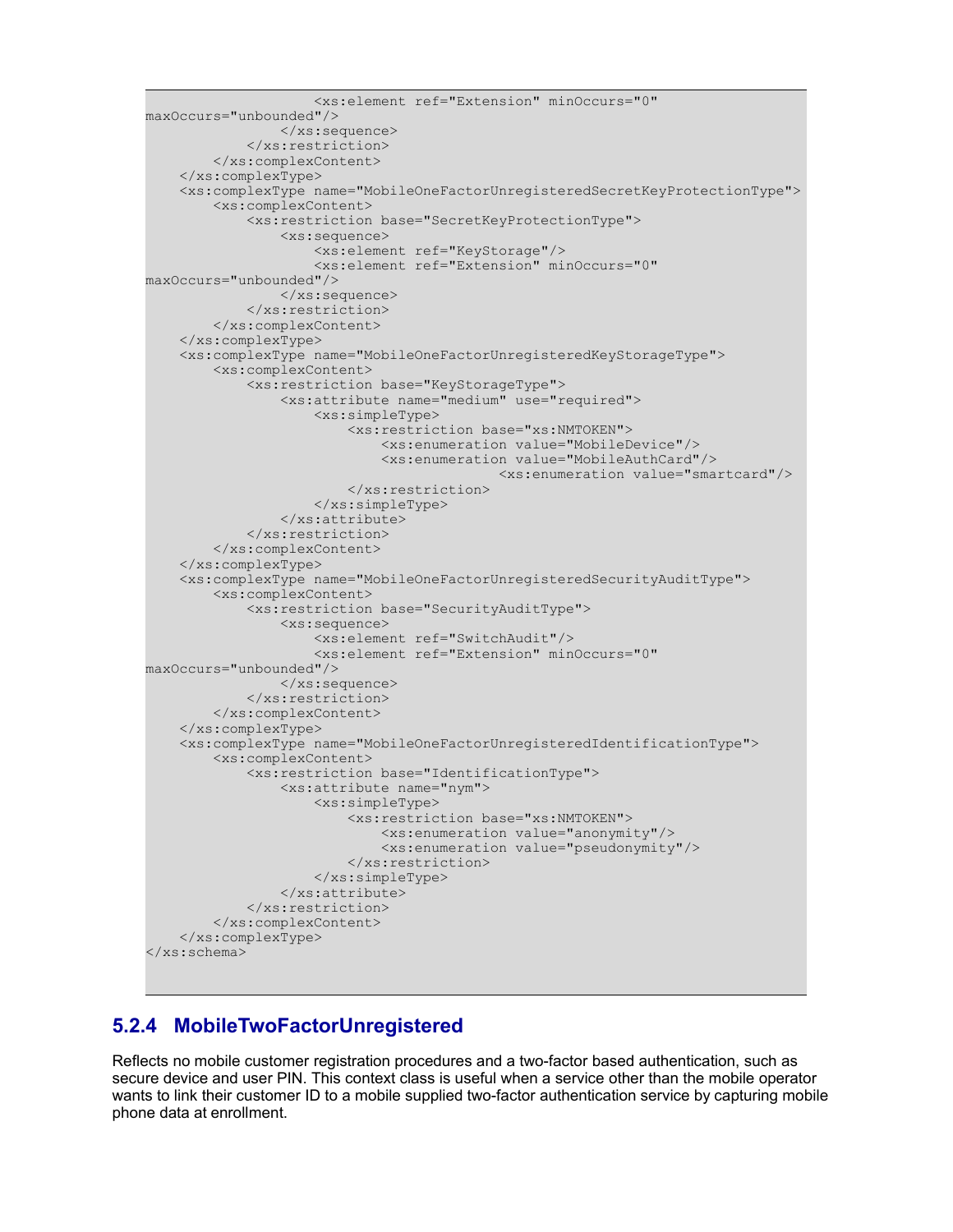#### **5.2.4.1 Associated URI**

urn:oasis:names:tc:SAML:2.0:ac:classes:MobileTwoFactorUnregistered

#### **5.2.4.2 Class Schema**

```
<?xml version="1.0" encoding="UTF-8"?>
<xs:schema targetNamespace="urn:oasis:names:tc:SAML:2.0:ac" 
     xmlns:xs="http://www.w3.org/2001/XMLSchema" 
     xmlns="urn:oasis:names:tc:SAML:2.0:ac" 
     version="1.2-08" 
     finalDefault="extension">
     <xs:include schemaLocation="sstc-saml-authn-context-1.0.xsd"/>
     <xs:annotation><xs:documentation>urn:oasis:names:tc:SAML:2.0:ac:classes:Mo
bileTwoFactorUnregistered</xs:documentation>
</xs:annotation>
     <xs:complexType name="MobileTwoFactorUnregisteredAuthenticatorType">
         <xs:complexContent>
             <xs:restriction base="AuthenticatorType">
                        <xs:choice>
                          <xs:element ref="DigSig"/>
                          <xs:element ref="ZeroKnowledge"/>
                          <xs:element ref="SharedSecretChallengeResponse"/>
                          <xs:element ref="AsymmetricDecryption"/>
                          <xs:element ref="AsymmetricKeyAgreement"/>
                          <xs:element ref="SharedSecretDynamicPlaintext"/>
                          <xs:sequence>
                            <xs:element ref="Password" minOccurs="1"/>
                            <xs:choice>
                               <xs:element ref="SharedSecretDynamicPlaintext"/>
                               <xs:element ref="SharedSecretChallengeResponse"/>
                            </xs:choice>
                            <xs:element ref="Extension" maxOccurs="unbounded"/>
                          </xs:sequence>
                     </xs:choice>
                 </xs:restriction>
         </xs:complexContent>
     </xs:complexType>
     <xs:complexType
name="MobileTwoFactorUnregisteredAuthenticatorTransportProtocolType">
         <xs:complexContent>
             <xs:restriction base="AuthenticatorTransportProtocolType">
                 <xs:choice>
                   <xs:element ref="MobileNetworkNoEncryption"/>
                   <xs:element ref="MobileNetworkRadioEncryption"/>
                   <xs:element ref="MobileNetworkEndToEndEncryption"/>
                     <xs:element ref="WTLS"/>
                 </xs:choice>
             </xs:restriction>
         </xs:complexContent>
     </xs:complexType>
     <xs:complexType
name="MobileTwoFactorUnregisteredOperationalProtectionType">
         <xs:complexContent>
             <xs:restriction base="OperationalProtectionType">
                 <xs:sequence>
                     <xs:element ref="SecurityAudit"/>
                     <xs:element ref="DeactivationCallCenter"/>
                     <xs:element ref="Extension" minOccurs="0"
maxOccurs="unbounded"/>
                 </xs:sequence>
             </xs:restriction>
         </xs:complexContent>
     </xs:complexType>
     <xs:complexType name="MobileTwoFactorUnregisteredTechnicalProtectionType">
         <xs:complexContent>
             <xs:restriction base="TechnicalProtectionType">
```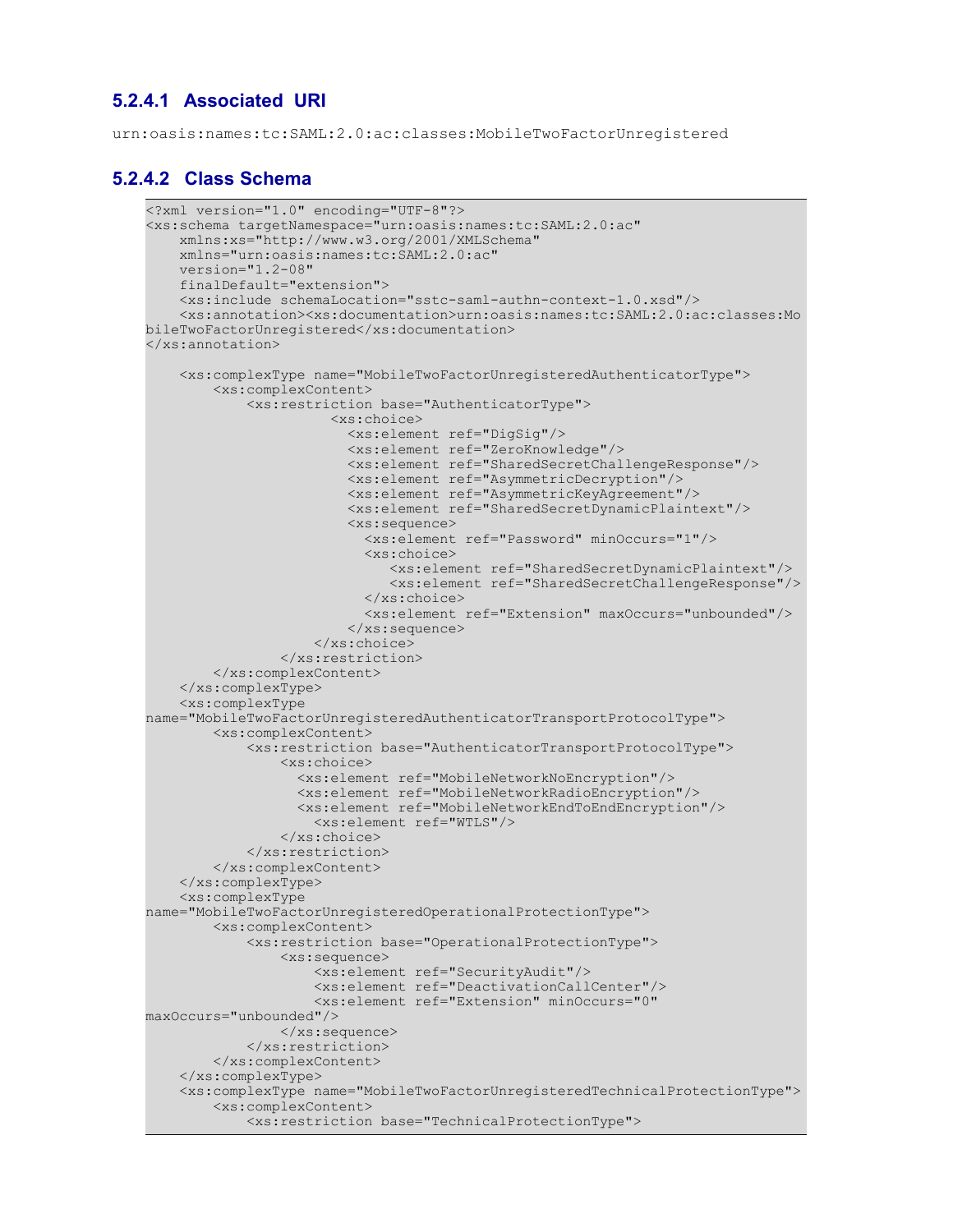```
 <xs:choice>
                      <xs:element ref="PrivateKeyProtection"/>
                      <xs:element ref="SecretKeyProtection"/>
                 </xs:choice>
             </xs:restriction>
         </xs:complexContent>
     </xs:complexType>
     <xs:complexType
name="MobileTwoFactorUnregisteredPrivateKeyProtectionType">
         <xs:complexContent>
             <xs:restriction base="PrivateKeyProtectionType">
                 <xs:sequence>
                     <xs:element ref="KeyActivation" minOccurs="1"
maxOccurs="1"/>
                     <xs:element ref="KeyStorage" minOccurs="0"/>
                     <xs:element ref="Extension" minOccurs="0"
maxOccurs="unbounded"/>
                 </xs:sequence>
             </xs:restriction>
         </xs:complexContent>
     </xs:complexType>
     <xs:complexType name="MobileTwoFactorUnregisteredSecretKeyProtectionType">
         <xs:complexContent>
             <xs:restriction base="SecretKeyProtectionType">
                 <xs:sequence>
                     <xs:element ref="KeyActivation"/>
                     <xs:element ref="KeyStorage"/>
                      <xs:element ref="Extension" minOccurs="0"
maxOccurs="unbounded"/>
                 </xs:sequence>
             </xs:restriction>
         </xs:complexContent>
     </xs:complexType>
     <xs:complexType name="MobileTwoFactorUnregisteredKeyActivationType">
       <xs:complexContent> 
         <xs:restriction base="KeyActivationType">
           <xs:sequence>
             <xs:element ref="ActivationPin"/>
             <xs:element ref="Extension" minOccurs="0" maxOccurs="unbounded"/>
           </xs:sequence>
         </xs:restriction>
       </xs:complexContent>
     </xs:complexType>
     <xs:complexType name="MobileTwoFactorUnregisteredKeyStorageType">
       <xs:complexContent> 
         <xs:restriction base="KeyStorageType"> 
             <xs:attribute name="medium" use="required">
               <xs:simpleType>
                 <xs:restriction base="xs:NMTOKEN">
                      <xs:enumeration value="MobileDevice"/>
                      <xs:enumeration value="MobileAuthCard"/>
                     <xs:enumeration value="smartcard"/>
                 </xs:restriction>
              </xs:simpleType>
            </xs:attribute>
         </xs:restriction>
       </xs:complexContent>
     </xs:complexType>
     <xs:complexType name="MobileTwoFactorUnregisteredSecurityAuditType">
         <xs:complexContent>
             <xs:restriction base="SecurityAuditType">
                 <xs:sequence>
                     <xs:element ref="SwitchAudit"/>
                      <xs:element ref="Extension" minOccurs="0"
```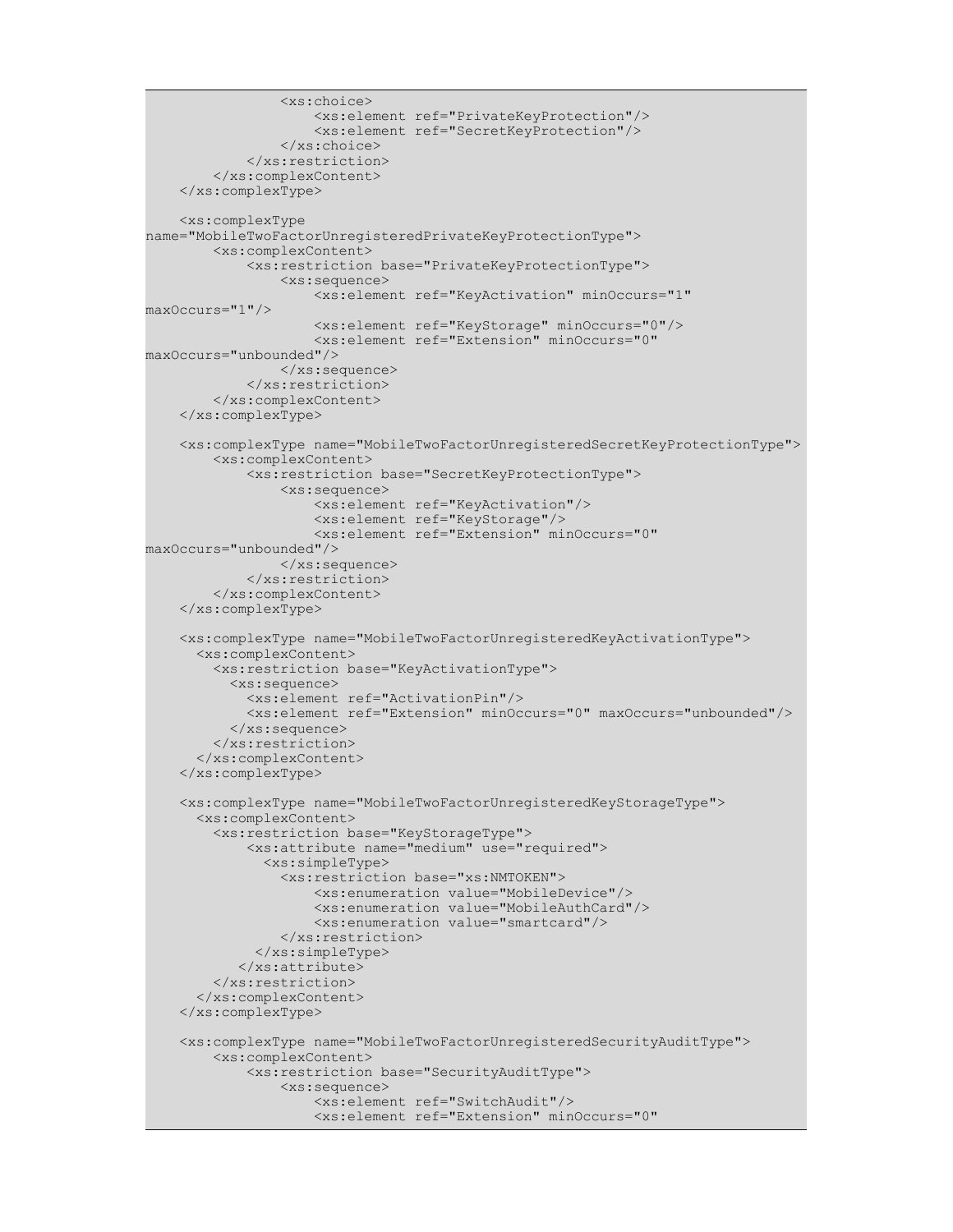```
maxOccurs="unbounded"/>
                 \langle xs:sequence \rangle </xs:restriction>
         </xs:complexContent>
     </xs:complexType>
     <xs:complexType name="MobileTwoFactorUnregisteredIdentificationType">
         <xs:complexContent>
              <xs:restriction base="IdentificationType">
                  <xs:attribute name="nym">
                      <xs:simpleType>
                           <xs:restriction base="xs:NMTOKEN">
                               <xs:enumeration value="anonymity"/>
                               <xs:enumeration value="pseudonymity"/>
                           </xs:restriction>
                      </xs:simpleType>
                  </xs:attribute>
              </xs:restriction>
         </xs:complexContent>
     </xs:complexType>
</xs:schema>
```
#### **5.2.5 MobileOneFactorContract**

Reflects mobile contract customer registration procedures and a single factor authentication. For example, a digital signing device with tamper resistant memory for key storage, such as the mobile MSISDN, but no required PIN or biometric for real-time user authentication.

#### **5.2.5.1 Associated URI**

urn:oasis:names:tc:SAML:2.0:ac:classes:MobileOneFactorContract

#### **5.2.5.2 Class Schema**

```
<?xml version="1.0" encoding="UTF-8"?>
<xs:schema targetNamespace="urn:oasis:names:tc:SAML:2.0:ac" 
    xmlns:xs="http://www.w3.org/2001/XMLSchema" 
    xmlns="urn:oasis:names:tc:SAML:2.0:ac" 
    version="1.2-08" finalDefault="extension">
     <xs:include schemaLocation="sstc-saml-authn-context-1.0.xsd"/>
     <xs:annotation>
<xs:documentation>urn:oasis:names:tc:SAML:2.0:ac:classes:MobileOneFactorContra
ct</xs:documentation></xs:annotation>
     <xs:complexType name="MobileOneFactorContractAuthenticatorType">
         <xs:complexContent>
             <xs:restriction base="AuthenticatorType">
                     <xs:choice maxOccurs="1">
                       <xs:element ref="DigSig"/>
                       <xs:element ref="ZeroKnowledge"/>
                       <xs:element ref="SharedSecretChallengeResponse"/>
                       <xs:element ref="AsymmetricDecryption"/>
                       <xs:element ref="AsymmetricKeyAgreement"/>
                       <xs:element ref="SharedSecretDynamicPlaintext"/>
                     </xs:choice>
             </xs:restriction>
         </xs:complexContent>
     </xs:complexType>
     <xs:complexType
name="MobileOneFactorContractAuthenticatorTransportProtocolType">
         <xs:complexContent>
             <xs:restriction base="AuthenticatorTransportProtocolType">
                 <xs:choice>
                   <xs:element ref="MobileNetworkNoEncryption"/>
```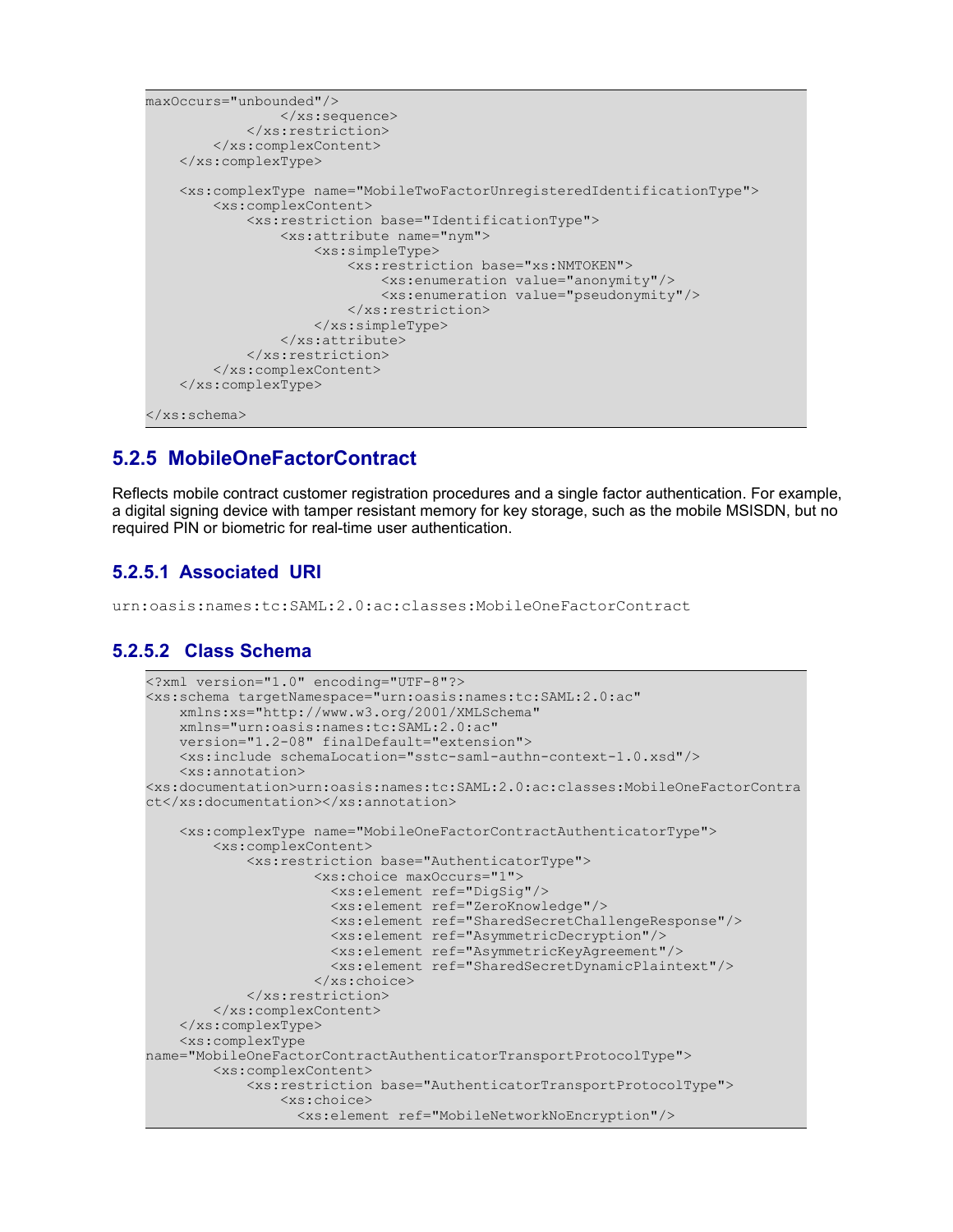```
 <xs:element ref="MobileNetworkRadioEncryption"/>
                    <xs:element ref="MobileNetworkEndToEndEncryption"/>
                      <xs:element ref="WTLS"/>
                 </xs:choice>
             </xs:restriction>
         </xs:complexContent>
     </xs:complexType>
     <xs:complexType name="MobileOneFactorContractOperationalProtectionType">
         <xs:complexContent>
             <xs:restriction base="OperationalProtectionType">
                  <xs:sequence>
                      <xs:element ref="SecurityAudit"/>
                      <xs:element ref="DeactivationCallCenter"/>
                      <xs:element ref="Extension" minOccurs="0"
maxOccurs="unbounded"/>
                 </xs:sequence>
             </xs:restriction>
         </xs:complexContent>
     </xs:complexType>
     <xs:complexType name="MobileOneFactorContractTechnicalProtectionType">
         <xs:complexContent>
             <xs:restriction base="TechnicalProtectionType">
                 <xs:choice>
                      <xs:element ref="PrivateKeyProtection"/>
                      <xs:element ref="SecretKeyProtection"/>
                 </xs:choice>
             </xs:restriction>
         </xs:complexContent>
     </xs:complexType>
     <xs:complexType name="MobileOneFactorContractPrivateKeyProtectionType">
         <xs:complexContent>
             <xs:restriction base="PrivateKeyProtectionType">
                 <xs:sequence maxOccurs="1">
                     <xs:element ref="KeyStorage"/>
                      <xs:element ref="Extension" minOccurs="0"
maxOccurs="unbounded"/>
                 </xs:sequence>
             </xs:restriction>
         </xs:complexContent>
     </xs:complexType>
     <xs:complexType name="MobileOneFactorContractSecretKeyProtectionType">
         <xs:complexContent>
             <xs:restriction base="SecretKeyProtectionType">
                 <xs:sequence>
                      <xs:element ref="KeyStorage"/>
                      <xs:element ref="Extension" minOccurs="0"
maxOccurs="unbounded"/>
                \langle xs:sequence \rangle </xs:restriction>
         </xs:complexContent>
     </xs:complexType>
     <xs:complexType name="MobileOneFactorContractKeyStorageType">
       <xs:complexContent> 
         <xs:restriction base="KeyStorageType"> 
             <xs:attribute name="medium" use="required">
                <xs:simpleType>
                  <xs:restriction base="xs:NMTOKEN">
                      <xs:enumeration value="MobileDevice"/>
                      <xs:enumeration value="MobileAuthCard"/>
                      <xs:enumeration value="smartcard"/>
                 </xs:restriction>
              </xs:simpleType>
            </xs:attribute>
         </xs:restriction>
       </xs:complexContent>
     </xs:complexType>
```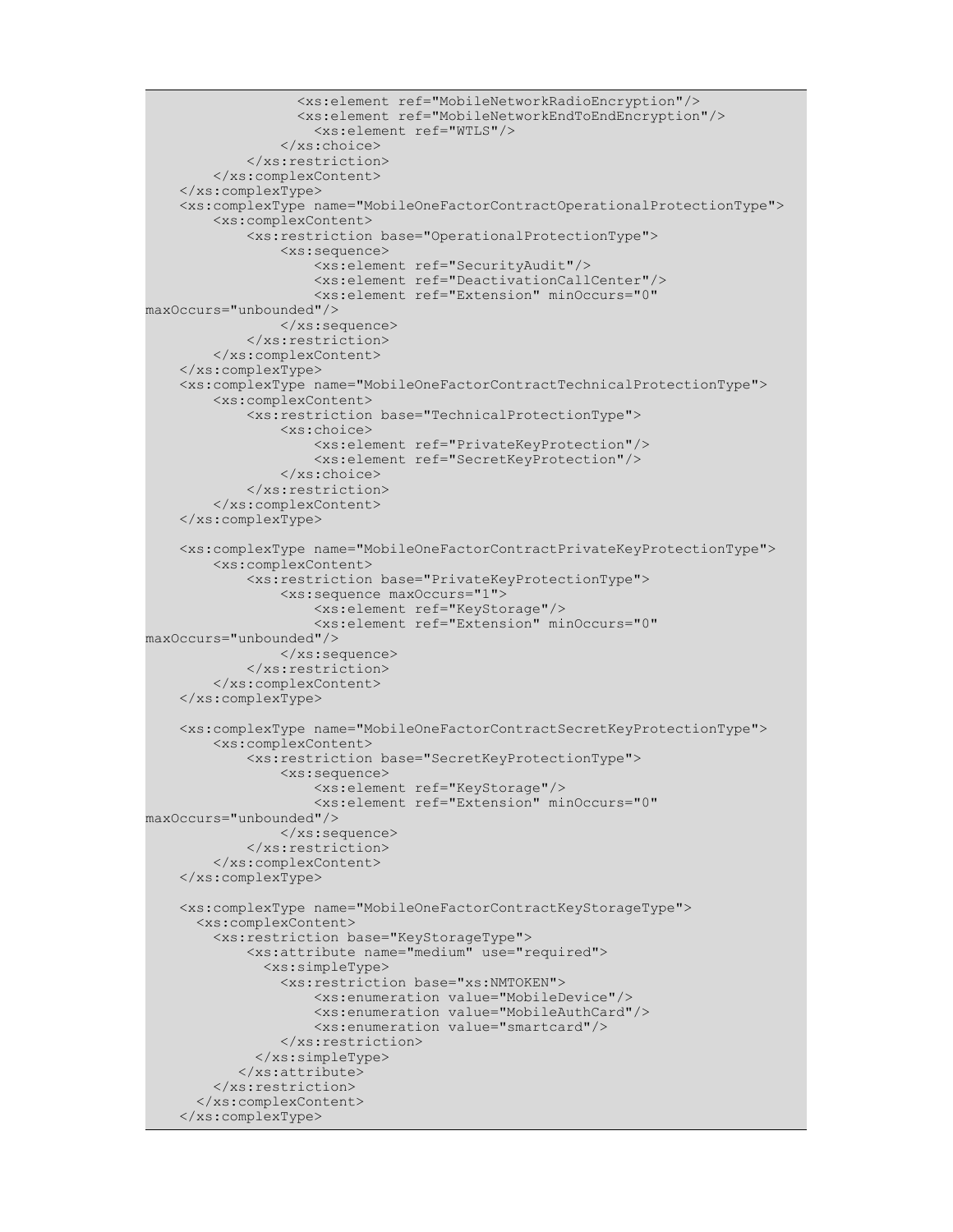```
 <xs:complexType name="MobileOneFactorContractSecurityAuditType">
         <xs:complexContent>
             <xs:restriction base="SecurityAuditType">
                  <xs:sequence>
                      <xs:element ref="SwitchAudit"/>
                      <xs:element ref="Extension" minOccurs="0"
maxOccurs="unbounded"/>
                  </xs:sequence>
             </xs:restriction>
         </xs:complexContent>
     </xs:complexType>
     <xs:complexType name="MobileOneFactorContractIdentificationType">
         <xs:complexContent>
             <xs:restriction base="IdentificationType">
                  <xs:sequence>
                      <xs:element ref="PhysicalVerification"/>
                      <xs:element ref="WrittenConsent"/>
                      <xs:element ref="GoverningAgreements"/>
                      <xs:element ref="Extension" minOccurs="0"
maxOccurs="unbounded"/>
                  </xs:sequence>
                  <xs:attribute name="nym">
                      <xs:simpleType>
                          <xs:restriction base="xs:NMTOKEN">
                              <xs:enumeration value="anonymity"/>
                              <xs:enumeration value="verinymity"/>
                              <xs:enumeration value="pseudonymity"/>
                          </xs:restriction>
                      </xs:simpleType>
                 \langle xs: \text{attribute} \rangle </xs:restriction>
         </xs:complexContent>
     </xs:complexType>
</xs:schema>
```
#### **5.2.6 MobileTwoFactorContract**

Reflects mobile contract customer registration procedures and a two-factor based authentication. For example, a digital signing device with tamper resistant memory for key storage, such as a GSM SIM, that requires explicit proof of user identity and intent, such as a PIN or biometric.

#### **5.2.6.1 Associated URI**

urn:oasis:names:tc:SAML:2.0:ac:classes:MobileTwoFactorContract

#### **5.2.6.2 Class Schema**

```
<?xml version="1.0" encoding="UTF-8"?>
<xs:schema targetNamespace="urn:oasis:names:tc:SAML:2.0:ac" 
     xmlns:xs="http://www.w3.org/2001/XMLSchema" 
     xmlns="urn:oasis:names:tc:SAML:2.0:ac" 
     version="1.2-08" 
     finalDefault="extension">
     <xs:include schemaLocation="sstc-saml-authn-context-1.0.xsd"/>
     <xs:annotation><xs:documentation>urn:oasis:names:tc:SAML:2.0:ac:classes:Mo
bileTwoFactorContract</xs:documentation>
</xs:annotation>
     <xs:complexType name="MobileTwoFactorContractAuthenticatorType">
         <xs:complexContent>
             <xs:restriction base="AuthenticatorType">
```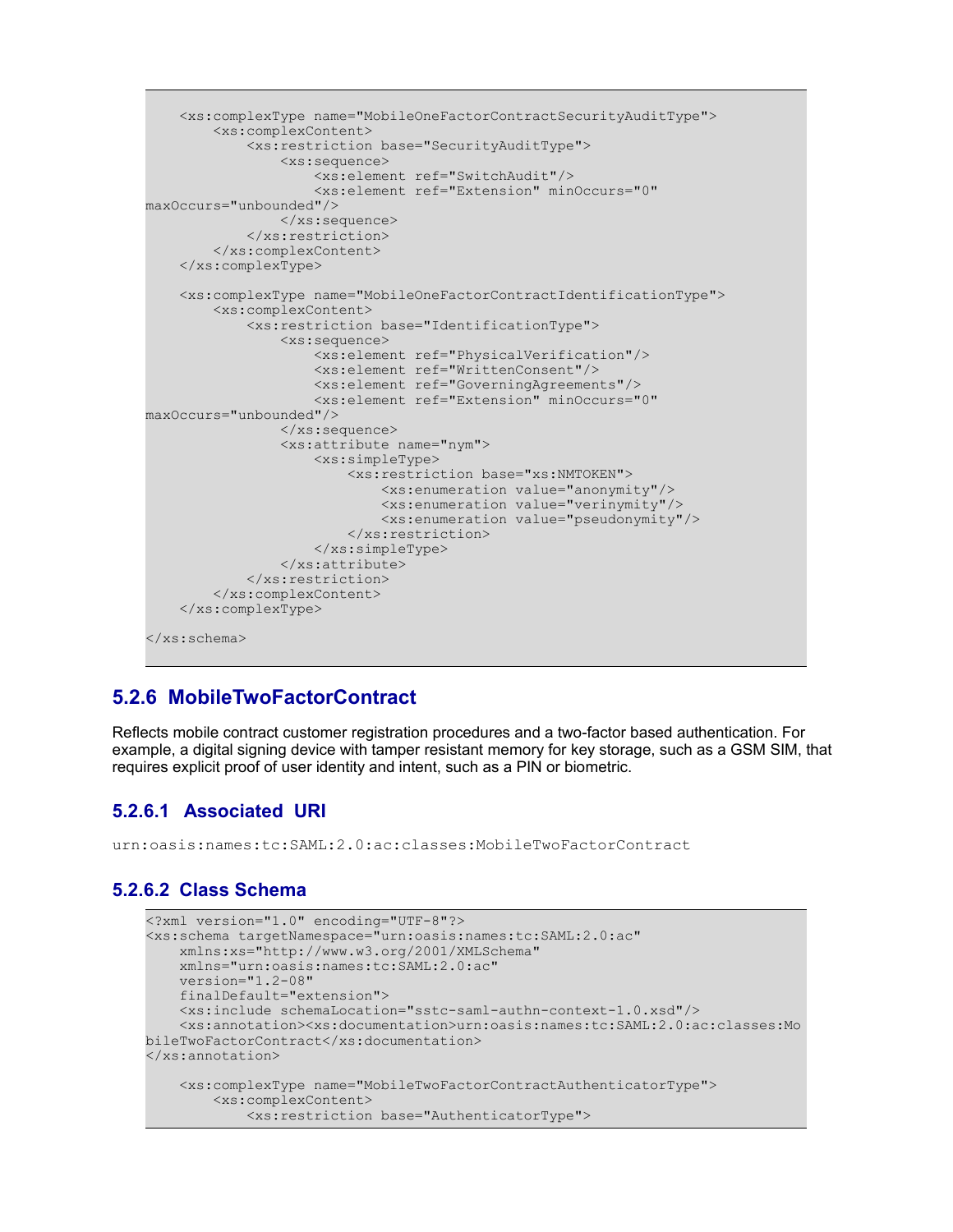```
 <xs:choice>
                          <xs:element ref="DigSig"/>
                          <xs:element ref="ZeroKnowledge"/>
                          <xs:element ref="SharedSecretChallengeResponse"/>
                          <xs:element ref="AsymmetricDecryption"/>
                          <xs:element ref="AsymmetricKeyAgreement"/>
                          <xs:element ref="SharedSecretDynamicPlaintext"/>
                          <xs:sequence>
                            <xs:element ref="Password" minOccurs="1"/>
                            <xs:choice>
                               <xs:element ref="SharedSecretDynamicPlaintext"/>
                               <xs:element ref="SharedSecretChallengeResponse"/>
                            </xs:choice>
                            <xs:element ref="Extension" maxOccurs="unbounded"/>
                          </xs:sequence>
                      </xs:choice>
                 </xs:restriction>
         </xs:complexContent>
     </xs:complexType>
     <xs:complexType
name="MobileTwoFactorContractAuthenticatorTransportProtocolType">
         <xs:complexContent>
             <xs:restriction base="AuthenticatorTransportProtocolType">
                 <xs:choice>
                   <xs:element ref="MobileNetworkNoEncryption"/>
                    <xs:element ref="MobileNetworkRadioEncryption"/>
                   <xs:element ref="MobileNetworkEndToEndEncryption"/>
                      <xs:element ref="WTLS"/>
                 </xs:choice>
             </xs:restriction>
         </xs:complexContent>
     </xs:complexType>
     <xs:complexType name="MobileTwoFactorContractOperationalProtectionType">
         <xs:complexContent>
             <xs:restriction base="OperationalProtectionType">
                 <xs:sequence>
                     <xs:element ref="SecurityAudit"/>
                     <xs:element ref="DeactivationCallCenter"/>
                      <xs:element ref="Extension" minOccurs="0"
maxOccurs="unbounded"/>
                 </xs:sequence>
             </xs:restriction>
         </xs:complexContent>
     </xs:complexType>
     <xs:complexType name="MobileTwoFactorContractTechnicalProtectionType">
         <xs:complexContent>
             <xs:restriction base="TechnicalProtectionType">
                 <xs:choice>
                     <xs:element ref="PrivateKeyProtection"/>
                     <xs:element ref="SecretKeyProtection"/>
                 </xs:choice>
             </xs:restriction>
         </xs:complexContent>
     </xs:complexType>
     <xs:complexType name="MobileTwoFactorContractPrivateKeyProtectionType">
         <xs:complexContent>
             <xs:restriction base="PrivateKeyProtectionType">
                 <xs:sequence>
                      <xs:element ref="KeyActivation" minOccurs="1"
maxOccurs="1"/>
                     <xs:element ref="KeyStorage" minOccurs="0"/>
                      <xs:element ref="Extension" minOccurs="0"
maxOccurs="unbounded"/>
                 </xs:sequence>
             </xs:restriction>
         </xs:complexContent>
     </xs:complexType>
```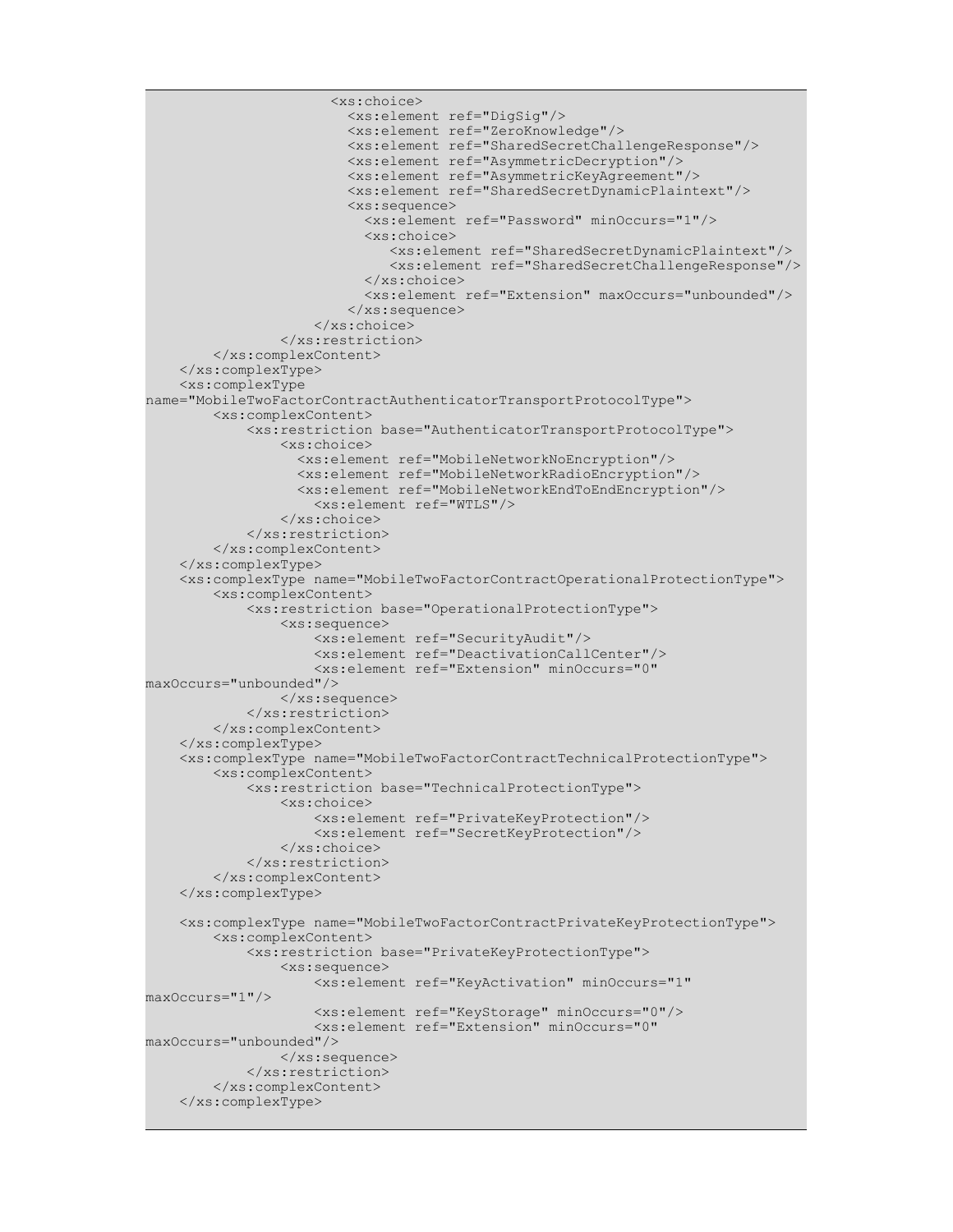```
 <xs:complexType name="MobileTwoFactorContractSecretKeyProtectionType">
         <xs:complexContent>
             <xs:restriction base="SecretKeyProtectionType">
                 <xs:sequence>
                     <xs:element ref="KeyActivation"/>
                     <xs:element ref="KeyStorage"/>
                     <xs:element ref="Extension" minOccurs="0"
maxOccurs="unbounded"/>
                 </xs:sequence>
             </xs:restriction>
         </xs:complexContent>
     </xs:complexType>
     <xs:complexType name="MobileTwoFactorContractKeyActivationType">
       <xs:complexContent> 
         <xs:restriction base="KeyActivationType">
           <xs:sequence>
             <xs:element ref="ActivationPin"/>
             <xs:element ref="Extension" minOccurs="0" maxOccurs="unbounded"/>
           </xs:sequence>
         </xs:restriction>
       </xs:complexContent>
     </xs:complexType>
     <xs:complexType name="MobileTwoFactorContractKeyStorageType">
       <xs:complexContent> 
         <xs:restriction base="KeyStorageType"> 
             <xs:attribute name="medium" use="required">
               <xs:simpleType>
                 <xs:restriction base="xs:NMTOKEN">
                      <xs:enumeration value="MobileDevice"/>
                     <xs:enumeration value="MobileAuthCard"/>
                     <xs:enumeration value="smartcard"/>
                 </xs:restriction>
              </xs:simpleType>
            </xs:attribute>
         </xs:restriction>
       </xs:complexContent>
     </xs:complexType>
     <xs:complexType name="MobileTwoFactorContractSecurityAuditType">
         <xs:complexContent>
             <xs:restriction base="SecurityAuditType">
                 <xs:sequence>
                     <xs:element ref="SwitchAudit"/>
                     <xs:element ref="Extension" minOccurs="0"
maxOccurs="unbounded"/>
                 </xs:sequence>
             </xs:restriction>
         </xs:complexContent>
     </xs:complexType>
     <xs:complexType name="MobileTwoFactorContractIdentificationType">
         <xs:complexContent>
             <xs:restriction base="IdentificationType">
                 <xs:sequence>
                     <xs:element ref="PhysicalVerification"/>
                     <xs:element ref="WrittenConsent"/>
                     <xs:element ref="GoverningAgreements"/>
                      <xs:element ref="Extension" minOccurs="0"
maxOccurs="unbounded"/>
                 </xs:sequence>
                 <xs:attribute name="nym">
                      <xs:simpleType>
                          <xs:restriction base="xs:NMTOKEN">
                              <xs:enumeration value="anonymity"/>
                              <xs:enumeration value="verinymity"/>
                              <xs:enumeration value="pseudonymity"/>
                          </xs:restriction>
```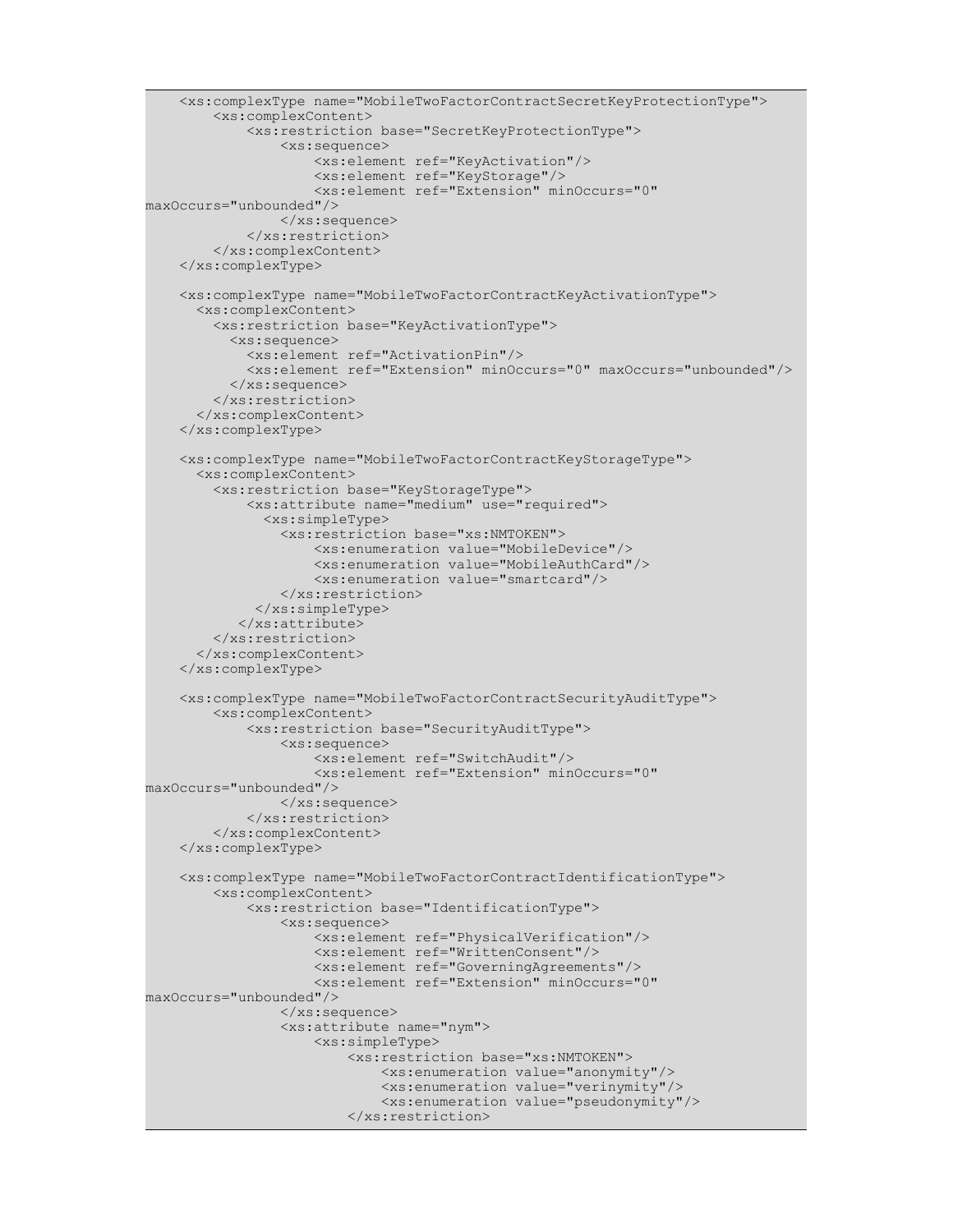```
 </xs:simpleType>
                  </xs:attribute>
             </xs:restriction>
         </xs:complexContent>
     </xs:complexType>
</xs:schema>
```
#### **5.2.7 Password**

The Password class is identified when a Principal authenticates to an authentication authority through the presentation of a password over an unprotected HTTP session.

#### **5.2.7.1 Associated URI**

urn:oasis:names:tc:SAML:2.0:ac:classes:Password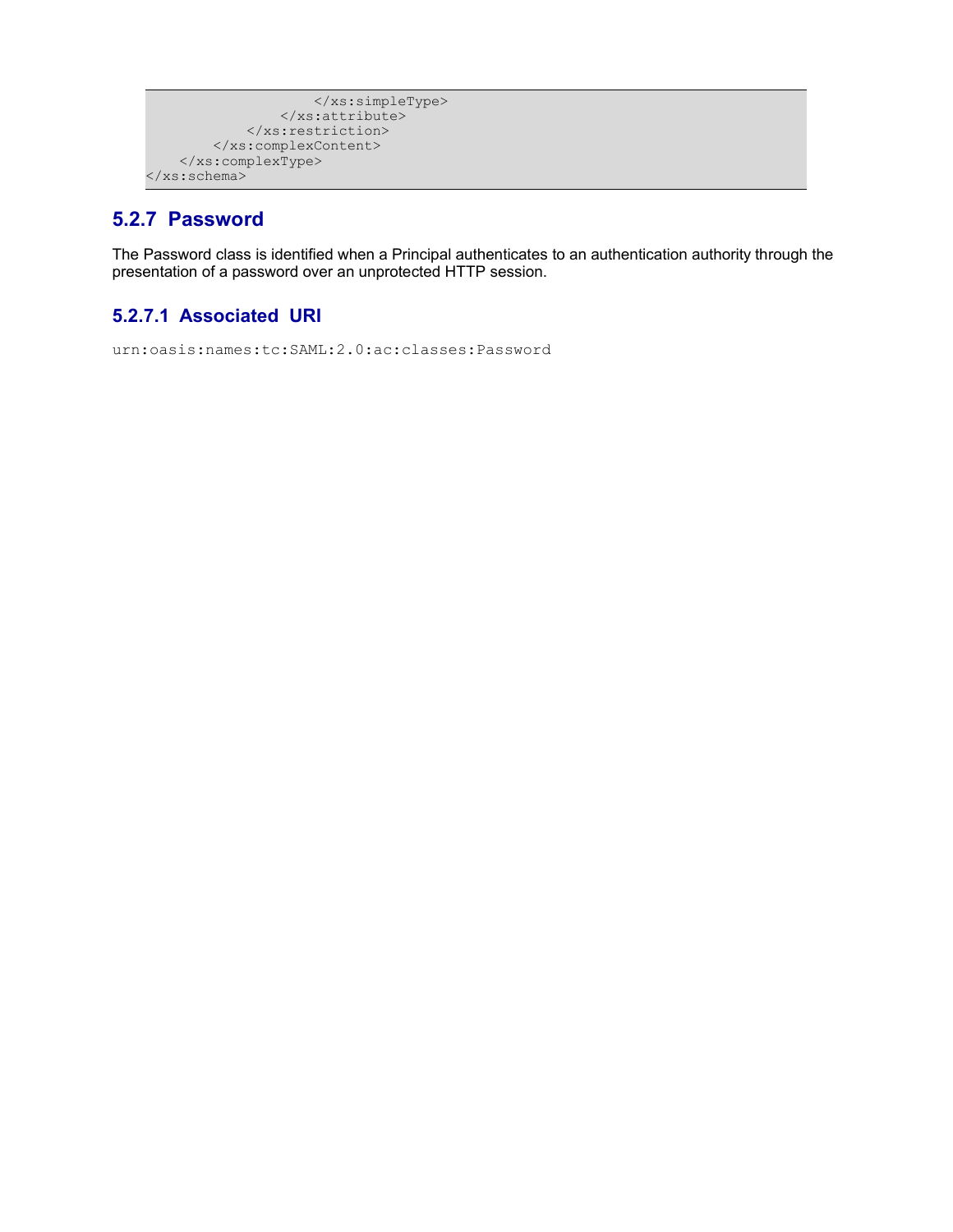#### **5.2.7.2 Class Schema**

```
<?xml version="1.0" encoding="UTF-8"?>
<xs:schema targetNamespace="urn:oasis:names:tc:SAML:2.0:ac" 
    xmlns:xs="http://www.w3.org/2001/XMLSchema" 
    xmlns="urn:oasis:names:tc:SAML:2.0:ac" 
    version="1.2-06" 
     finalDefault="extension">
     <xs:include schemaLocation="sstc-saml-authn-context-1.0.xsd"/>
     <xs:annotation>
         <xs:documentation> 
             urn:oasis:names:tc:SAML:2.0:ac:classes:Password</xs:documentation>
    </xs:annotation>
     <xs:complexType name="PasswordAuthenticatorType">
         <xs:complexContent>
             <xs:restriction base="AuthenticatorType">
                 <xs:choice>
                      <xs:element ref="Password"/>
                 </xs:choice>
             </xs:restriction>
         </xs:complexContent>
     </xs:complexType>
     <xs:complexType name="PasswordPasswordType">
         <xs:complexContent>
             <xs:restriction base="PasswordType">
                 <xs:sequence>
                     <xs:element ref="Length" minOccurs="1"/>
                     <xs:element ref="Generation" minOccurs="0"/>
                      <xs:element ref="Extension" minOccurs="0"
maxOccurs="unbounded"/>
                 </xs:sequence>
             </xs:restriction>
         </xs:complexContent>
     </xs:complexType>
     <xs:complexType name="PasswordLengthType">
         <xs:complexContent>
             <xs:restriction base="LengthType">
                 <xs:attribute name="min" use="required">
                     <xs:simpleType>
                          <xs:restriction base="xs:integer">
                              <xs:minInclusive value="3"/>
                          </xs:restriction>
                      </xs:simpleType>
                 </xs:attribute>
                 <xs:attribute name="max" type="xs:integer" use="optional"/>
             </xs:restriction>
         </xs:complexContent>
     </xs:complexType>
</xs:schema>
```
#### **5.2.8 PasswordProtectedTransport**

The PasswordProtectedTransport class is identified when a Principal authenticates to an authentication authority through the presentation of a password over a protected session.

#### **5.2.8.1 Associated URI**

```
urn:oasis:names:tc:SAML:2.0:ac:classes:PasswordProtectedTransport
```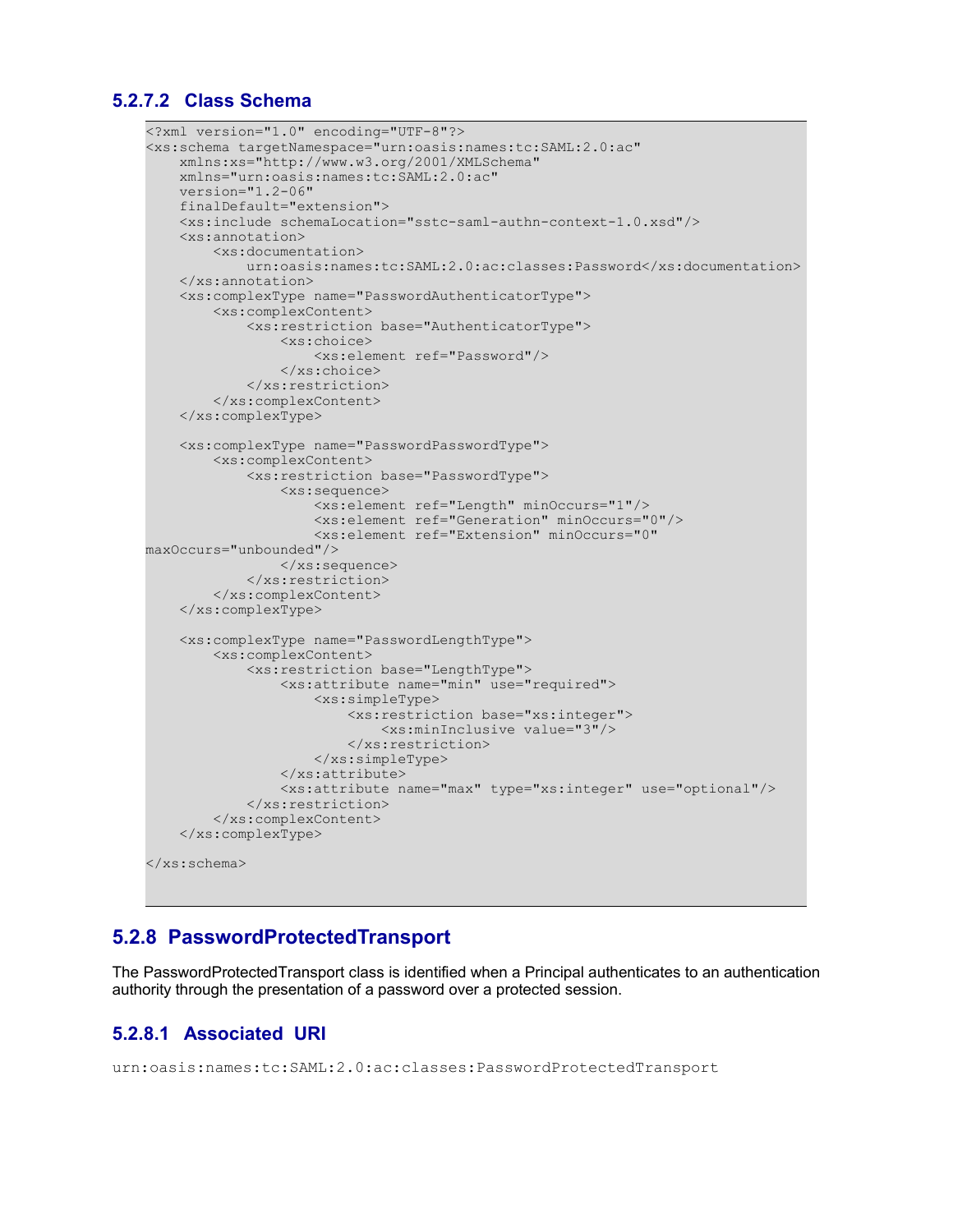#### **5.2.8.2 Class Schema**

```
<?xml version="1.0" encoding="UTF-8"?>
<xs:schema targetNamespace="urn:oasis:names:tc:SAML:2.0:ac" 
    xmlns="urn:oasis:names:tc:SAML:2.0:ac" 
    xmlns:xs="http://www.w3.org/2001/XMLSchema" 
    version="1.2-06" 
     finalDefault="extension">
     <xs:include schemaLocation="sstc-saml-authn-context-1.0.xsd"/>
     <xs:annotation>
         <xs:documentation> 
             urn:oasis:names:tc:SAML:2.0:ac:classes:PasswordProtectedTransport<
/xs:documentation>
    </xs:annotation>
     <xs:complexType name="PasswordProtectedTransportAuthenticatorType">
         <xs:complexContent>
             <xs:restriction base="AuthenticatorType">
                 <xs:choice>
                     <xs:element ref="Password"/>
                 </xs:choice>
             </xs:restriction>
         </xs:complexContent>
     </xs:complexType>
     <xs:complexType name="PasswordProtectedTransportPasswordType">
         <xs:complexContent>
             <xs:restriction base="PasswordType">
                 <xs:sequence>
                     <xs:element ref="Length"/>
                     <xs:element ref="Generation" minOccurs="0"/>
                     <xs:element ref="Extension" minOccurs="0"
maxOccurs="unbounded"/>
                 </xs:sequence>
             </xs:restriction>
         </xs:complexContent>
     </xs:complexType>
     <xs:complexType name="PasswordProtectedTransportLengthType">
         <xs:complexContent>
             <xs:restriction base="LengthType">
                 <xs:attribute name="min" use="required">
                     <xs:simpleType>
                          <xs:restriction base="xs:integer">
                              <xs:minInclusive value="3"/>
                          </xs:restriction>
                     </xs:simpleType>
                 </xs:attribute>
                 <xs:attribute name="max" type="xs:integer" use="optional"/>
             </xs:restriction>
         </xs:complexContent>
     </xs:complexType>
     <xs:complexType
name="PasswordProtectedTransportAuthenticatorTransportProtocolType">
         <xs:complexContent>
             <xs:restriction base="AuthenticatorTransportProtocolType">
                 <xs:choice>
                     <xs:element ref="SSL"/>
                 </xs:choice>
             </xs:restriction>
         </xs:complexContent>
     </xs:complexType>
</xs:schema>
```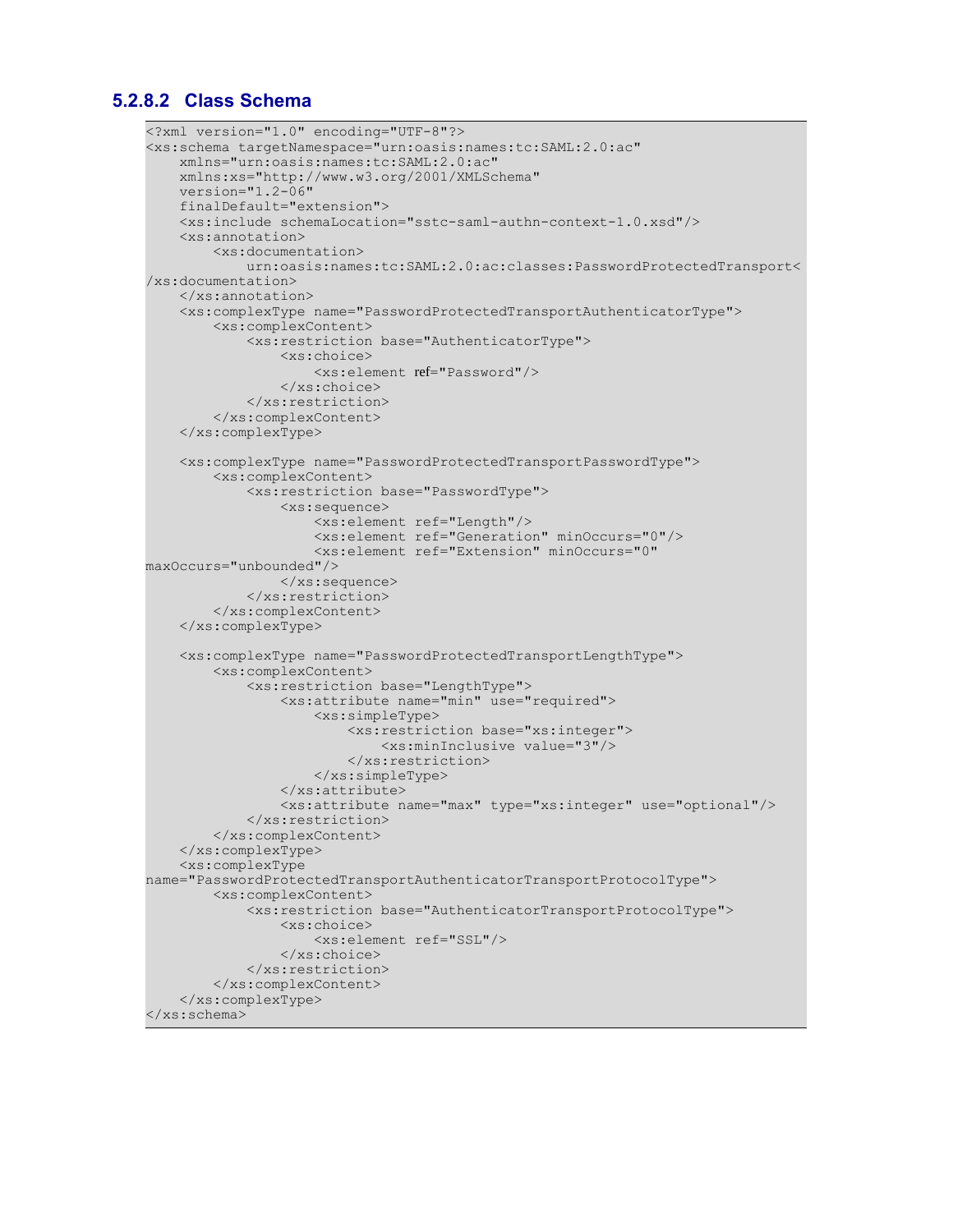#### **5.2.9 PreviousSession**

The PreviousSession class is identified when a Principal had authenticated to an authentication authority at some point in the past using any authentication context supported by that authentication authority. Consequently, a subsequent authentication event that the authentication authority will assert to the service provider may be significantly separated in time from the Principals current resource access request.

The context for the previously authenticated session is explicitly not included in this context class because the user has not authenticated during this session, and so the mechanism that the user employed to authenticate in a previous session should not be used as part of a decision on whether to now allow access to a resource.

#### **5.2.9.1 Associated URI**

urn:oasis:names:tc:SAML:2.0:ac:classes:PreviousSession

#### **5.2.9.2 Class Schema**

```
<?xml version="1.0" encoding="UTF-8"?>
<xs:schema targetNamespace="urn:oasis:names:tc:SAML:2.0:ac" 
    xmlns="urn:oasis:names:tc:SAML:2.0:ac" 
    xmlns:xs="http://www.w3.org/2001/XMLSchema" 
     version="1.2-06" 
    finalDefault="extension">
    <xs:include schemaLocation="sstc-saml-authn-context-1.0.xsd"/>
     <xs:annotation>
         <xs:documentation> 
            urn:oasis:names:tc:SAML:2.0:ac:classes:PreviousSession</xs:documen
tation>
    </xs:annotation>
     <xs:complexType name="PreviousSessionAuthenticatorType">
         <xs:complexContent>
             <xs:restriction base="AuthenticatorType">
                 <xs:choice>
                     <xs:element ref="PreviousSession"/>
                 </xs:choice>
             </xs:restriction>
         </xs:complexContent>
     </xs:complexType>
</xs:schema>
```
#### **5.2.10Smartcard**

The Smartcard class is identified when a Principal authenticates to an authentication authority using a smartcard.

#### **5.2.10.1 Associated URI**

```
urn:oasis:names:tc:SAML:2.0:ac:classes:Smartcard
```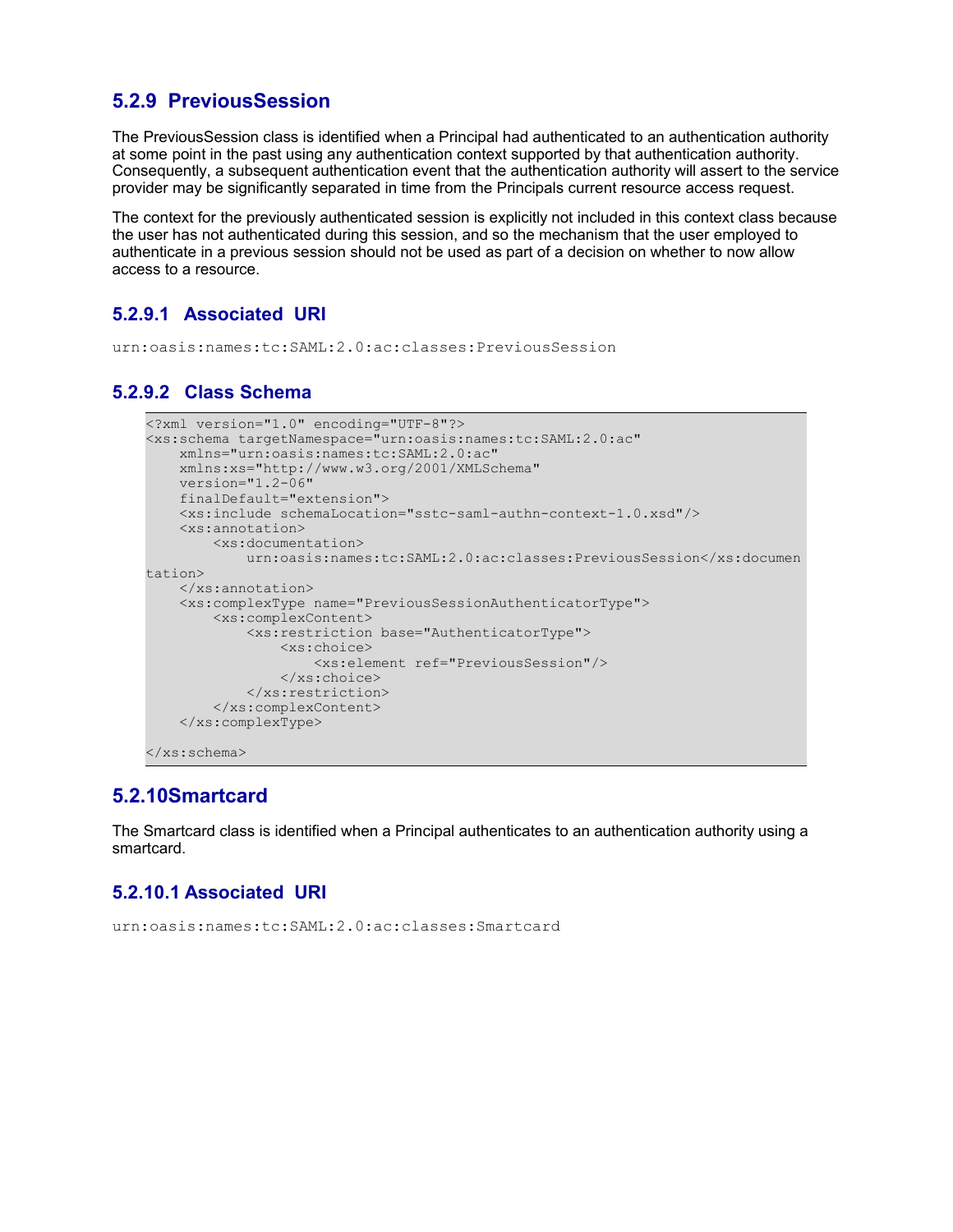#### **5.2.10.2 Class Schema**

```
<?xml version="1.0" encoding="UTF-8"?>
<xs:schema targetNamespace="urn:oasis:names:tc:SAML:2.0:ac" 
    xmlns="urn:oasis:names:tc:SAML:2.0:ac" 
    xmlns:xs="http://www.w3.org/2001/XMLSchema" 
    version="1.2-06" 
     finalDefault="extension">
    <xs:include schemaLocation="sstc-saml-authn-context-1.0.xsd"/>
     <xs:annotation>
         <xs:documentation> urn:oasis:names:tc:SAML:2.0:ac:classes:Smartcard
    </xs:documentation>
    </xs:annotation>
     <xs:complexType name="SmartCardPrincipalAuthenticationMechanismType">
         <xs:complexContent>
             <xs:restriction base="PrincipalAuthenticationMechanismType">
                 <xs:choice>
                     <xs:element ref="Smartcard"/>
                 </xs:choice>
             </xs:restriction>
         </xs:complexContent>
     </xs:complexType>
</xs:schema>
```
#### **5.2.11SmartcardPKI**

The SmartcardPKI class is identified when a Principal authenticates to an authentication authority through a two-factor authentication mechanism using a smartcard with enclosed private key and a PIN.

#### **5.2.11.1 Associated URI**

```
urn:oasis:names:tc:SAML:2.0:ac:classes:SmartcardPKI
```
#### **5.2.11.2 Class Schema**

```
<?xml version="1.0" encoding="UTF-8"?>
<xs:schema targetNamespace="urn:oasis:names:tc:SAML:2.0:ac" 
    xmlns="urn:oasis:names:tc:SAML:2.0:ac" 
    xmlns:xs="http://www.w3.org/2001/XMLSchema" 
    version="1.2-06" 
     finalDefault="extension">
     <xs:include schemaLocation="sstc-saml-authn-context-1.0.xsd"/>
     <xs:annotation>
         <xs:documentation> 
             urn:oasis:names:tc:SAML:2.0:ac:classes:SmartcardPKI</xs:documentation>
     </xs:annotation>
     <xs:complexType name="SmartCardPKIPrincipalAuthenticationMechanismType">
         <xs:complexContent>
             <xs:restriction base="PrincipalAuthenticationMechanismType">
                 <xs:sequence>
                     <xs:element ref="ActivationPin"/>
                     <xs:element ref="Smartcard"/>
                     <xs:element ref="Extension" minOccurs="0"
maxOccurs="unbounded"/>
                 </xs:sequence>
             </xs:restriction>
         </xs:complexContent>
     </xs:complexType>
     <xs:complexType name="SmartCardPKIAuthenticatorType">
         <xs:complexContent>
             <xs:restriction base="AuthenticatorType">
                 <xs:choice>
```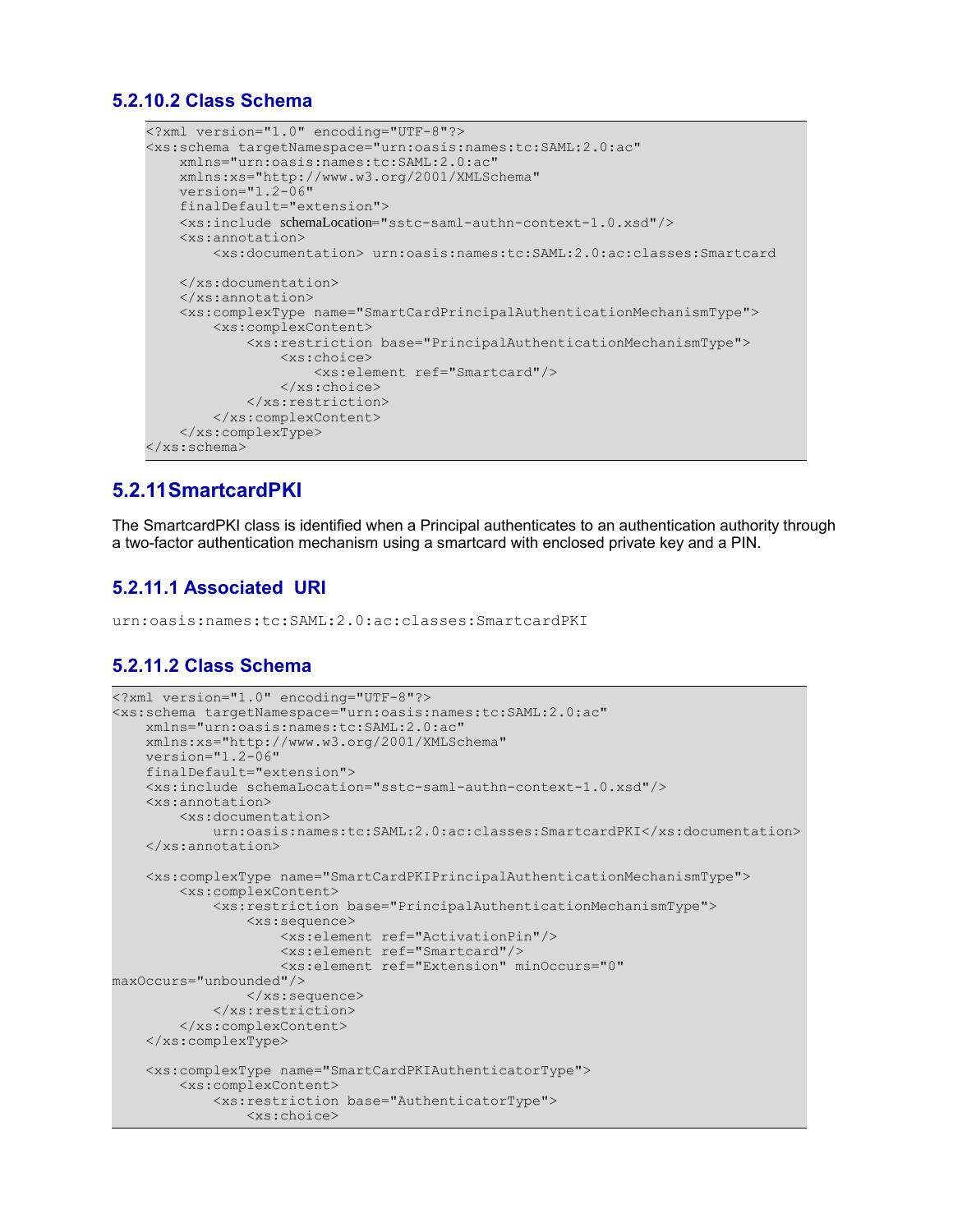```
 <xs:element ref="AsymmetricDecryption"/>
                      <xs:element ref="AsymmetricKeyAgreement"/>
                      <xs:element ref="DigSig"/>
                  </xs:choice>
             </xs:restriction>
         </xs:complexContent>
     </xs:complexType>
     <xs:complexType name="SmartCardPKIKeyActivationType">
         <xs:complexContent>
             <xs:restriction base="KeyActivationType">
                 <xs:choice>
                     <xs:element ref="ActivationPin"/>
                 </xs:choice>
             </xs:restriction>
         </xs:complexContent>
     </xs:complexType>
     <xs:complexType name="SmartcardPKIKeyStorageType">
         <xs:complexContent>
             <xs:restriction base="KeyStorageType">
                 <xs:attribute name="medium" use="required">
                      <xs:simpleType>
                          <xs:restriction base="xs:NMTOKEN">
                              <xs:enumeration value="smartcard"/>
                          </xs:restriction>
                      </xs:simpleType>
                  </xs:attribute>
             </xs:restriction>
         </xs:complexContent>
     </xs:complexType>
     <xs:complexType name="SmartCardPKIPrivateKeyProtectionType">
         <xs:complexContent>
             <xs:restriction base="PrivateKeyProtectionType">
                 <xs:sequence>
                      <xs:element ref="KeyActivation"/>
                      <xs:element ref="KeyStorage"/>
                      <xs:element ref="Extension" minOccurs="0"
maxOccurs="unbounded"/>
                  </xs:sequence>
             </xs:restriction>
         </xs:complexContent>
     </xs:complexType>
</xs:schema>
```
#### **5.2.12SoftwarePKI**

The Software-PKI class is identified when a Principal uses an X.509 certificate stored in software to authenticate to the authentication authority.

#### **5.2.12.1 Associated URI**

urn:oasis:names:tc:SAML:2.0:ac:classes:SoftwarePKI

#### **5.2.12.2 Class Schema**

```
<?xml version="1.0" encoding="UTF-8"?>
<xs:schema targetNamespace="urn:oasis:names:tc:SAML:2.0:ac" 
    xmlns="urn:oasis:names:tc:SAML:2.0:ac" 
     xmlns:xs="http://www.w3.org/2001/XMLSchema" 
    version="1.2-06" 
     finalDefault="extension">
    <xs:include schemaLocation="sstc-saml-authn-context-1.0.xsd"/>
```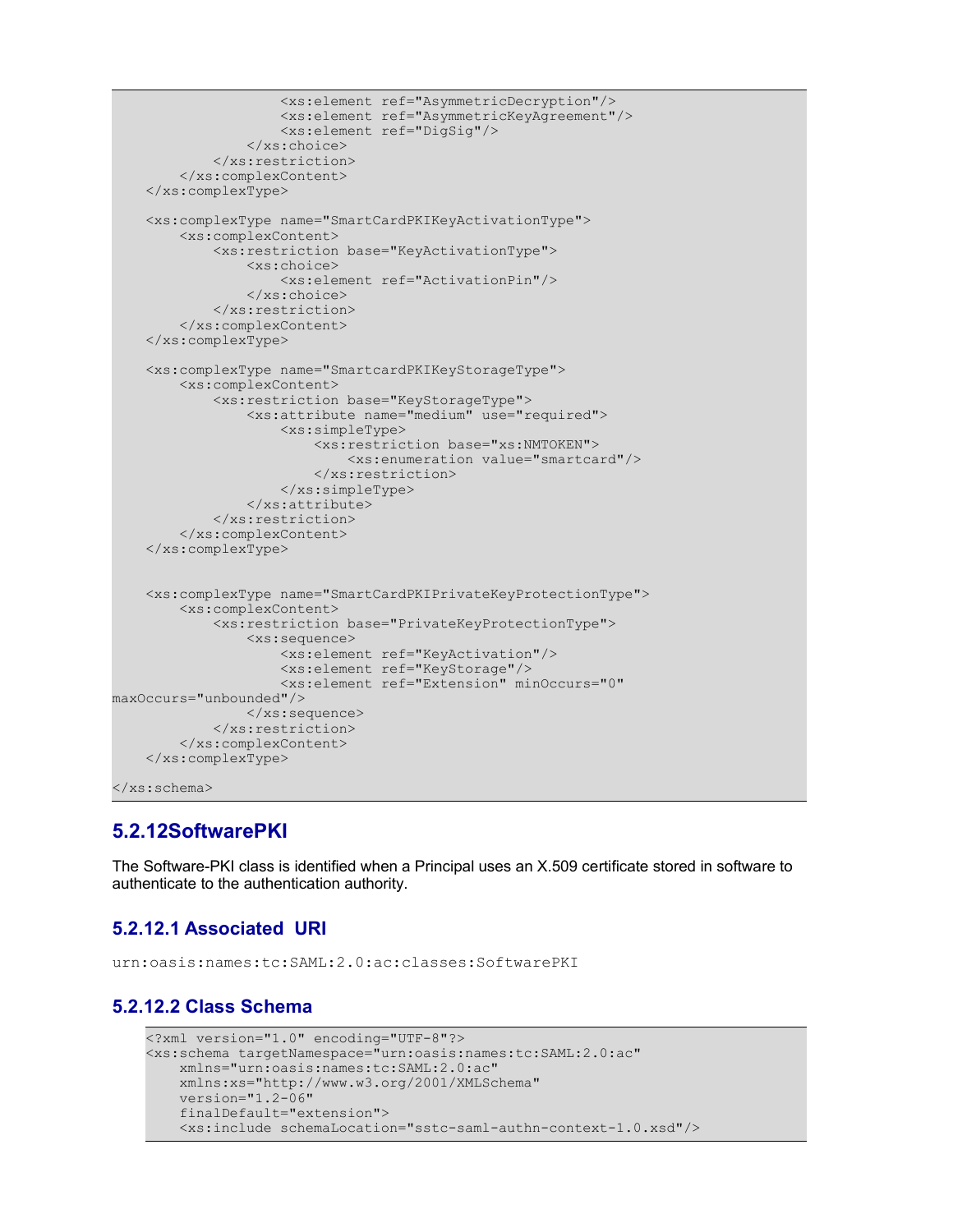```
 <xs:annotation>
         <xs:documentation> 
             urn:oasis:names:tc:SAML:2.0:ac:classes:SoftwarePKI</xs:documentati
on>
     </xs:annotation>
     <xs:complexType name="SoftwarePKIPrincipalAuthenticationMechanismType">
         <xs:complexContent>
              <xs:restriction base="PrincipalAuthenticationMechanismType">
                  <xs:sequence>
                      <xs:element ref="ActivationPin"/>
                      <xs:element ref="Extension" minOccurs="0"
maxOccurs="unbounded"/>
                \langle xs:sequence \rangle </xs:restriction>
         </xs:complexContent>
     </xs:complexType>
     <xs:complexType name="SoftwarePKIAuthenticatorType">
         <xs:complexContent>
             <xs:restriction base="AuthenticatorType">
                  <xs:choice>
                      <xs:element ref="AsymmetricDecryption"/>
                      <xs:element ref="AsymmetricKeyAgreement"/>
                      <xs:element ref="DigSig"/>
                  </xs:choice>
             </xs:restriction>
         </xs:complexContent>
     </xs:complexType>
     <xs:complexType name="SoftwarePKIKeyActivationType">
         <xs:complexContent>
             <xs:restriction base="KeyActivationType">
                  <xs:choice>
                      <xs:element ref="ActivationPin"/>
                  </xs:choice>
             </xs:restriction>
         </xs:complexContent>
     </xs:complexType>
     <xs:complexType name="SoftwarePKIPrivateKeyProtectionType">
         <xs:complexContent>
             <xs:restriction base="PrivateKeyProtectionType">
                  <xs:sequence>
                      <xs:element ref="KeyActivation"/>
                      <xs:element ref="KeyStorage"/>
                      <xs:element ref="Extension" minOccurs="0"
maxOccurs="unbounded"/>
                 </xs:sequence>
             </xs:restriction>
         </xs:complexContent>
     </xs:complexType>
     <xs:complexType name="SoftwarePKIKeyStorageType">
         <xs:complexContent>
             <xs:restriction base="KeyStorageType">
                 <xs:attribute name="medium" use="required">
                      <xs:simpleType>
                          <xs:restriction base="xs:NMTOKEN">
                              <xs:enumeration value="memory"/>
                          </xs:restriction>
                      </xs:simpleType>
                  </xs:attribute>
             </xs:restriction>
         </xs:complexContent>
     </xs:complexType>
```
</xs:schema>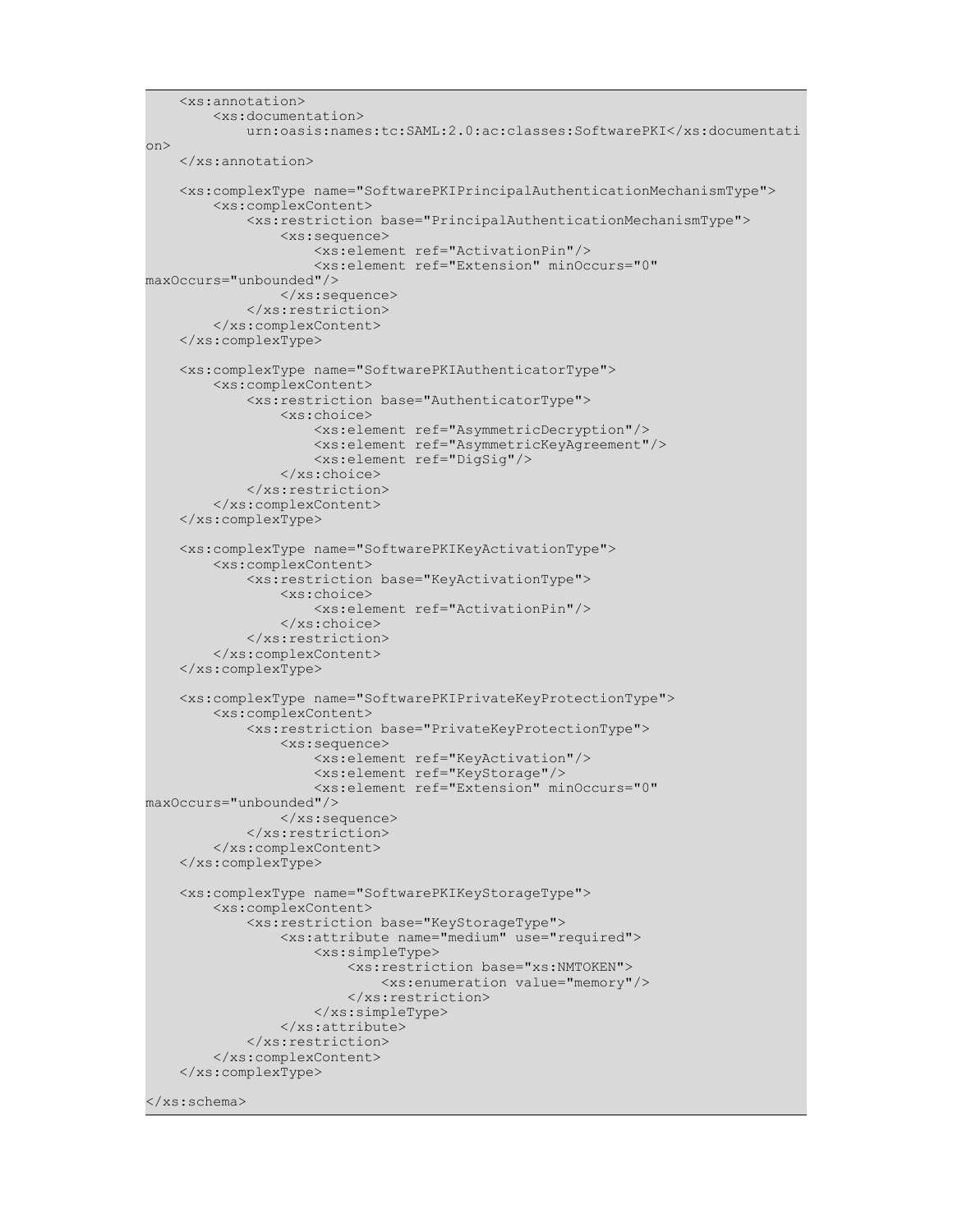## **5.2.13TimeSyncToken**

The TimeSyncToken class is identified when a Principal authenticates through a time synchronization token.

#### **5.2.13.1 Associated URI**

urn:oasis:names:tc:SAML:2.0:ac:classes:TimeSyncToken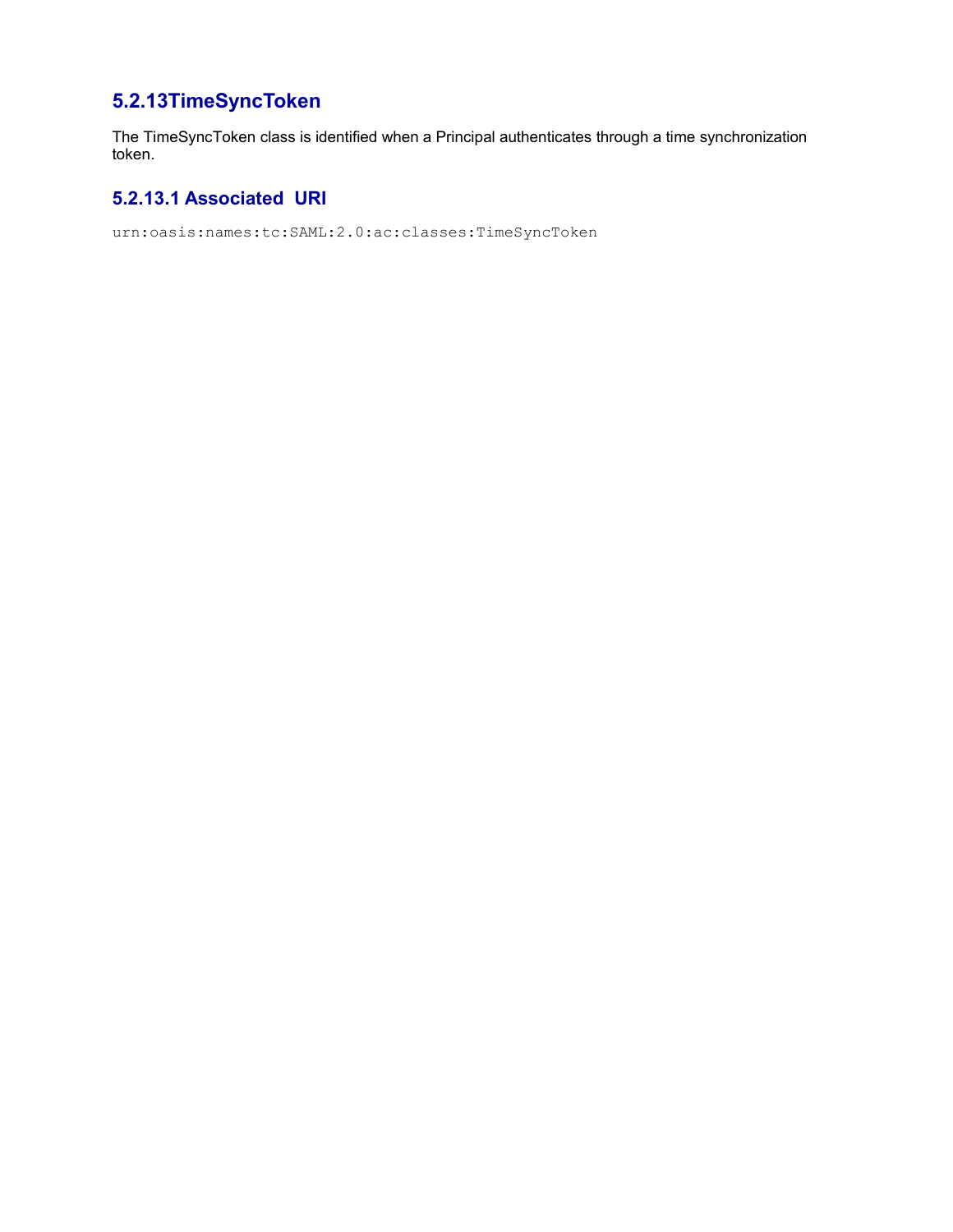#### **5.2.13.2 Class Schema**

```
<?xml version="1.0" encoding="UTF-8"?>
<xs:schema targetNamespace="urn:oasis:names:tc:SAML:2.0:ac" 
     xmlns:xs="http://www.w3.org/2001/XMLSchema" 
     xmlns="urn:oasis:names:tc:SAML:2.0:ac" 
     finalDefault="extension">
     <xs:include schemaLocation="sstc-saml-authn-context-1.0.xsd"/>
     <xs:annotation>
         <xs:documentation>
urn:oasis:names:tc:SAML:2.0:ac:classes:TimeSyncToken</xs:documentation>
     </xs:annotation>
     <xs:complexType name="TimeSyncTokenPrincipalAuthenticationMechanismType">
         <xs:complexContent>
             <xs:restriction base="PrincipalAuthenticationMechanismType">
                 <xs:choice>
                     <xs:element ref="Token"/>
                 </xs:choice>
             </xs:restriction>
         </xs:complexContent>
     </xs:complexType>
     <xs:complexType name="TimeSyncTokenTokenType">
         <xs:complexContent>
             <xs:restriction base="TokenType">
                 <xs:sequence>
                     <xs:element ref="TimeSyncToken"/>
                      <xs:element ref="Extension" minOccurs="0"
maxOccurs="unbounded"/>
                 </xs:sequence>
             </xs:restriction>
         </xs:complexContent>
     </xs:complexType>
     <xs:complexType name="TimeSyncTokenTimeSyncTokenType">
         <xs:complexContent>
             <xs:restriction base="TimeSyncTokenType">
                 <xs:attribute name="DeviceType" use="required">
                      <xs:simpleType>
                          <xs:restriction base="xs:NMTOKEN">
                              <xs:enumeration value="hardware"/>
                          </xs:restriction>
                      </xs:simpleType>
                 </xs:attribute>
                 <xs:attribute name="SeedLength" use="required">
                      <xs:simpleType>
                          <xs:restriction base="xs:integer">
                              <xs:enumeration value="64"/>
                          </xs:restriction>
                      </xs:simpleType>
                 </xs:attribute>
                  <xs:attribute name="DeviceInHand" use="required">
                      <xs:simpleType>
                          <xs:restriction base="xs:NMTOKEN">
                              <xs:enumeration value="true"/>
                          </xs:restriction>
                      </xs:simpleType>
                 </xs:attribute>
             </xs:restriction>
         </xs:complexContent>
     </xs:complexType>
</xs:schema>
```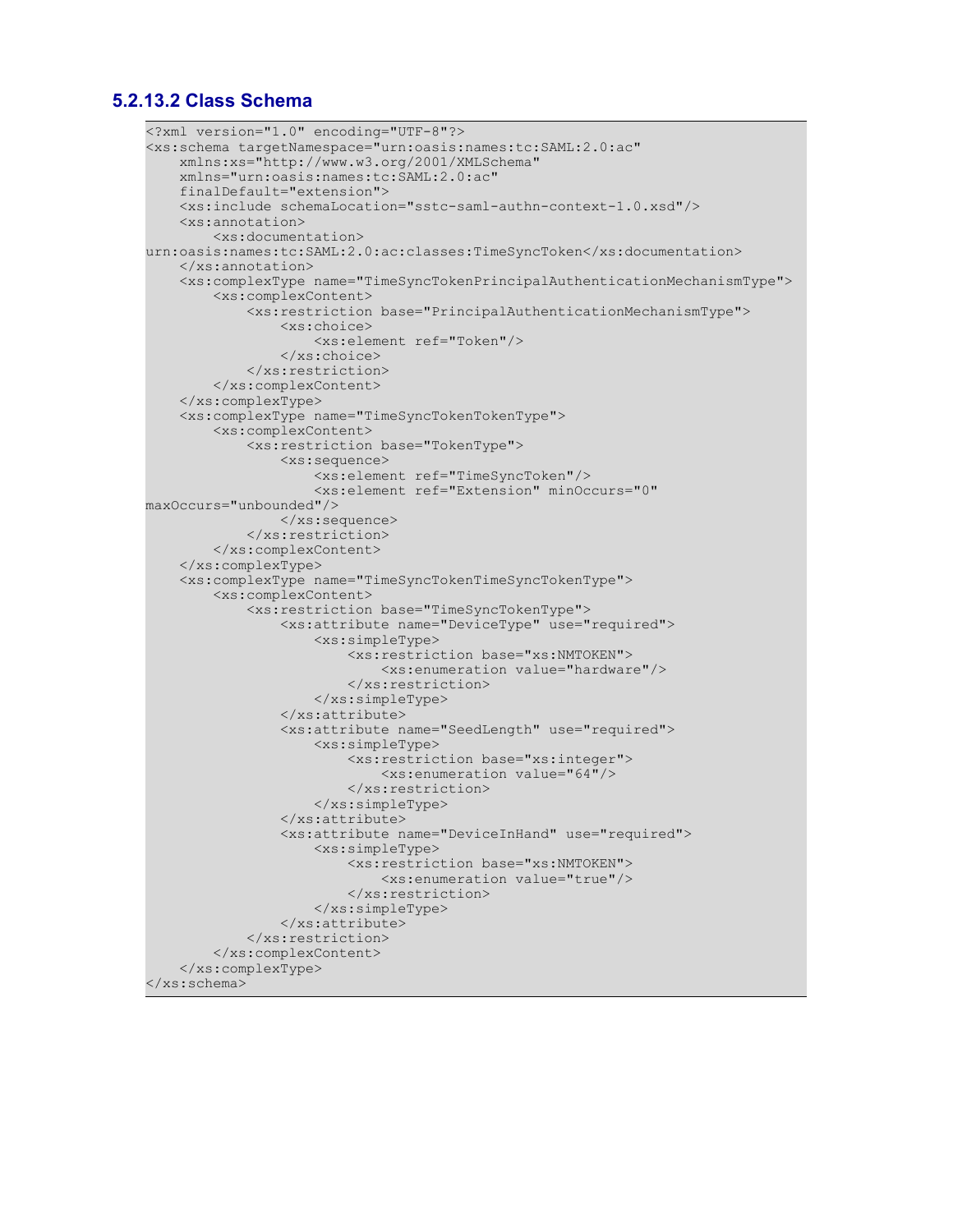#### **5.3 Authentication Context Classes Extensibility**

As did the core Authentication Context Statement schema, the separate Authentication Context Classes schemas allow the  $\leq$ Extension> element in certain locations of the tree structure. In general, where the <Extension> element occurred as a child of a <Choice> element, this option was removed in creating the appropriate class schema definition as an extension of the base type. When the  $\leq$ Extension> element occurred as an optional child of a <Sequence> element, the <Extension> element was allowed to remain in addition to any required elements.

Consequently, authentication context statements can include the <Extension> element (with additional elements in different namespaces) and still conform to authentication context class schemas (if they meet the other requirements of the schema of course)

The Authentication Context Class schemas extend (as restrictions) appropriate type definitions in the core Authentication Context Statement schema. As an extension point, the Authentication Context Classes schemas themselves can be extended - their type definitions serving as base types in some other schema (potentially defined by some community wishing a more tightly defined authentication context class). To prevent logical inconsistencies, any such extensions can only further constrain the type definitions of the core Authentication Context Statement schema. To enforce this constraint, the Authentication Context Class schemas are defined with the finalDefault="extension" attribute on the <schema> element to prevent this type of extension derivation.

#### **5.4 Authentication Context Classes Processing Rules**

The processing rules for both Service and Authentication authority for Authentication Context Classes are listed in [SAMLCore].

#### **5.5 References**

- [RFC2119] eds. (March 1997). "Key words for use in RFCs to Indicate Requirement Levels," RFC 2119.," http://www.rfc-editor.org/rfc/rfc2119.txt.
- [SAMLCore] Maler, E. et al., "Assertions and Protocol for the OASIS Security Assertion Markup Language (SAML) v2.0", Committee Draft.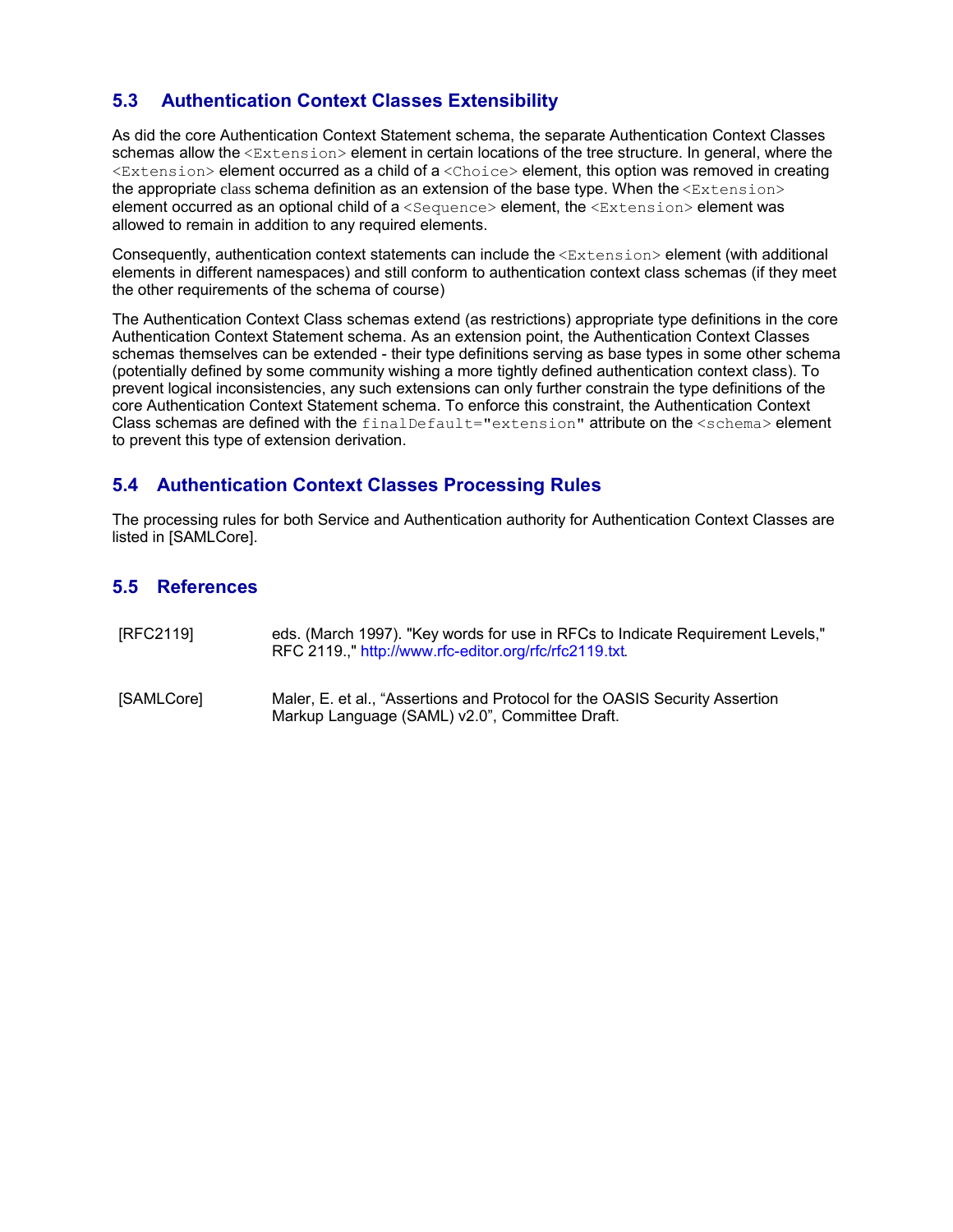## **6 Acknowledgments**

The following individuals were members of the committee during the development of this specification: XXXX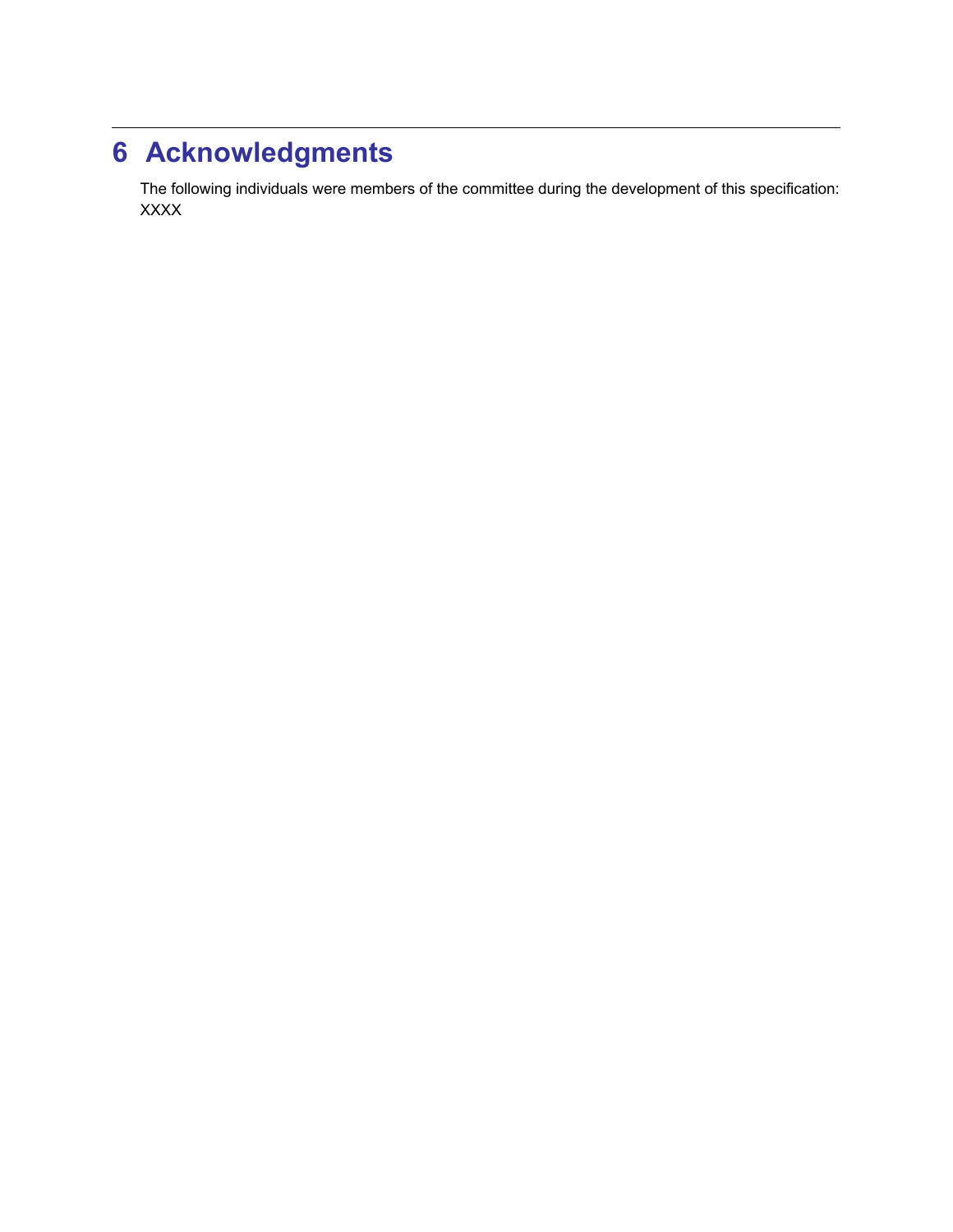# **7 Revision History**

| <b>Rev</b> | <b>Date</b> | <b>By Whom</b> | What                                                                                   |
|------------|-------------|----------------|----------------------------------------------------------------------------------------|
| wd-01      | 2004-01-26  | John Kemp      | Initial version                                                                        |
| wd-02      | 2004-02-01  | John Kemp      | Updated formatting, namespaces                                                         |
| $wd-03$    | 2004-02-18  | John Kemp      | Added a note about authentication<br>method, more formatting and namespace<br>updates. |